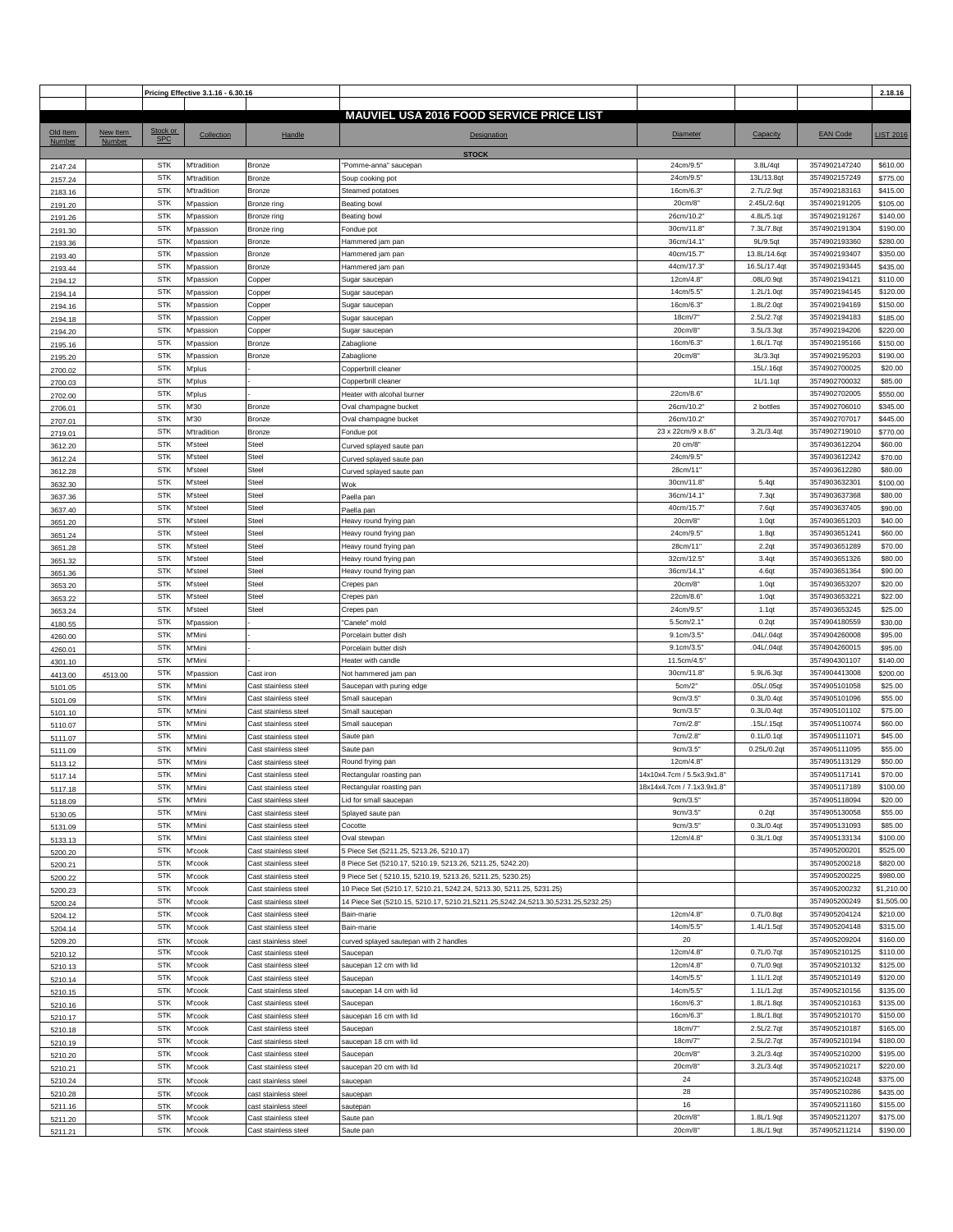|                    | Pricing Effective 3.1.16 - 6.30.16 |                          |                    |                                              |                                                                                |                             |                          |                                | 2.18.16              |
|--------------------|------------------------------------|--------------------------|--------------------|----------------------------------------------|--------------------------------------------------------------------------------|-----------------------------|--------------------------|--------------------------------|----------------------|
|                    |                                    |                          |                    |                                              |                                                                                |                             |                          |                                |                      |
|                    |                                    |                          |                    |                                              | <b>MAUVIEL USA 2016 FOOD SERVICE PRICE LIST</b>                                |                             |                          |                                |                      |
| Old Item           | New Item                           | Stock or                 | Collection         | Handle                                       | <b>Designation</b>                                                             | <b>Diameter</b>             | Capacity                 | <b>EAN Code</b>                | <b>LIST 2016</b>     |
| Number             | Number                             | <b>SPC</b>               |                    |                                              |                                                                                |                             |                          |                                |                      |
|                    |                                    |                          |                    |                                              | <b>STOCK</b>                                                                   |                             |                          |                                |                      |
| 5211.24            |                                    | STK<br><b>STK</b>        | M'cook             | Cast stainless steel                         | Saute pan                                                                      | 24cm./9.5<br>24 cm./9.5'    | 3.1L/3.4qt<br>3.1L/3.2qt | 3574905211245<br>3574905211252 | \$200.00<br>\$230.00 |
| 5211.25            |                                    | <b>STK</b>               | M'cook<br>M'cook   | Cast stainless steel                         | Saute pan                                                                      | 28cm/11'                    | 5.9L/6.6qt               | 3574905211283                  | \$270.00             |
| 5211.28            |                                    | <b>STK</b>               | M'cook             | Cast stainless steel<br>Cast stainless steel | Saute pan with helper handle<br>Saute pan with helper handle and lid           | 28cm/11'                    | 5.9L/6.6qt               | 3574905211290                  | \$300.00             |
| 5211.29<br>5212.16 |                                    | <b>STK</b>               | M'cook             | Cast stainless steel                         | Curved splayed saute pan                                                       | 16cm/6.3'                   | 1L/1.1qt                 | 3574905212167                  | \$100.00             |
| 5212.17            |                                    | <b>STK</b>               | M'cook             | Cast stainless steel                         | Curved splayed saute pan                                                       | 16cm/6.3                    | 1L/1.1qt                 | 3574905212174                  | \$110.00             |
| 5212.20            |                                    | <b>STK</b>               | M'cook             | Cast stainless steel                         | Curved splayed saute pan                                                       | 20cm/8                      | 1.8L/1.1qt               | 3574905212204                  | \$130.00             |
| 5212.21            |                                    | <b>STK</b>               | M'cook             | Cast stainless steel                         | Curved splayed saute pan                                                       | 20cm/8                      | 1.8L/1.1qt               | 3574905212211                  | \$150.00             |
| 5212.24            |                                    | <b>STK</b>               | M'cook             | Cast stainless steel                         | Curved splayed saute pan                                                       | 24cm/9.5'                   | 3L/3.2qt                 | 3574905212242                  | \$170.00             |
| 5212.25            |                                    | <b>STK</b>               | M'cook             | Cast stainless steel                         | Curved splayed saute pan                                                       | 24 cm./9.5                  | 3L/3.2qt                 | 3574905212259                  | \$200.00             |
| 5212.28            |                                    | <b>STK</b>               | M'cook             | ast stainless steel                          | curved splayed sautepan with helper handle                                     | 28                          |                          | 3574905212280                  | \$260.00             |
| 5213.20            |                                    | <b>STK</b>               | M'cook             | Cast stainless steel                         | Round frying pan                                                               | 20cm/8"                     | 1.1qt                    | 3574905213201                  | \$95.00              |
| 5213.24            |                                    | <b>STK</b>               | M'cook             | Cast stainless steel                         | Round frying pan                                                               | 24cm/9.5                    | 2.0 <sub>qt</sub>        | 3574905213249                  | \$115.00             |
| 5213.26            |                                    | <b>STK</b>               | M'cook             | Cast stainless steel                         | Round frying pan                                                               | 26cm/10.2'                  | 2.1qt                    | 3574905213263                  | \$145.00             |
| 5213.28            |                                    | <b>STK</b>               | M'cook             | Cast stainless steel                         | Round frying pan                                                               | 28cm/11"                    | 2.7qt                    | 3574905213287                  | \$150.00             |
| 5213.30            |                                    | <b>STK</b>               | M'cook             | Cast stainless steel                         | Round frying pan                                                               | 30cm/11.8"                  | 2.9qt                    | 3574905213300                  | \$160.00             |
| 5218.12            |                                    | <b>STK</b><br><b>STK</b> | M'cook<br>M'cook   | Cast stainless steel<br>Cast stainless steel | .id<br>Lid                                                                     | 12cm/4.8<br>14cm/5.5        |                          | 3574905218121<br>3574905218145 | \$30.00<br>\$35.00   |
| 5218.14            |                                    | <b>STK</b>               | M'cook             | Cast stainless steel                         | Lid                                                                            | 16cm/6.3'                   |                          | 3574905218169                  | \$40.00              |
| 5218.16<br>5218.18 |                                    | <b>STK</b>               | M'cook             | Cast stainless steel                         | Lid                                                                            | 18cm/7                      |                          | 3574905218183                  | \$45.00              |
| 5218.20            |                                    | <b>STK</b>               | M'cook             | Cast stainless steel                         | Lid                                                                            | 20cm/8                      |                          | 3574905218206                  | \$50.00              |
| 5218.24            |                                    | <b>STK</b>               | M'cook             | Cast stainless steel                         | Lid                                                                            | 24 cm./9.5'                 |                          | 3574905218244                  | \$55.00              |
| 5218.28            |                                    | <b>STK</b>               | M'cook             | Cast stainless steel                         | Lid                                                                            | 28cm/11"                    |                          | 3574905218282                  | \$75.00              |
| 5221.20            |                                    | <b>STK</b>               | M'cook             | Cast stainless steel                         | Steamer insert (to saucepan)                                                   | 20cm/8                      | 3.5 <sub>qt</sub>        | 3574905221206                  | \$135.00             |
| 5221.24            |                                    | <b>STK</b>               | M'cook             | Cast stainless steel                         | Steamer insert (to stewpan)                                                    | 24cm./9.5                   |                          | 3574905221244                  | \$170.00             |
| 5222.24            |                                    | <b>STK</b>               | M'cook             | Cast stainless steel                         | Pasta insert (to stewpan)                                                      | 24cm./9.5                   | 6.3qt                    | 3574905222241                  | \$105.00             |
| 5223.16            |                                    | <b>STK</b>               | M'cook             | Cast stainless steel                         | Splayed saute pan                                                              | 16cm/6.3                    | 1L/1.1qt                 | 3574905223163                  | \$100.00             |
| 5223.20            |                                    | <b>STK</b>               | M'cook             | Cast stainless steel                         | Splayed saute pan                                                              | 20cm/8                      | 1.8L/1.9qt               | 3574905223200                  | \$150.00             |
| 5224.32            |                                    | <b>STK</b>               | M'cook             | cast stainless steel                         | wok with glass dome lid with 2 handles                                         | 32                          |                          | 3574905224320                  | \$340.00             |
| 5225.32            |                                    | <b>STK</b>               | M'cook             | Cast stainless steel                         | Wok                                                                            | 32cm/12.5"                  | 4.7L/5qt                 | 3574905225327                  | \$340.00             |
| 5227.32            |                                    | <b>STK</b>               | M'cook             | Cast stainless steel                         | Wok                                                                            | 32cm/12.5'                  | 4.7L/5qt                 | 3574905227321                  | \$340.00             |
| 5230.20            |                                    | <b>STK</b>               | M'cook             | cast stainless steel                         | rondeau without lid                                                            | 20                          |                          | 3574905230208                  | \$140.00             |
| 5230.21            |                                    | <b>STK</b>               | M'cook             | ast stainless steel                          | rondeau with stainless steel lid                                               | 20<br>24cm/9.5'             | 3.1L/3.4qt               | 3574905230215<br>3574905230253 | \$190.00<br>\$225.00 |
| 5230.25            |                                    | STK<br><b>STK</b>        | M'cook<br>M'cook   | Cast stainless steel<br>Cast stainless steel | Rondeau (with stainless steel lid)<br>Rondeau (with stainless steel lid)       | 28cm/11                     | 5.6L/6.0qt               | 3574905230291                  | \$300.00             |
| 5230.29<br>5230.71 |                                    | <b>STK</b>               | M'cook             |                                              |                                                                                | 20                          |                          | 3574905230710                  | \$190.00             |
| 5231.17            |                                    | <b>STK</b>               | M'cook             | ast stainless steel<br>Cast stainless steel  | rondeau with glass lid<br>Sauce pan (with stainless steel lid)                 | 16cm/6.3'                   | 1.7L/1.8qt               | 3574905231175                  | \$175.00             |
| 5231.19            |                                    | <b>STK</b>               | M'cook             | Cast stainless steel                         | Sauce pan (with stainless steel lid)                                           | 18cm/7                      | 2.5L/2.7qt               | 3574905231199                  | \$200.00             |
| 5231.21            |                                    | <b>STK</b>               | M'cook             | Cast stainless steel                         | Sauce pan (with stainless steel lid)                                           | 20cm/8"                     | 3.3L/3.6qt               | 3574905231212                  | \$230.00             |
| 5231.25            |                                    | <b>STK</b>               | M'cook             | Cast stainless steel                         | Stewpan (with stainless steel lid)                                             | 24cm/9.5                    | 5.8L/6.3qt               | 3574905231250                  | \$290.00             |
| 5231.29            |                                    | <b>STK</b>               | M'cook             | Cast stainless steel                         | Stewpan (with stainless steel lid)                                             | 28cm/11"                    | 8.8L/9.3qt               | 3574905231298                  | \$350.00             |
|                    |                                    | <b>STK</b>               | M'cook ferretic ss | Cast stainless steel                         | Stockpot (with stainless steel lid)                                            | 24cm/9.5                    | 9.4L/9.8qt               | 3574905232257                  | \$160.00             |
| 5232.25            |                                    |                          |                    |                                              |                                                                                |                             |                          |                                |                      |
| 5234.30            |                                    | <b>STK</b>               | M'cook ferretic ss | Cast stainless steel                         | Oval pan with handles                                                          | 30cm/11.8"                  |                          | 3574905234305                  | \$150.00             |
| 5234.35            |                                    | STK                      |                    | M'cook ferretic ss Cast stainless steel      | Oval pan with handles                                                          | 35cm/13.7'                  |                          | 3574905234350                  | \$190.00             |
| 5236.32            |                                    | <b>STK</b>               | M'cook             | cast stainless steel                         | wok with glass dome lid with long handle & helper handle                       | 32                          |                          | 3574905236323                  | \$340.00             |
| 5238.12            |                                    | <b>STK</b>               | M'cook             | cast stainless steel                         | Round pan                                                                      | 12                          |                          | 3574905238129                  | \$95.00              |
| 5238.16            |                                    | <b>STK</b>               | M'cook             | cast stainless steel                         | Round pan                                                                      | 16                          |                          | 3574905238167                  | \$110.00             |
| 5238.24            |                                    | <b>STK</b>               | M COOK             | Cast stainless steer                         | Frying pan with handles                                                        | 24cm/9.5                    |                          | 3574905238242                  | \$150.00             |
| 5238.28            |                                    | <b>STK</b>               | M'cook             | Cast stainless steel                         | Frying pan with handles                                                        | 28cm/11"                    |                          | 3574905238280                  | \$200.00             |
| 5242.20            |                                    | <b>STK</b>               | M'cook             | Cast stainless steel                         | Round frying pan (non stick interior)                                          | 20cm/8"                     | 1.1qt                    | 3574905242201                  | \$115.00             |
| 5242.24            |                                    | <b>STK</b>               | M'cook             | Cast stainless steel                         | Round frying pan (non stick interior)                                          | 24cm/9.5"                   | 1.9qt                    | 3.57491E+12                    | \$160.00             |
| 5242.26            |                                    | <b>STK</b><br><b>STK</b> | M'cook             | Cast stainless steel                         | Round frying pan (non stick interior)                                          | 26cm/10.2"                  |                          | 3574905242263                  | \$190.00             |
| 5242.28            |                                    | <b>STK</b>               | M'cook             | Cast stainless steel                         | Round frying pan (non stick interior)<br>Round frying pan (non stick interior) | 28cm/11"<br>30cm/11.8"      | 2.6qt                    | 3574905242287<br>3574905242300 | \$200.00<br>\$220.00 |
| 5242.30<br>5244.16 |                                    | <b>STK</b>               | M'cook             | Cast stainless steel<br>cast stainless steel |                                                                                | 16                          |                          | 3574905244168                  | \$175.00             |
| 5244.20            |                                    | <b>STK</b>               | M'cook<br>M'cook   | Cast stainless steel                         | Non stick Sautepan<br>Saute pan (non stick interior)                           | 20cm/8"                     | 1.8L/1.9qt               | 3574905244205                  | \$200.00             |
| 5244.24            |                                    | <b>STK</b>               | M'cook             | Cast stainless steel                         | Saute pan (non stick interior)                                                 | 24cm/9.5'                   | 3.1L/3.3qt               | 3574905244243                  | \$240.00             |
| 5245.36            |                                    | STK                      | M'passion          | Cast stainless steel                         | Stainless steel jam pan                                                        | 36cm/14.1"                  | 9.6L/10.1qt              | 3574905245363                  | \$150.00             |
| 5253.24            |                                    | <b>STK</b>               | M'passion          | Cast stainless steel                         | "Tatin" tart                                                                   | 24cm/9.5                    |                          | 3574905253245                  | \$140.00             |
| 5253.28            |                                    | <b>STK</b>               | M'passion          | Cast stainless steel                         | "Tatin" tart                                                                   | 28cm/11"                    |                          | 3574905253283                  | \$180.00             |
| 5272.21            |                                    | <b>STK</b>               | M'Elite            | Cast stainless steel                         | Curved splayed saute pan                                                       | 20cm/8"                     | 1.8L/2qt                 | 3574905272215                  | \$165.00             |
| 5272.25            |                                    | <b>STK</b>               | M'Elite            | Cast stainless steel                         | Curved splayed saute pan                                                       | 24cm/9.5'                   | 3L/3.2qt                 | 3574905272253                  | \$210.00             |
| 5277.35            |                                    | <b>STK</b>               | M'Elite            | Cast stainless steel                         | Paella pan                                                                     | 35cm/13.7'                  | 3.9L/3.8qt               | 3574905277357                  | \$200.00             |
| 5277.40            |                                    | <b>STK</b>               | M'Elite            | Cast stainless steel                         | Paella pan                                                                     | 40cm/15.7"                  | 6L/7.7qt                 | 3574905277401                  | \$250.00             |
| 5318.14            |                                    | <b>STK</b>               | M'cook             | Cast stainless steel                         | Glass lid                                                                      | 14cm/5.5"                   |                          | 3574905318142                  | \$35.00              |
| 5318.16            |                                    | <b>STK</b>               | M'cook             | Cast stainless steel                         | Glass lid                                                                      | 16cm/6.3'                   |                          | 3574905318166                  | \$40.00              |
| 5318.18            |                                    | <b>STK</b>               | M'cook             | Cast stainless steel                         | Glass lid                                                                      | 18cm/7"                     |                          | 3574905318180                  | \$45.00              |
| 5318.20            |                                    | <b>STK</b><br><b>STK</b> | M'cook             | Cast stainless steel                         | Glass lid                                                                      | 20cm/8"                     |                          | 3574905318203                  | \$50.00<br>\$55.00   |
| 5318.24            |                                    | <b>STK</b>               | M'cook             | Cast stainless steel                         | Glass lid                                                                      | 24 cm./9.5'<br>26 cm/ 10.2" |                          | 3574905318241<br>3574905318265 | \$60.00              |
| 5318.26            |                                    | <b>STK</b>               | M'cook<br>M'cook   | Cast stainless steel<br>Cast stainless steel | Glass lid<br>Glass lid                                                         | 28cm/11"                    |                          | 3574905318289                  | \$65.00              |
| 5318.28<br>5318.30 |                                    | <b>STK</b>               | M'cook             | Cast stainless steel                         | Glass lid                                                                      | 30cm/11.8"                  |                          | 3574905318302                  | \$70.00              |
| 5610.12            | 5650.12                            | <b>SPC</b>               | M'cook             | Cast iron                                    | Saucepan                                                                       | 12cm/4.8                    | 0.7L/0.8qt               | 3574905610123                  | \$110.00             |
| 5610.13            | 5650.13                            | <b>SPC</b>               | M'cook             | Cast iron                                    | Saucepan with lid                                                              | 12cm/4.8                    | 0.7L/0.8qt               | 3574905610130                  | \$125.00             |
| 5610.14            | 5650.14                            | <b>SPC</b>               | M'cook             | Cast iron                                    | Saucepan                                                                       | 14cm/5.5'                   | 1.2L/1.3qt               | 3574905610147                  | \$120.00             |
| 5610.15            | 5650.15                            | <b>SPC</b>               | M'cook             | Cast iron                                    | Saucepan with lid                                                              | 14cm/5.5"                   | 1.2L/1.3qt               | 3574905610154                  | \$135.00             |
|                    |                                    |                          |                    |                                              |                                                                                |                             |                          |                                |                      |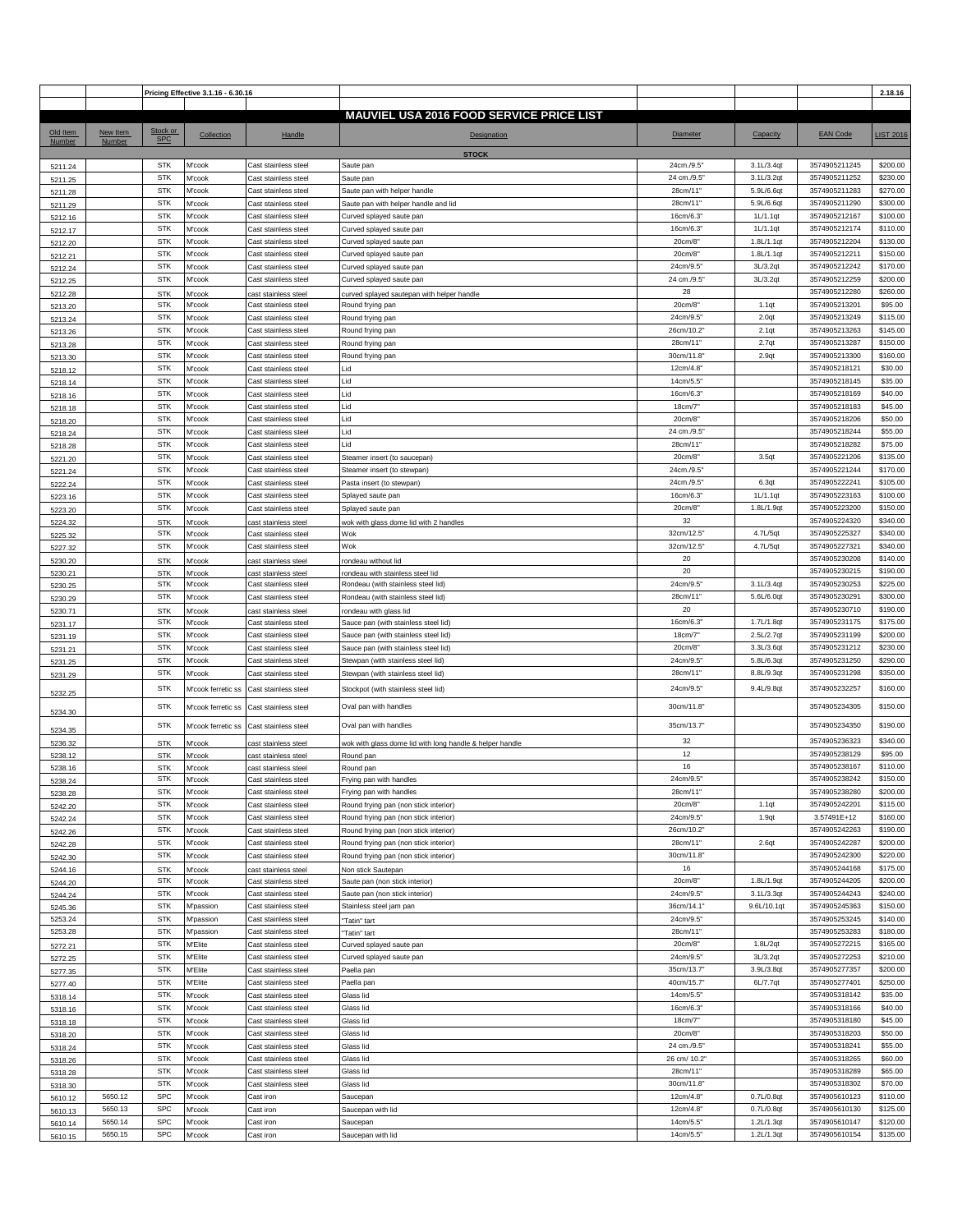|          |          |                        | Pricing Effective 3.1.16 - 6.30.16 |                      |                                                                                  |                            |            |                 | 2.18.16          |
|----------|----------|------------------------|------------------------------------|----------------------|----------------------------------------------------------------------------------|----------------------------|------------|-----------------|------------------|
|          |          |                        |                                    |                      | <b>MAUVIEL USA 2016 FOOD SERVICE PRICE LIST</b>                                  |                            |            |                 |                  |
|          |          |                        |                                    |                      |                                                                                  |                            |            |                 |                  |
| Old Item | New Item | Stock or<br><b>SPC</b> | Collection                         | Handle               | <b>Designation</b>                                                               | Diameter                   | Capacity   | <b>EAN Code</b> | <b>LIST 2016</b> |
| Number   | Number   |                        |                                    |                      |                                                                                  |                            |            |                 |                  |
|          | 5650.16  | <b>SPC</b>             | M'cook                             | Cast iron            | <b>STOCK</b><br>Saucepan                                                         | 16cm/6.3                   | 1.8L/1.9qt | 3574905610161   | \$135.00         |
| 5610.16  | 5650.17  | <b>SPC</b>             | M'cook                             | Cast iron            | Saucepan with lid                                                                | 16cm/6.3'                  | 1.8L/1.9qt | 3574905610178   | \$150.00         |
| 5610.17  |          | <b>SPC</b>             |                                    |                      |                                                                                  |                            | 2.5L/2.7qt | 3574905610185   | \$165.00         |
| 5610.18  | 5650.18  |                        | M'cook                             | Cast iron            | Saucepan                                                                         | 18cm:7'                    |            |                 |                  |
| 5610.19  | 5650.19  | <b>SPC</b>             | M'cook                             | Cast iron            | Saucepan with lid                                                                | 18cm:7                     | 2.5L/2.7qt | 3574905610192   | \$180.00         |
| 5610.20  | 5650.20  | SPC                    | M'cook                             | Cast iron            | Saucepan                                                                         | 20cm/8"                    | 3.4L/3.6qt | 3574905610208   | \$195.00         |
| 5610.21  | 5650.21  | <b>SPC</b>             | M'cook                             | Cast iron            | Saucepan with lid                                                                | 20cm/8"                    | 3.4L/3.6qt | 3574905610215   | \$220.00         |
| 5610.24  | 5650.24  | <b>SPC</b>             | M'cook                             | Cast iron            | Saucepan                                                                         | 24cm/9.5                   | 5.8L/6.1qt | 3574905610246   | \$270.00         |
| 5610.28  | 5650.28  | <b>SPC</b>             | M'cook                             | Cast iron            | Saucepan                                                                         | 28cm/11"                   | 8.8L/9.3qt | 3574905610284   | \$335.00         |
| 5611.20  | 5651.20  | <b>SPC</b>             | M'cook                             | Cast iron            | Saute pan                                                                        | 20cm/8"                    | 1.8L/1.9qt | 3574905611205   | \$175.00         |
| 5611.21  | 5651.21  | <b>SPC</b>             | M'cook                             | Cast iron            | saute pan 20 cm with lid                                                         | 20cm/8                     | 1.8L/1.9qt | 3574905611212   | \$190.00         |
| 5611.24  | 5651.24  | <b>SPC</b>             | M'cook                             | Cast iron            | Saute pan                                                                        | 24 cm./9.5'                | 3.1L/3.4qt | 3574905611243   | \$200.00         |
| 5611.25  | 5651.25  | <b>SPC</b>             | M'cook                             | Cast iron            | saute pan 24 cm with lid                                                         | 24 cm./9.5'                | 3.1L/3.4qt | 3574905611250   | \$230.00         |
| 5611.28  | 5651.28  | <b>SPC</b>             | M'cook                             | Cast iron            | Saute pan with helper handle                                                     | 28cm/11'                   | 5.6L/5.9qt | 3574905611281   | \$270.00         |
|          | 5651.29  | <b>SPC</b>             | M'cook                             | Cast iron            | Saute pan with helper handle and lid                                             | 28cm/11'                   | 5.6L/5.9qt | 3574905611298   | \$300.00         |
| 5611.29  | 5652.16  | <b>SPC</b>             | M'cook                             | Cast iron            |                                                                                  | 16cm/6.3                   | 1.1L/1.2qt | 3574905612165   | \$100.00         |
| 5612.16  |          | <b>SPC</b>             |                                    |                      | Curved splayed saute pan                                                         |                            |            | 3574905612172   | \$110.00         |
| 5612.17  | 5652.17  |                        | M'cook                             | Cast iron            | Curved splayed saute pan                                                         | 16cm/6.3                   | 1.1L/1.2qt |                 |                  |
| 5612.20  | 5652.20  | <b>SPC</b>             | M'cook                             | Cast iron            | Curved splayed saute pan                                                         | 20cm/8                     | 1.9L/2qt   | 3574905612202   | \$130.00         |
| 5612.21  | 5652.21  | <b>SPC</b>             | M'cook                             | Cast iron            | Curved splayed saute pan                                                         | 20cm/8                     | 1.9L/2qt   | 3574905612219   | \$150.00         |
| 5612.24  | 5652.24  | <b>SPC</b>             | M'cook                             | Cast iron            | Curved splayed saute pan                                                         | 24 cm./9.5'                | 3.1L/3qt   | 3574905612240   | \$170.00         |
| 5612.25  | 5652.25  | <b>SPC</b>             | M'cook                             | Cast iron            | Curved splayed saute pan                                                         | 24 cm./9.5'                | 3.1L/3qt   | 3574905612257   | \$200.00         |
| 5613.20  | 5653.20  | <b>SPC</b>             | M'cook                             | Cast iron            | Round frying pan                                                                 | 20cm/8                     |            | 3574905613209   | \$95.00          |
| 5613.24  | 5653.24  | <b>SPC</b>             | M'cook                             | Cast iron            | Round frying pan                                                                 | 24cm/9.5                   |            | 3574905613247   | \$115.00         |
| 5613.26  | 5653.26  | <b>SPC</b>             | M'cook                             | Cast iron            | Round frying pan                                                                 | 26cm/10.2                  | 2.1qt      | 3574905613261   | \$145.00         |
| 5613.28  | 5653.28  | <b>SPC</b>             | M'cook                             | Cast iron            | Round frying pan                                                                 | 28cm/11'                   |            | 3574905613285   | \$150.00         |
| 5613.30  | 5653.30  | <b>SPC</b>             | M'cook                             | Cast iron            | Round frying pan                                                                 | 30cm/11.8                  |            | 3574905613308   | \$160.00         |
| 5618.12  | 5658.12  | <b>SPC</b>             | M'cook                             | Cast iron            | Lid                                                                              | 12cm/4.8                   |            | 3574905618129   | \$30.00          |
|          | 5658.14  | <b>SPC</b>             | M'cook                             | Cast iron            | Lid                                                                              | 14cm/5.5                   |            | 3574905618143   | \$35.00          |
| 5618.14  | 5658.16  | <b>SPC</b>             |                                    |                      |                                                                                  |                            |            | 3574905618167   | \$40.00          |
| 5618.16  |          |                        | M'cook                             | Cast iron            | Lid                                                                              | 16cm/6.3                   |            |                 |                  |
| 5618.18  | 5658.18  | <b>SPC</b>             | M'cook                             | Cast iron            | Lid                                                                              | 18cm/7                     |            | 3574905618181   | \$45.00          |
| 5618.20  | 5658.20  | <b>SPC</b>             | M'cook                             | Cast iron            | Lid                                                                              | 20cm/8"                    |            | 3574905618204   | \$50.00          |
| 5618.24  | 5658.24  | <b>SPC</b>             | M'cook                             | Cast iron            | Lid                                                                              | 24cm/9.5'                  |            | 3574905618242   | \$55.00          |
| 5618.28  | 5658.28  | <b>SPC</b>             | M'cook                             | Cast iron            | Lid                                                                              | 28cm/11"                   |            | 3574905618280   | \$75.00          |
| 5623.16  | 5673.16  | <b>SPC</b>             | M'cook                             | Cast iron            | Splayed saute pan                                                                | 16cm/6.3                   | 1L/1.1qt   | 3574905623161   | \$100.00         |
| 5623.20  | 5673.20  | <b>SPC</b>             | M'cook                             | Cast iron            | Splayed saute pan                                                                | 20cm/8"                    | 1.8L/2qt   | 3574905623208   | \$150.00         |
| 5630.25  | 5680.25  | <b>SPC</b>             | M'cook                             | Cast iron            | rondeau 24 cm with lid                                                           | 24 cm./9.5'                | 3.1L/3.2qt | 3574905630251   | \$225.00         |
| 5630.29  | 5680.29  | <b>SPC</b>             | M'cook                             | Cast iron            | rondeau 28 cm with lid                                                           | 28cm/11'                   | 5.5L/5.8qt | 3574905630299   | \$300.00         |
| 5631.17  | 5681.17  | SPC                    | M'cook                             | Cast iron            | stewpan 16 cm with lid                                                           | 16cm/6.3                   | 1.8L/1.9qt | 3574905631173   | \$175.00         |
| 5631.21  | 5681.21  | <b>SPC</b>             | M'cook                             | Cast iron            | stewpan 20 cm with lid                                                           | 20cm/8"                    | 3.4L/3.6qt | 3574905631210   | \$230.00         |
| 5631.25  | 5681.25  | <b>SPC</b>             | M'cook                             | Cast iron            | stewpan 24 cm with lid                                                           | 24 cm./9.5                 | 6.1L/6.4qt | 3574905631258   | \$290.00         |
|          |          | <b>SPC</b>             |                                    | Cast iron            | stewpan 28 cm with lid                                                           | 28cm/11'                   |            |                 | \$350.00         |
| 5631.29  | 5681.29  |                        | M'cook                             |                      |                                                                                  |                            | 8.5L/9.1qt | 3574905631296   |                  |
| 5904.35  |          | <b>STK</b>             | M'plus                             |                      | Stainless steel rack for rectangular roastin pan                                 | 32cm/12.5'                 |            | 3574905904352   | \$25.00          |
| 5915.01  |          | <b>STK</b>             | M'plus                             |                      | Stainless steel support for beating bowl                                         | 24cm/9.5                   |            | 3574905915013   | \$75.00          |
| 5937.28  |          | <b>STK</b>             | M'basic pro                        | Cast stainless steel | Rondeau                                                                          | 28cm/11"                   | 6.7L/7qt   | 3574905937282   | \$210.00         |
| 5937.32  |          | <b>STK</b>             | M'basic pro                        | Cast stainless steel | Rondeau                                                                          | 32cm/12.5'                 | 10L/10.5qt | 3574905937329   | \$255.00         |
| 5937.36  |          | <b>STK</b>             | M'basic pro                        | Cast stainless steel | Rondeau                                                                          | 36cm/14.1'                 | 13L/13.7qt | 3574905937367   | \$315.00         |
| 5937.40  |          | <b>STK</b>             | M'basic pro                        | Cast stainless steel | Rondeau                                                                          | 40cm/15.7                  | 19L/20qt   | 3574905937404   | \$400.00         |
| 5937.45  |          | <b>STK</b>             | M'basic pro                        | Cast stainless steel | Rondeau                                                                          | 45cm/17.5'                 | 27L/28qt   | 3574905937459   | \$535.00         |
| 5937.50  |          | <b>STK</b>             | M'basic pro                        | Cast stainless steel | Rondeau                                                                          | 50cm/19.6'                 | 39L/41qt   | 3574905937503   | \$685.00         |
| 5939.28  |          | <b>STK</b>             | M'basic pro                        | Cast stainless steel | Lid                                                                              | 28cm/11"                   |            | 3574905939286   | \$50.00          |
| 5939.32  |          | <b>STK</b>             | M'basic pro                        | Cast stainless steel | Lid                                                                              | 32cm/12.5'                 |            | 3574905939323   | \$65.00          |
| 5939.36  |          | <b>STK</b>             | M'basic pro                        | Cast stainless steel | Lid                                                                              | 36cm/14.1'                 |            | 3574905939361   | \$75.00          |
| 5939.40  |          | <b>STK</b>             | M'basic pro                        | Cast stainless steel | Lid                                                                              | 40cm/15.7"                 |            | 3574905939408   | \$85.00          |
|          |          | <b>STK</b>             | M'basic pro                        | Cast stainless steel | Lid                                                                              | 45cm/17.7'                 |            | 3574905939453   | \$105.00         |
| 5939.45  |          | <b>STK</b>             | M'basic pro                        | Cast stainless steel | Lid                                                                              | 50cm/19.6'                 |            | 3574905939507   | \$125.00         |
| 5939.50  |          | STK                    |                                    |                      |                                                                                  |                            |            | 3574906017402   | \$340.00         |
| 6017.40  |          |                        | M150S (Tri-ply)                    | Cast stainless steel | Rectangular roasting pan with rack                                               | 40x30cm/15.7x12"           | 9.5qt      |                 |                  |
| 6018.40  | 6487.40  | <b>STK</b>             | M150S (Tri-ply)                    | Cast iron            | Tri-ply copper 20/70/10 roasting pan 40 x 30 cm with roasting rack cast iron hdl | 40x30cm/15.7x11.8"         | 9.5qt      | 3574906018409   | \$340.00         |
| 6100.01  |          | <b>STK</b>             | M150S                              | Cast stainless steel | 5 piece set (6110.17, 6111.25, 6113.26)                                          |                            |            | 3574906100012   | \$900.00         |
| 6100.02  |          | <b>STK</b>             | M150S                              | Cast stainless steel | 7 piece set (6110.21, 6110.17,6111.25, 6113.26, 2700.20)                         |                            |            | 3574906100029   | \$1,275.00       |
| 6100.11  |          | <b>STK</b>             | M150S                              | Cast stainless steel | 10 piece set (6131.25, 6113.20, 6110.21, 6110.17, 6111.25, 6113.26, 2700.02)     |                            |            | 3574906100111   | \$1,970.00       |
| 6101.05  |          | <b>STK</b>             | M'Mini                             | Cast stainless steel | Saucepan with puring edge                                                        | 5cm/2"                     | .05L/.05qt | 3574906101057   | \$80.00          |
| 6101.07  |          | <b>STK</b>             | M'Mini                             | Cast stainless steel | Small saucepan                                                                   | 7cm/2.8"                   | .5L/.2qt   | 3574906101071   | \$70.00          |
| 6101.09  |          | <b>STK</b>             | M'Mini                             | Cast stainless steel | Small saucepan                                                                   | 9cm/3.5"                   | 0.3L/0.3qt | 3574906101095   | \$60.00          |
| 6101.10  |          | <b>STK</b>             | M'Mini                             | Cast stainless steel | Small saucepan                                                                   | 9cm/3.5"                   | 0.3L/0.3qt | 3574906101101   | \$90.00          |
| 6103.12  |          | <b>STK</b>             | M150S                              | Cast stainless steel | Splayed saute pan                                                                | 12cm/4.8'                  |            | 3574906103129   | \$110.00         |
| 6104.12  |          | <b>STK</b>             | M150S                              | Cast stainless steel | Bain marie with procelaine insert                                                | 12cm/4.8"                  | 0.8L/1.0qt | 3574906104126   | \$315.00         |
| 6106.18  |          | <b>STK</b>             | M150s                              | Cast stainless steel | Fondue set                                                                       | 18cm/7"                    | 2.5L/2.7qt | 3574906106182   | \$435.00         |
|          |          | <b>STK</b>             | M'Mini                             | Cast stainless steel | Rectangular roasting pan                                                         | 14x10x4.7cm / 5.5x3.9x1.8" |            | 3574906109145   | \$100.00         |
| 6109.14  |          | <b>STK</b>             | M'Mini                             |                      |                                                                                  | 18x14x4.7cm / 7.1x3.9x1.8  |            | 3574906109183   | \$135.00         |
| 6109.18  |          |                        |                                    | Cast stainless steel | Rectangular roasting pan                                                         |                            |            |                 |                  |
| 6110.13  |          | <b>STK</b>             | M150S                              | Cast stainless steel | Saucepan with lid                                                                | 12cm/4.8                   | 0.7L/1.0qt | 3574906110134   | \$170.00         |
| 6110.15  |          | <b>STK</b>             | M150S                              | Cast stainless steel | Saucepan with lid                                                                | 14cm/5.5"                  | 1.1L/1.2qt | 3574906110158   | \$210.00         |
| 6110.17  |          | <b>STK</b>             | M150S                              | Cast stainless steel | Saucepan with lid                                                                | 16cm/6.3                   | 1.8L/1.9qt | 3574906110172   | \$250.00         |
| 6110.19  |          | <b>STK</b>             | M150S                              | Cast stainless steel | Saucepan with lid                                                                | 18cm/7                     | 2.4L/2.6qt | 3574906110196   | \$315.00         |
| 6110.21  |          | <b>STK</b>             | M150S                              | Cast stainless steel | Saucepan with lid                                                                | 20cm/8"                    | 3.3L/3.6qt | 3574906110219   | \$355.00         |
| 6111.25  |          | <b>STK</b>             | M150S                              | Cast stainless steel | Saute pan with lid                                                               | 24cm/9.5                   | 3.1L/3.5qt | 3574906111254   | \$400.00         |
| 6111.29  |          | <b>STK</b>             | M150S                              | Cast stainless steel | Saute pan with lid                                                               | 28cm/11"                   | 4.9L/5.2qt | 3574906111292   | \$685.00         |
| 6112.17  |          | <b>STK</b>             | M150S                              | Cast stainless steel | Curved splayed saute pan with lid                                                | 16cm/6.3                   | 1.1L/1.1qt | 3574906112176   | \$230.00         |
| 6112.21  |          | <b>STK</b>             | M150S                              | Cast stainless steel | Curved splayed saute pan with lid                                                | 20cm/8"                    | 1.9L/2.1qt | 3574906112213   | \$275.00         |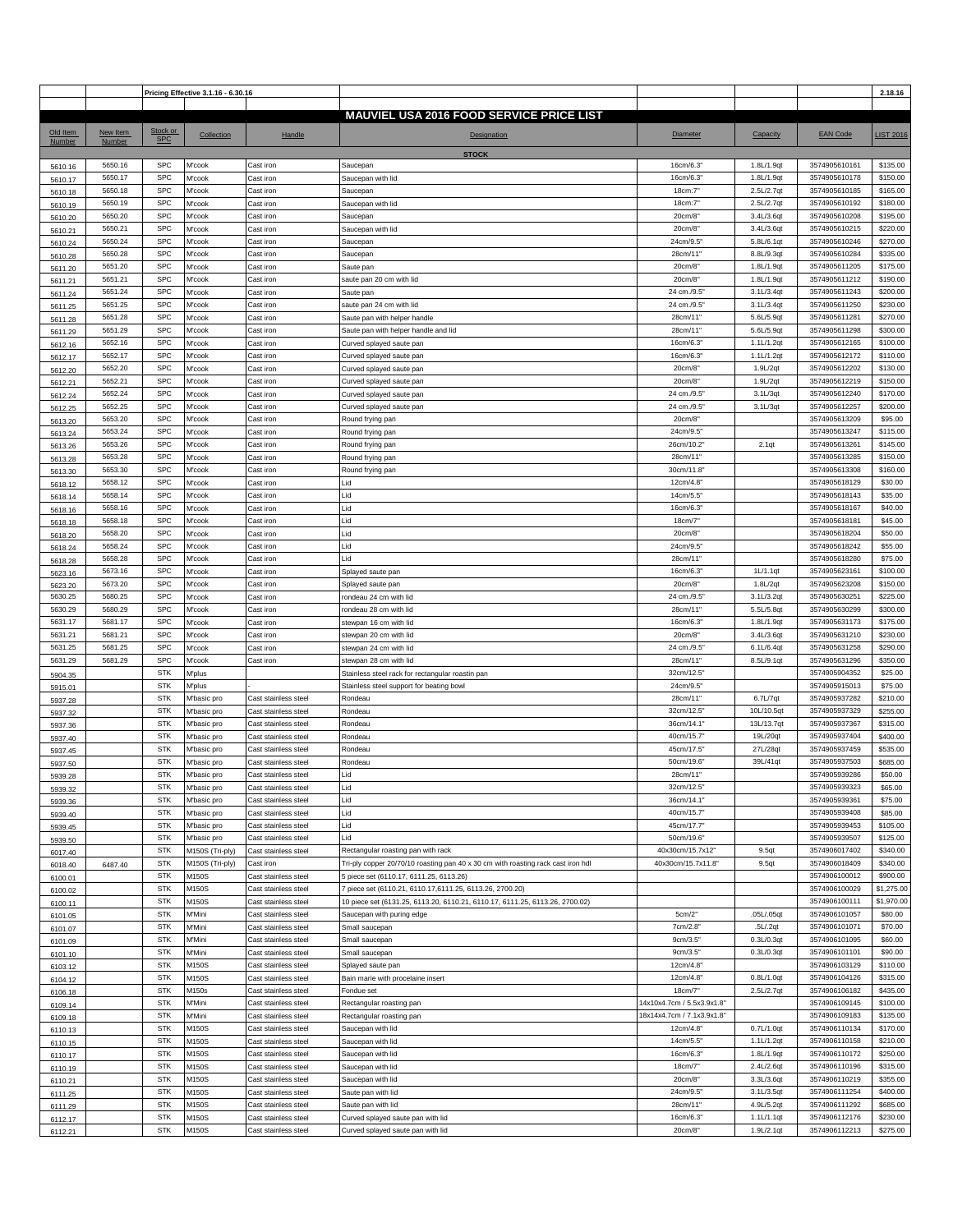|          |          |                          | Pricing Effective 3.1.16 - 6.30.16 |                      |                                                                                 |                     |               |                                | 2.18.16             |
|----------|----------|--------------------------|------------------------------------|----------------------|---------------------------------------------------------------------------------|---------------------|---------------|--------------------------------|---------------------|
|          |          |                          |                                    |                      |                                                                                 |                     |               |                                |                     |
|          |          |                          |                                    |                      | <b>MAUVIEL USA 2016 FOOD SERVICE PRICE LIST</b>                                 |                     |               |                                |                     |
| Old Item | New Item | Stock or<br><b>SPC</b>   | Collection                         | Handle               | <b>Designation</b>                                                              | Diameter            | Capacity      | <b>EAN Code</b>                | <b>LIST 2016</b>    |
| Number   | Number   |                          |                                    |                      |                                                                                 |                     |               |                                |                     |
|          |          |                          |                                    | Cast stainless steel | <b>STOCK</b>                                                                    |                     |               |                                |                     |
| 6113.12  |          | <b>STK</b><br><b>STK</b> | M'Mini                             |                      | Round frying pan                                                                | 12cm/4.8<br>20cm/8" |               | 3574906113128<br>3574906113203 | \$70.00<br>\$200.00 |
| 6113.20  |          |                          | M150S                              | Cast stainless steel | Round frying pan                                                                |                     |               |                                |                     |
| 6113.26  |          | <b>STK</b>               | M150S                              | Cast stainless steel | Round frying pan                                                                | 26cm/10.2           | 2.1qt         | 3574906113265                  | \$250.00            |
| 6113.30  |          | <b>STK</b>               | M150S                              | Cast stainless steel | Round frying pan                                                                | 30cm/11.8           | 3.1qt         | 3574906113302                  | \$295.00            |
| 6118.09  |          | <b>STK</b>               | M'Mini                             | Cast stainless steel | Lid for small saucepan                                                          | 9cm/3.5"            |               | 3574906118093                  | \$30.00             |
| 6118.12  |          | <b>STK</b>               | M150S                              | Cast stainless steel | Lid                                                                             | 12cm/4.8            |               | 3574906118123                  | \$60.00             |
| 6118.14  |          | <b>STK</b>               | M150S                              | Cast stainless steel | Lid                                                                             | 14cm/5.5            |               | 3574906118147                  | \$65.00             |
| 6118.16  |          | <b>STK</b>               | M150S                              | Cast stainless steel | Lid                                                                             | 16cm/6.3            |               | 3574906118161                  | \$70.00             |
| 6118.18  |          | <b>STK</b>               | M150S                              | Cast stainless steel | Lid                                                                             | 18cm:7'             |               | 3574906118185                  | \$85.00             |
| 6118.20  |          | <b>STK</b>               | M150S                              | Cast stainless steel | Lid                                                                             | 20cm/8              |               | 3574906118208                  | \$95.00             |
| 6118.24  |          | <b>STK</b>               | M150S                              | Cast stainless steel | Lid                                                                             | 24 cm./9.5'         |               | 3574906118246                  | \$145.00            |
| 6118.28  |          | <b>STK</b>               | M150S                              | Cast stainless steel | Lid                                                                             | 28cm/11'            |               | 3574906118284                  | \$195.00            |
| 6130.09  |          | <b>STK</b>               | M'Mini                             | Cast stainless steel | Cocotte                                                                         | 9cm/3.5"            | 0.3L/0.4qt    | 3574906130095                  | \$100.00            |
| 6130.25  |          | <b>STK</b>               | M150S                              | Cast stainless steel | Rondeau with copper lid                                                         | 24cm/9.5            | 3.1L/3.2qt    | 3574906130255                  | \$460.00            |
| 6130.29  |          | <b>STK</b>               | M150S                              | Cast stainless steel | Rondeau with copper lid                                                         | 28cm/11"            | 5.1L/5.4qt    | 3574906130293                  | \$630.00            |
| 6131.25  |          | <b>STK</b>               | M150S                              | Cast stainless steel | Stewpan with copper lid                                                         | 24cm/9.5            | 6.1L/6.4qt    | 3574906131252                  | \$495.00            |
| 6132.25  |          | <b>STK</b>               | M150S                              | Cast stainless steel | Stockpot with copper lid                                                        | 24cm/9.5            | 11L/11.2qt    | 3574906132259                  | \$420.00            |
| 6133.13  |          | <b>STK</b>               | M'Mini                             | Cast stainless steel | Oval stewpan                                                                    | 12cm/4.8            | 0.3L/0.4qt    | 3574906133133                  | \$130.00            |
| 6137.35  |          | <b>STK</b>               | M150S                              | Cast stainless steel | Paella pan                                                                      | 35cm/13.7'          | 3.8L/3.2qt    | 3574906137353                  | \$225.00            |
| 6400.01  | 6450.01  | <b>STK</b>               | M150C                              | Cast iron            | 5 piece set (6410.17, 6411.25, 6413.26)                                         |                     |               | 3574906400013                  | \$900.00            |
| 6400.02  | 6450.02  | <b>STK</b>               | M150C                              | Cast iron            | piece set (6410.21, 6410.17, 6411.25, 6413.26, 2700.02)                         |                     |               | 3574906400020                  | \$1,275.00          |
| 6400.06  | 6450.06  | <b>STK</b>               | M150C                              | Cast iron            | 10 piece set (6431.25, 6413.20, 6410.21, 6410.17, 6411.25, 6413.26, 2700.02)    |                     |               | 3574906400068                  | \$1,970.00          |
| 6404.12  | 6454.12  | <b>STK</b>               | M150B                              | Bronze               | Bain marie with procelaine insert                                               | 12cm/4.8            | 0.8L/0.9qt    | 3574906404127                  | \$315.00            |
| 6410.13  | 6450.13  | <b>STK</b>               | M150C                              | Cast iron            | Saucepan with lid                                                               | 12cm/4.8            | 0.7L/0.8qt    | 3574906410135                  | \$170.00            |
| 6410.15  | 6450.15  | <b>STK</b>               | M150C                              | Cast iron            | Saucepan with lid                                                               | 14cm/5.5            | 1.18L/1.2qt   | 3574906410159                  | \$210.00            |
| 6410.17  | 6450.17  | <b>STK</b>               | M150C                              | Cast iron            | Saucepan with lid                                                               | 16cm/6.3            | 1.7L/1.9qt    | 3574906410173                  | \$250.00            |
| 6410.19  | 6450.19  | <b>STK</b>               | M150C                              | Cast iron            | Saucepan with lid                                                               | 18cm/7"             | 2.4L/2.9qt    | 3574906410197                  | \$315.00            |
| 6410.21  | 6450.21  | <b>STK</b>               | M150C                              | Cast iron            | Saucepan with lid                                                               | 20cm/8              | 3.2L/3.1qt    | 3574906410210                  | \$355.00            |
| 6411.25  | 6451.25  | <b>STK</b>               | M150C                              | Cast iron            | Saute pan with lid                                                              | 24 cm./9.5'         | 3L/3.5qt      | 3574906411255                  | \$400.00            |
| 6411.29  | 6451.29  | <b>STK</b>               | M150C                              | Cast iron            | Saute pan with lid                                                              | 28cm/11"            | 5.2L/5.5qt    | 3574906411293                  | \$685.00            |
| 6412.17  | 6452.17  | <b>STK</b>               | M150C                              | Cast iron            | curved splayed saute with lid                                                   | 16cm/6.3'           | 1.1L/1.2qt    | 3574906412177                  | \$230.00            |
| 6412.21  | 6452.21  | <b>STK</b>               | M150C                              | Cast iron            | curved splayed saute with lid                                                   | 20cm/8              | 1.8L/1.9qt    | 3574906412214                  | \$275.00            |
| 6413.20  | 6453.20  | <b>STK</b>               | M150C                              | Cast iron            | Round frying pan                                                                | 20cm/8"             |               | 3574906413204                  | \$200.00            |
| 6413.26  | 6453.26  | <b>STK</b>               | M150C                              | Cast iron            | Round frying pan                                                                | 26cm/10.2           | 2.1qt         | 3574906413266                  | \$250.00            |
| 6413.30  | 6453.30  | <b>STK</b>               | M150C                              | Cast iron            | Round frying pan                                                                | 30cm/11.8           | 3.1qt         | 3574906413303                  | \$295.00            |
|          | 6480.25  | <b>STK</b>               | M150C                              | Cast iron            | Rondeau with lid                                                                | 24cm/9.5            | 2.9L/3.1qt    | 3574906430256                  | \$460.00            |
| 6430.25  | 6480.29  | <b>STK</b>               | M150C                              | Cast iron            | Rondeau with lid                                                                | 28cm/11'            | 5.4L/5.7qt    | 3574906430294                  | \$630.00            |
| 6430.29  | 6481.25  | <b>STK</b>               | M150C                              | Cast iron            | Stewpan with lid                                                                | 24cm/9.5'           | 5.6L/5.9qt    | 3574906431253                  | \$495.00            |
| 6431.25  | 6482.25  | <b>STK</b>               | M150C                              | Cast iron            | Stockpot with lid                                                               | 24 cm./9.5'         | 11L/11.2qt    | 3574906432250                  | \$420.00            |
| 6432.25  |          | <b>STK</b>               | M250                               | Cast iron            |                                                                                 |                     |               |                                | \$1,995.00          |
| 6500.06  |          | <b>STK</b>               |                                    |                      | M250C 10 pc set (6501.15, 6501.17, 6501.21, 6502.25, 6504.26, 6504.20, 2700.02) |                     |               | 3574906500065<br>3574906501000 | \$1,100.00          |
| 6501.00  |          | <b>STK</b>               | M250                               | Cast iron            | M250C 5 pc set (6501.17, 6502.25, 6504.26)                                      |                     |               |                                |                     |
| 6501.09  |          |                          | M'Mini                             | Bronze               | Small saucepan                                                                  | 9cm/3.5"            | .3L/.4qt      | 3574906501093                  | \$75.00             |
| 6501.10  |          | <b>STK</b>               | M'Mini                             | Bronze               | Small saucepan with lid                                                         | 9cm/3.5"            | .3L/.3qt      | 3574906501109                  | \$90.00             |
| 6501.12  | 6540.12  | <b>STK</b>               | M250                               | Cast iron            | Saucepan                                                                        | 12cm/4.8            | 0.8L/0.9qt    | 3574906501123                  | \$185.00            |
| 6501.13  | 6540.13  | <b>STK</b>               | M250                               | Cast iron            | Saucepan with lid                                                               | 12cm/4.8            | $0.8L/0.9$ at | 3574906501130                  | \$200.00            |
| 6501.14  | 6540.14  | <b>STK</b>               | M250                               | Cast iron            | Saucepan                                                                        | 14cm/5.5            | 1.2L/1.2qt    | 3574906501147                  | \$230.00            |
| 6501.15  | 6540.15  | <b>STK</b>               | M250                               | Cast iron            | Saucepan with lid                                                               | 14cm/5.5            | 1.2L/1.2qt    | 3574906501154                  | \$250.00            |
| 6501.16  | 6540.16  | <b>STK</b>               | M250                               | Cast iron            | Saucepan                                                                        | 16cm/6.3            | 1.8L/1.9qt    | 3574906501161                  | \$250.00            |
| 6501.17  | 6540.17  | <b>STK</b>               | M250                               | Cast iron            | Saucepan with lid                                                               | 16cm/6.3            | 1.8L/1.9qt    | 3574906501178                  | \$300.00            |
| 6501.18  | 6540.18  | <b>STK</b>               | M250                               | Cast iron            | Saucepan                                                                        | 18cm/7'             | 2.5L/2.7qt    | 3574906501185                  | \$325.00            |
| 6501.19  | 6540.19  | <b>STK</b>               | M250                               | Cast iron            | Saucepan with lid                                                               | 18cm/7"             | 2.5L/2.7qt    | 3574906501192                  | \$370.00            |
| 6501.20  | 6540.20  | <b>STK</b>               | M250                               | Cast iron            | Saucepan                                                                        | 20cm/8"             | 3.5L/3.6qt    | 3574906501208                  | \$350.00            |
| 6501.21  | 6540.21  | <b>STK</b>               | M250                               | Cast iron            | Saucepan with lid                                                               | 20cm/8"             | 3.5L/3.3qt    | 3574906501215                  | \$400.00            |
| 6501.25  | 6540.25  | <b>STK</b>               | M250                               | Cast iron            | Saucepan with lid                                                               | 24 cm./9.5'         | 5.7L/6.1qt    | 3574906501253                  | \$600.00            |
| 6501.28  | 6540.28  | <b>STK</b>               | M250                               | Cast iron            | Saucepan                                                                        | 28cm/11'            | 8.6L/9.1qt    | 3574906501284                  | \$600.00            |
| 6502.01  |          | <b>STK</b>               | M250                               | Cast iron            | M250c 7 pc set -(6501.15, 6501.19, 6504.26, 6502.25, 2700.02)                   |                     |               | 3574906502014                  | \$1,440.00          |
| 6502.20  | 6541.20  | <b>STK</b>               | M250                               | Cast iron            | Saute pan                                                                       | 20cm/8"             | 1.8L/1.9qt    | 3574906502205                  | \$300.00            |
| 6502.21  | 6541.21  | <b>STK</b>               | M250                               | Cast iron            | Saute pan with lid                                                              | 20cm/8"             | 1.8L/1.9qt    | 3574906502212                  | \$350.00            |
| 6502.24  | 6541.24  | <b>STK</b>               | M250                               | Cast iron            | Saute pan                                                                       | 24cm/9.5'           | 3L/3.2qt      | 3574906502243                  | \$390.00            |
| 6502.25  | 6541.25  | <b>STK</b>               | M250                               | Cast iron            | Saute pan with lid                                                              | 24 cm./9.5'         | 3L/3.2qt      | 3574906502250                  | \$500.00            |
| 6502.28  | 6541.28  | <b>STK</b>               | M250                               | Cast iron            | Saute pan                                                                       | 28cm/11"            | 4.9L/5.2qt    | 3574906502281                  | \$550.00            |
| 6502.29  | 6541.29  | <b>STK</b>               | M250                               | Cast iron            | Saute pan with lid                                                              | 28cm/11"            | 4.9L/5.2qt    | 3574906502298                  | \$710.00            |
| 6503.16  | 6543.16  | <b>STK</b>               | M250                               | Cast iron            | Splayed saute pan                                                               | 16cm/6.3"           | 1.1L/1.2qt    | 3574906503165                  | \$255.00            |
| 6503.20  | 6543.20  | <b>STK</b>               | M250                               | Cast iron            | Splayed saute pan                                                               | 20cm/8              | 1.9L/2.0qt    | 3574906503202                  | \$360.00            |
| 6503.24  | 6543.24  | <b>STK</b>               | M250                               | Cast iron            | Splayed saute pan                                                               | 24cm/9.5'           | 3.4L/3.7qt    | 3574906503240                  | \$480.00            |
| 6504.12  |          | <b>STK</b>               | M150B                              | Bronze               | Bain marie with porcelain insert                                                | 12cm/4.8'           | 0.8L/0.9qt    | 3574906504124                  | \$325.00            |
| 6504.20  | 6544.20  | <b>STK</b>               | M250                               | Cast iron            | Round frying pan                                                                | 20cm/8"             | 1.8qt         | 3574906504261                  | \$225.00            |
| 6504.26  | 6544.26  | <b>STK</b>               | M250                               | Cast iron            | Round frying pan                                                                | 26cm/10.2           | 1.8qt         | 3574906504261                  | \$300.00            |
| 6504.30  | 6544.30  | <b>STK</b>               | M250                               | Cast iron            | Round frying pan                                                                | 30cm/11.8           | 2.9qt         | 3574906504308                  | \$400.00            |
| 6505.02  | 6545.02  | <b>STK</b>               | M250                               | Cast iron            | Stewpan                                                                         | 24cm/9.5"           | 5.7L/6.1qt    | 3574906505022                  | \$670.00            |
| 6505.03  | 6545.03  | <b>STK</b>               | M250                               | Cast iron            | Stewpan                                                                         | 28cm/11'            | 8L/8.5qt      | 3574906505039                  | \$825.00            |
| 6505.24  |          | <b>STK</b>               | M250                               | Bronze               | Stewpan                                                                         | 24cm/9.5            | 5.8L/6.1qt    | 3574906505244                  | \$680.00            |
| 6505.28  |          | <b>STK</b>               | M250                               | Bronze               | Stewpan                                                                         | 28cm/11'            | 8L/8.5qt      | 3574906505282                  | \$830.00            |
| 6506.02  | 6546.02  | <b>STK</b>               | M250                               | Cast iron            | Rondeau                                                                         | 24cm/9.5            | 3.1L/3.2qt    | 3574906506029                  | \$580.00            |
|          |          | <b>STK</b>               | M250                               | Cast iron            | Rondeau                                                                         | 28cm/11"            | 4.7L/5qt      | 3574906506036                  | \$750.00            |
| 6506.03  | 6546.03  | <b>STK</b>               | M250                               | Bronze               | Rondeau                                                                         | 24cm/9.5            | 2.9L/3.1qt    | 3574906506241                  | \$590.00            |
| 6506.24  |          | <b>STK</b>               | M250                               | Bronze               | Rondeau                                                                         | 28cm/11"            | 4.7L/5qt      | 3574906506289                  | \$750.00            |
| 6506.28  |          |                          |                                    |                      |                                                                                 |                     |               |                                |                     |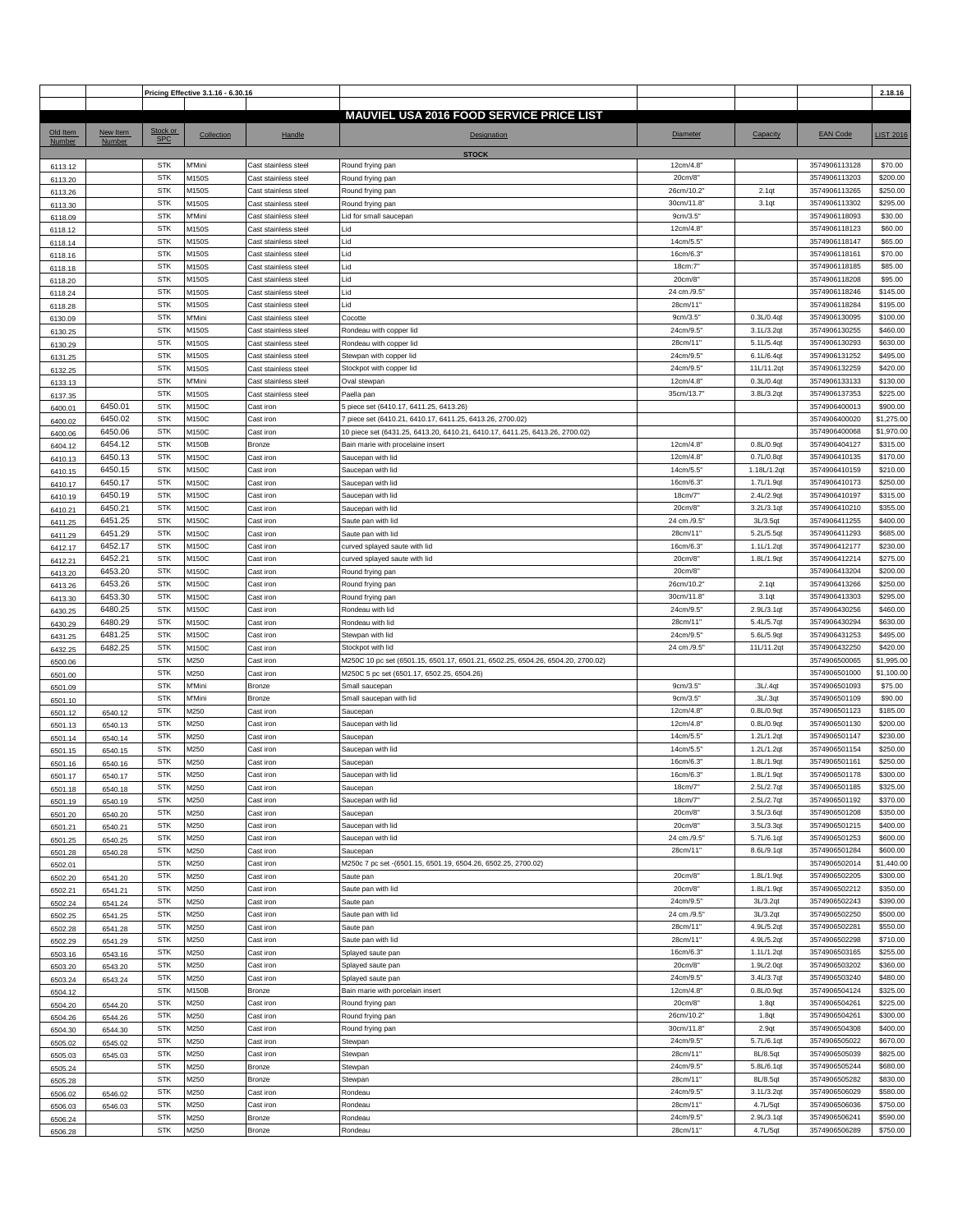|                    |                    |                        | Pricing Effective 3.1.16 - 6.30.16 |                      |                                                                               |                   |            |                                | 2.18.16              |
|--------------------|--------------------|------------------------|------------------------------------|----------------------|-------------------------------------------------------------------------------|-------------------|------------|--------------------------------|----------------------|
|                    |                    |                        |                                    |                      | <b>MAUVIEL USA 2016 FOOD SERVICE PRICE LIST</b>                               |                   |            |                                |                      |
|                    |                    |                        |                                    |                      |                                                                               |                   |            |                                |                      |
| Old Item<br>Number | New Item<br>Number | Stock or<br><b>SPC</b> | Collection                         | Handle               | Designation                                                                   | Diameter          | Capacity   | <b>EAN Code</b>                | <b>LIST 2016</b>     |
|                    |                    |                        |                                    |                      | <b>STOCK</b>                                                                  |                   |            |                                |                      |
| 6508.12            | 6548.12            | <b>STK</b>             | M250                               | Cast iron            | Lid                                                                           | 12cm/4.8"         |            | 3574906508122                  | \$60.00              |
|                    |                    | <b>STK</b>             | M250                               | Cast iron            | Lid                                                                           | 14cm/5.5"         |            | 3574906508146                  | \$65.00              |
| 6508.14            | 6548.14            | <b>STK</b>             | M250                               | Cast iron            | Lid                                                                           | 16cm/6.3          |            | 3574906508160                  | \$70.00              |
| 6508.16            | 6548.16            |                        |                                    |                      |                                                                               |                   |            |                                | \$80.00              |
| 6508.18            | 6548.18            | <b>STK</b>             | M250                               | Cast iron            | Lid                                                                           | 18cm/7            |            | 3574906508184                  |                      |
| 6508.20            | 6548.20            | <b>STK</b>             | M250                               | Cast iron            | Lid                                                                           | 20cm/8            |            | 3574906508207                  | \$90.00              |
| 6508.24            | 6548.24            | <b>STK</b>             | M250                               | Cast iron            | Lid                                                                           | 24 cm./9.5'       |            | 3574906508245                  | \$135.00             |
| 6508.28            | 6548.28            | <b>STK</b>             | M250                               | Cast iron            | Lid                                                                           | 28cm/11'          |            | 3574906508283                  | \$185.00             |
| 6510.05            |                    | <b>STK</b>             | M'Mini                             | <b>Bronze</b>        | Saucepan with pouring edge                                                    | 5cm/2"            | .05L/.05qt | 3574906510057                  | \$55.00              |
| 6510.07            |                    | <b>STK</b>             | M'Mini                             | Bronze               | Small saucepan                                                                | 7cm/2.8"          | .15L/.15qt | 3574906510071                  | \$65.00              |
| 6511.07            |                    | <b>STK</b>             | M'Mini                             | Bronze               | Saute pan                                                                     | 7cm/2.8           | 0.1L/0.2qt | 3574906511078                  | \$65.00              |
| 6513.12            |                    | <b>STK</b>             | M'Mini                             | <b>Bronze</b>        | Round frying pan                                                              | 12cm/4.8          |            | 3574906513126                  | \$75.00              |
| 6518.09            |                    | <b>STK</b>             | M'Mini                             | Bronze               | Lid                                                                           | 9cm/3.5"          |            | 3574906518091                  | \$35.00              |
| 6523.09            |                    | <b>STK</b>             | M'Mini                             | Bronze               | Splayed saute pan                                                             | 9cm/3.5"          |            | 3574906523095                  | \$75.00              |
| 6527.12            |                    | <b>STK</b>             | M150B                              | Bronze               | Round pan                                                                     | 12cm/4.8          | 0.3qt      | 3574906527123                  | \$115.00             |
| 6528.03            |                    | <b>STK</b>             | M'Mini                             | <b>Bronze</b>        | Small saucepan with long handle                                               | 9cm/3.5"          | .3L/.4qt   | 3574906528038                  | \$105.00             |
|                    |                    | <b>STK</b>             | M150B                              | Bronze               | Lid                                                                           | 20cm/8"           |            | 3574906529202                  | \$100.00             |
| 6529.20            |                    | <b>STK</b>             | M150B                              | Bronze               | Lid                                                                           | 24cm/9.5          |            | 3574906529240                  | \$150.00             |
| 6529.24            |                    | <b>STK</b>             | M'Mini                             |                      |                                                                               |                   |            |                                |                      |
| 6531.09            |                    |                        |                                    | <b>Bronze</b>        | Cocotte                                                                       | 9cm/3.5"          | 0.3L/0.4qt | 3574906531090                  | \$120.00             |
| 6535.30            |                    | <b>STK</b>             | M150B                              | Bronze               | Crepes pan                                                                    | 30cm/11.8         |            | 3574906535302                  | \$290.00             |
| 6551.24            |                    | <b>STK</b>             | M'passion                          | <b>Bronze</b>        | "Tatin" tart                                                                  | 24cm/9.5"         |            | 3574906551241                  | \$200.00             |
| 6551.28            |                    | <b>STK</b>             | M'passion                          | Bronze               | "Tatin" tart                                                                  | 28cm/11'          |            | 3574906551289                  | \$230.00             |
| 6719.40            |                    | <b>STK</b>             | M150S (Tri-ply)                    | <b>Bronze</b>        | Tri-ply copper 20/70/10 roasting pan 40 x 30 cm with roasting rack bronze hdl | 40x30cm/15.7x11.8 |            | 3574906719405                  | \$340.00             |
| 6720.12            |                    | <b>STK</b>             | M150B                              | <b>Bronze</b>        | Saucepan                                                                      | 12cm/4.8          | 0.7L/0.8qt | 3574906720128                  | \$135.00             |
| 6720.13            |                    | <b>STK</b>             | M150B                              | Bronze               | Saucepan with lid                                                             | 12cm/4.8          | 0.7L/0.8qt | 3574906720135                  | \$175.00             |
| 6720.15            |                    | <b>STK</b>             | M150B                              | <b>Bronze</b>        | Saucepan with lid                                                             | 14cm/5.5          | 1.1L/1.2qt | 3574906720159                  | \$220.00             |
| 6720.17            |                    | <b>STK</b>             | M150B                              | Bronze               | Saucepan with lid                                                             | 16cm/6.3          | 1.8L/1.9qt | 3574906720173                  | \$270.00             |
| 6720.19            |                    | <b>STK</b>             | M150B                              | Bronze               | Saucepan with lid                                                             | 18cm/7"           | 2.4L/2.6qt | 3574906720197                  | \$325.00             |
| 6720.21            |                    | <b>STK</b>             | M150B                              | Bronze               | Saucepan with lid                                                             | 20cm/8            | 3.4L/3.6qt | 3574906720210                  | \$365.00             |
|                    |                    | <b>STK</b>             | M150B                              | <b>Bronze</b>        | Oval cocotte                                                                  | 20cm/8            | 1.8L/1.9qt | 3574906721200                  | \$335.00             |
| 6721.20            |                    | <b>STK</b>             | M150B                              | Bronze               | Oval cocotte                                                                  | 26cm/10.2         | 3.7L/4qt   | 3574906721262                  | \$460.00             |
| 6721.26            |                    | <b>STK</b>             | M150B                              | Bronze               |                                                                               |                   | 6.4L/6.9qt | 3574906721309                  | \$610.00             |
| 6721.30            |                    |                        |                                    |                      | Oval cocotte                                                                  | 30cm/11.8         |            |                                |                      |
| 6722.12            |                    | <b>STK</b>             | M150B                              | Bronze               | Stewpan with lid                                                              | 12cm/4.8          | 0.7L/0.8qt | 3574906722122                  | \$230.00             |
| 6722.20            |                    | <b>STK</b>             | M150B                              | Bronze               | Stewpan with lid                                                              | 20cm/8"           | 3.3L/3.5qt | 3574906722207                  | \$395.00             |
| 6722.24            |                    | <b>STK</b>             | M150B                              | <b>Bronze</b>        | Stewpan with lid                                                              | 24cm/9.5          | 5.2L/5.5qt | 3574906722245                  | \$520.00             |
| 6724.30            |                    | <b>STK</b>             | M150B                              | Bronze               | Oval pan                                                                      | 30cm/11.8         |            | 3574906724300                  | \$255.00             |
| 6724.35            |                    | <b>STK</b>             | M150B                              | <b>Bronze</b>        | Oval pan                                                                      | 35cm/13.7'        |            | 3574906724355                  | \$310.00             |
| 6724.40            |                    | <b>STK</b>             | M150B                              | Bronze               | Oval pan                                                                      | 40cm/15.7         |            | 3574906724409                  | \$380.00             |
| 6724.45            |                    | <b>STK</b>             | M150B                              | Bronze               | Oval pan                                                                      | 45cm/17.7'        |            | 3574906724454                  | \$530.00             |
| 6725.30            |                    | <b>STK</b>             | M150B                              | Bronze               | Oval frying pan                                                               | 30x20cm / 11.8x8' |            | 3574906725307                  | \$235.00             |
| 6725.35            |                    | <b>STK</b>             | M150B                              | <b>Bronze</b>        | Oval frying pan                                                               | 35x23cm/13.5x9.1' |            | 3574906725358                  | \$300.00             |
| 6726.20            |                    | <b>STK</b>             | M150B                              | Bronze               | Round frying pan                                                              | 20cm/8            |            | 3574906726205                  | \$210.00             |
| 6726.26            |                    | <b>STK</b>             | M150B                              | Bronze               | Round frying pan                                                              | 26cm/10.2         |            | 3574906726267                  | \$275.00             |
| 6726.30            |                    | <b>STK</b>             | M150B                              | Bronze               | Round frying pan                                                              | 30cm/11.8         |            | 3574906726304                  | \$335.00             |
|                    |                    | <b>STK</b>             | M150B                              | Bronze               | SEE ITEM #6527.12                                                             | 12cm/4.8          |            |                                |                      |
| 6727.12            |                    | <b>STK</b>             | M150B                              | <b>Bronze</b>        |                                                                               | 16cm/6.3"         |            | 3574906727161                  | \$150.00             |
| 6727.16            |                    |                        |                                    |                      | Round pan                                                                     |                   |            |                                |                      |
| 6727.20            |                    | <b>STK</b>             | M150B                              | Bronze               | Round pan                                                                     | 20cm/8            |            | 3574906727202                  | \$220.00             |
| 6727.26            |                    | <b>STK</b>             | M150B                              | Bronze               | Round pan                                                                     | 26cm/10.2         |            | 3574906727264                  | \$270.00             |
| 6727.32            |                    | <b>STK</b>             | M150B                              | <b>Bronze</b>        | Round pan                                                                     | 32cm/12.5'        |            | 3574906727325                  | \$400.00             |
| 6732.30            |                    | <b>STK</b>             | M150B                              | Bronze               | Wok                                                                           | 30cm/11.8         | 2.7L/2.9qt | 3574906732305                  | \$375.00             |
| 6735.30            |                    | <b>STK</b>             | M150B                              | <b>Bronze</b>        | SEE ITEM #6535.30                                                             | 30cm/11.8         |            |                                |                      |
| 6737.35            |                    | <b>STK</b>             | M150B                              | <b>Bronze</b>        | Paella pan                                                                    | 35cm/13.7'        | 3.9L/4.1qt | 3574906737355                  | \$395.00             |
| 6737.40            |                    | <b>STK</b>             | M150B                              | Bronze               | Paella pan                                                                    | 40cm/15.7"        | 6L/6.4qt   | 3574906737409                  | \$530.00             |
| 6801.12            |                    | <b>STK</b>             | M'250B                             | bronze               | saucepan                                                                      | 12                |            | 3574906801124                  | \$185.00             |
| 6801.14            |                    | <b>STK</b>             | M'250B                             | bronze               | saucepan                                                                      | 14                |            | 3574906801148                  | \$230.00             |
| 6801.16            |                    | <b>STK</b>             | M'250B                             | bronze               | saucepan                                                                      | $16\,$            |            | 3574906801162                  | \$250.00             |
| 6801.18            |                    | <b>STK</b>             | M'250B                             | bronze               | saucepan                                                                      | 18                |            | 3574906801186                  | \$325.00             |
| 6801.20            |                    | <b>STK</b>             | M'250B                             | bronze               | saucepan                                                                      | 20                |            | 3574906801209                  | \$350.00             |
| 6801.24            |                    | <b>STK</b>             | M'250B                             | bronze               | saucepan                                                                      | 24                |            | 3574906801247                  | \$540.00             |
| 6801.28            |                    | <b>STK</b>             | M'250B                             | bronze               | saucepan                                                                      | 28                |            | 3574906801285                  | \$600.00             |
| 6802.16            |                    | <b>STK</b>             | M'250B                             |                      |                                                                               | 16                |            | 3574906802169                  | \$235.00             |
|                    |                    |                        |                                    | bronze               | sautepan                                                                      | 20                |            |                                |                      |
| 6802.20            |                    | <b>STK</b>             | M'250B                             | bronze               | sautepan                                                                      | 24                |            | 3574906802206<br>3574906802244 | \$300.00<br>\$390.00 |
| 6802.24            |                    | <b>STK</b>             | M'250B                             | bronze               | sautepan                                                                      |                   |            |                                |                      |
| 6802.28            |                    | <b>STK</b>             | M'250B                             | bronze               | sautepan                                                                      | 28                |            | 3574906802282                  | \$550.00             |
| 6803.16            |                    | <b>STK</b>             | M'250B                             | bronze               | splayed sautepan                                                              | $16\,$            |            | 3574906803166                  | \$255.00             |
| 6803.20            |                    | <b>STK</b>             | M'250B                             | bronze               | splayed sautepan                                                              | 20                |            | 3574906803203                  | \$360.00             |
| 6803.24            |                    | <b>STK</b>             | M'250B                             | bronze               | splayed sautepan                                                              | 24                |            | 3574906803241                  | \$480.00             |
| 6804.26            |                    | STK                    | M'250B                             | bronze               | frypan                                                                        | 26                |            | 3574906804262                  | \$200.00             |
| 6804.30            |                    | <b>STK</b>             | M'250B                             | bronze               | frypan                                                                        | 30                |            | 3574906804309                  | \$400.00             |
| 6804.30            |                    | <b>STK</b>             | M'250B                             | bronze               | frypan                                                                        | 20                |            | 3574906804200                  | \$250.00             |
| 7500.00            |                    | <b>STK</b>             | M'plus                             |                      | Interface disc for Induction cooking                                          | 22cm/8.6"         |            | 3574907500002                  | \$105.00             |
| 8619.35            |                    | <b>STK</b>             | M'stone3                           | Cast stainless steel | Oval frying pan                                                               | 35x25cm/13.5x9.1' |            | 3574908619352                  | \$175.00             |
| 8620.30            |                    | <b>STK</b>             | M'stone3                           | Cast stainless steel | Crepes pan                                                                    | 30cm/11.8         |            | 3574908620303                  | \$175.00             |
| 8629.20            |                    | <b>STK</b>             | M'stone3                           | Cast stainless steel | Round frying pan                                                              | 20cm/8"           |            | 3574908629207                  | \$115.00             |
| 8629.24            |                    | <b>STK</b>             | M'stone3                           | Cast stainless steel | Round frying pan                                                              | 24cm/9.5          |            | 3574908629245                  | \$130.00             |
| 8629.26            |                    | <b>STK</b>             | M'stone3                           | Cast stainless steel | Round frying pan                                                              | 26cm/10.2         |            | 3574908629269                  | \$145.00             |
|                    |                    | <b>STK</b>             | M'stone3                           | Cast stainless steel | Round frying pan                                                              | 28cm/11"          |            | 3574908629283                  | \$155.00             |
| 8629.28            |                    | <b>STK</b>             | M'stone3                           |                      |                                                                               | 30cm/11.8         |            | 3574908629306                  | \$170.00             |
| 8629.30            |                    |                        |                                    | Cast stainless steel | Round frying pan                                                              |                   |            |                                |                      |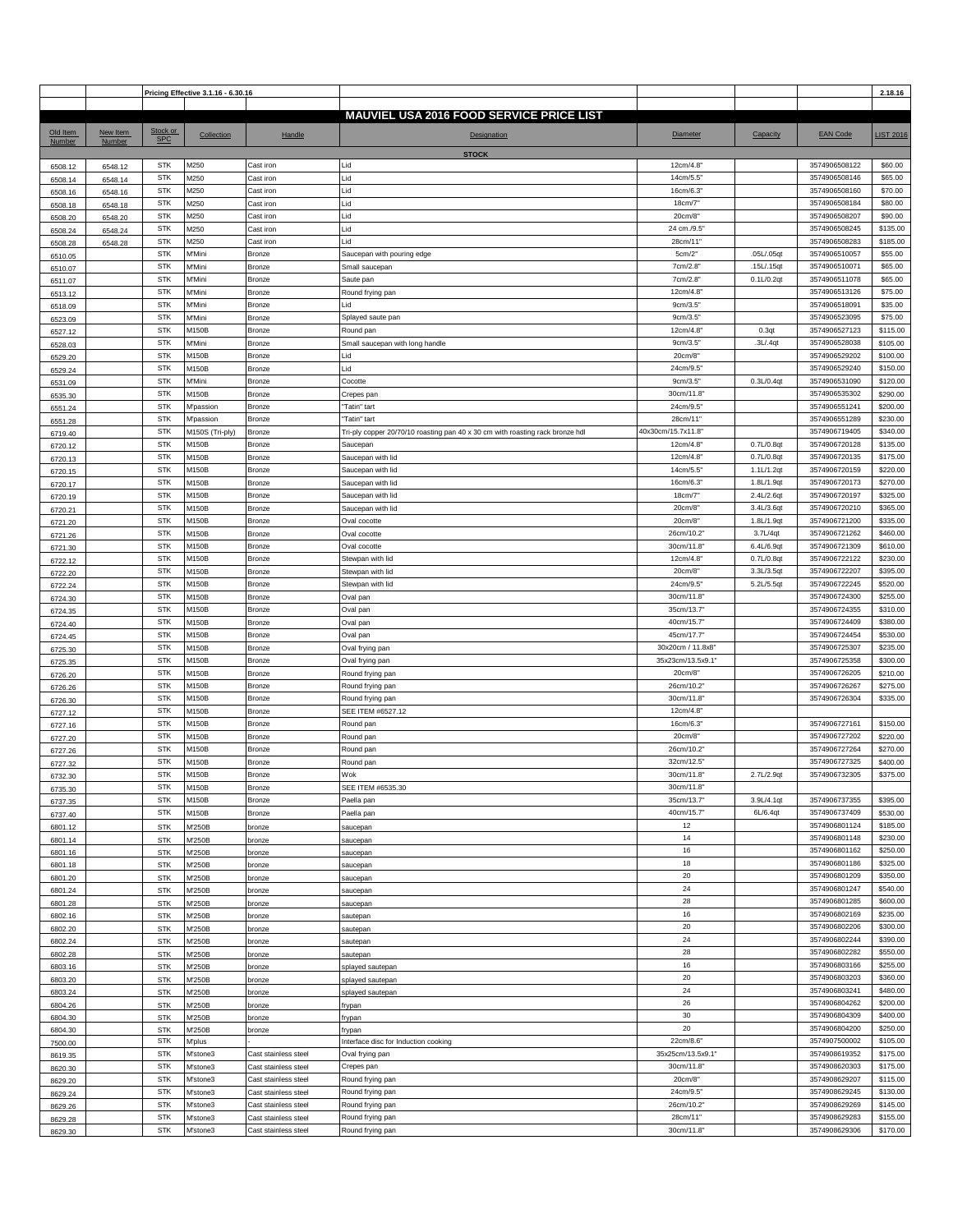|                    |                    |                        | <b>Pricing Effective 3.1.16 - 6.30.16</b> |                      |                                                                      |                    |                   |                 | 2.18.16          |
|--------------------|--------------------|------------------------|-------------------------------------------|----------------------|----------------------------------------------------------------------|--------------------|-------------------|-----------------|------------------|
|                    |                    |                        |                                           |                      |                                                                      |                    |                   |                 |                  |
|                    |                    |                        |                                           |                      | <b>MAUVIEL USA 2016 FOOD SERVICE PRICE LIST</b>                      |                    |                   |                 |                  |
| Old Item<br>Number | New Item<br>Number | Stock or<br><b>SPC</b> | Collection                                | Handle               | Designation                                                          | Diameter           | Capacity          | <b>EAN Code</b> | <b>LIST 2016</b> |
|                    |                    |                        |                                           |                      | <b>STOCK</b>                                                         |                    |                   |                 |                  |
| 5200.20WC          |                    | STK                    | M'cook                                    | Cast stainless steel | 5 Piece Set w/crate (5211.25, 5213.26, 5210.17)                      |                    |                   | 3574908700333   | \$525.00         |
| 5200.21WC          |                    | STK                    | M'cook                                    | Cast stainless steel | 8 Piece Set w/crate (5210.17, 5210.19, 5213.26, 5211.25, 5242.20)    |                    |                   | 3574908700340   | \$820.00         |
| 5217.15GWP         |                    | STK                    | M'cook                                    | Cast stainless steel | Roasting pan with roasting rack and marinade injector                | 40x30cm/15.7x11.8" | 9.8 <sub>at</sub> | 3574905217155   | \$225.00         |
| 6100.01WC          |                    | STK                    | M150S                                     | Cast stainless steel | 5 piece set w/ crate (6110.17, 6111.25, 6113.26)                     |                    |                   | 3574908700173   | \$900.00         |
| 6100.02WC          |                    | STK                    | M150S                                     | Cast stainless steel | piece set w/crate (6110.21, 6110.17,6111.25, 6113.26, 2700.02)       |                    |                   | 3574908700180   | \$1,275.00       |
| 6400.01WC          | 6450.01WC          | <b>STK</b>             | M150C                                     | Cast iron            | 5 piece set w/crate (6410.17, 6411.25, 6413.26)                      |                    |                   | 3574908700258   | \$900.00         |
| 6400.02WC          | 6450.02WC          | <b>STK</b>             | M150C                                     | Cast iron            | piece set w/crate (6410.21, 6410.17, 6411.25, 6413.26, 2700.02)      |                    |                   | 3574908700210   | \$1,275.00       |
| 6501.00WC          |                    | STK                    | M250                                      | Cast iron            | M250C 5 pc set w/crate (6501.17, 6502.25, 6504.26)                   |                    |                   | 3574908700036   | \$1,100.00       |
| 6502.01WC          |                    | <b>STK</b>             | M250                                      | Cast iron            | M250c 7 pc set w/crate (6501.15, 6501.19, 6504.26, 6502.25, 2700.02) |                    |                   | 3574908700050   | \$1,440.00       |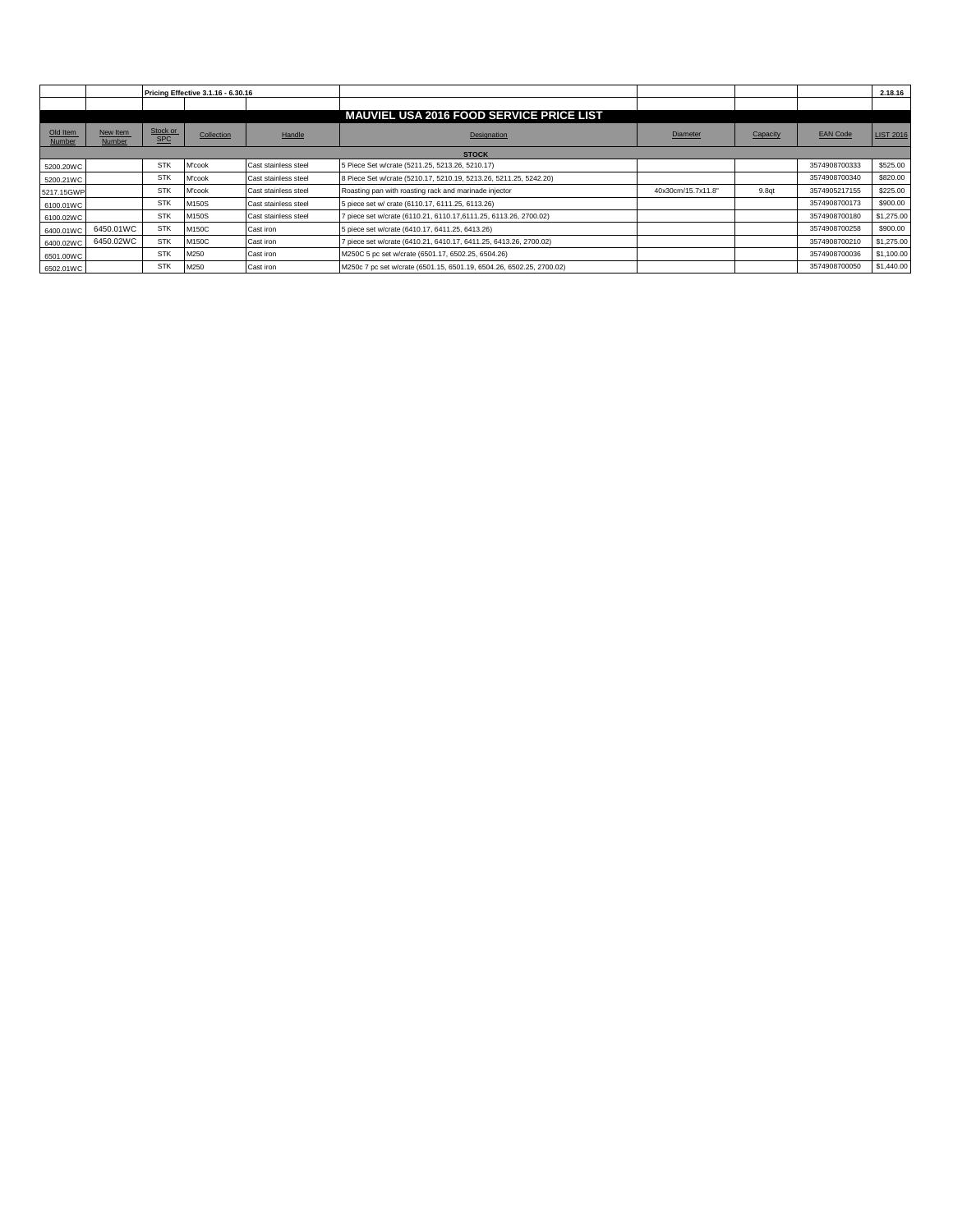|                    |                    |                          | Pricing Effective 3.1.16 - 6.30.16 |                        |                                                                                            |                                         |                          |                                | 2.18.16                |
|--------------------|--------------------|--------------------------|------------------------------------|------------------------|--------------------------------------------------------------------------------------------|-----------------------------------------|--------------------------|--------------------------------|------------------------|
|                    |                    |                          |                                    |                        | <b>MAUVIEL USA 2016 FOOD SERVICE PRICE LIST</b>                                            |                                         |                          |                                |                        |
| Old Item           | New Item           | Stock or                 |                                    |                        |                                                                                            |                                         |                          |                                |                        |
| Number             | Number             | <b>SPC</b>               | Collection                         | Handle                 | Designation                                                                                | Diameter                                | Capacity                 | <b>EAN Code</b>                | <b>LIST 2016</b>       |
|                    |                    |                          |                                    |                        | <b>STOCK</b>                                                                               |                                         |                          |                                |                        |
| 1101.12            | 1150.12            | <b>SPC</b>               | <b>M'pure</b>                      | Cast iron              | <b>SPECIAL ORDER</b><br>Saucepan                                                           | 12cm/4.8                                | .7L/.08qt                | 3574901101120                  | \$45.00                |
| 1101.14            | 1150.14            | <b>SPC</b>               | M'pure                             | Cast iron              | Saucepan                                                                                   | 14cm/5.5                                | 1.2L/1.3qt               | 3574901101144                  | \$50.00                |
| 1101.16            | 1150.16            | <b>SPC</b>               | M'pure                             | Cast iron              | Saucepan                                                                                   | 16cm/6.3                                | 1.7L/1.9qt               | 3574901101168                  | \$65.00                |
| 1101.18            | 1150.18            | <b>SPC</b>               | <b>M'pure</b>                      | Cast iron              | Saucepan                                                                                   | 18cm/7"                                 | 2.5L/2.6qt               | 3574901101182                  | \$75.00                |
| 1101.20            | 1150.20            | <b>SPC</b>               | M'pure                             | Cast iron              | Saucepan                                                                                   | 20cm/8"                                 | 3.3L/3.5qt               | 3574901101205                  | \$85.00                |
| 1101.24            | 1150.24            | <b>SPC</b>               | M'pure                             | Cast iron              | Saucepan                                                                                   | 24cm/9.5                                | 5.5L/5.9qt               | 3574901101243                  | \$125.00               |
| 1101.28            | 1150.28<br>1159.24 | <b>SPC</b><br><b>SPC</b> | M'pure<br>M'pure                   | Cast iron<br>Cast iron | Saucepan<br>Lid                                                                            | 28cm/11'<br>24cm/9.5"                   | 9.1L/9.7qt               | 3574901101281<br>3574901109249 | \$165.00<br>\$25.00    |
| 1109.24<br>1109.28 | 1159.28            | <b>SPC</b>               | M'pure                             | Cast iron              | Lid                                                                                        | 28cm/11'                                |                          | 3574901109287                  | \$30.00                |
| 1109.30            | 1159.30            | <b>SPC</b>               | M'pure                             | Cast iron              | Lid                                                                                        | 30cm/11.8                               |                          | 3574901109300                  | \$35.00                |
| 1109.32            | 1159.32            | <b>SPC</b>               | M'pure                             | Cast iron              | Lid                                                                                        | 32cm/12.5'                              |                          | 3574901109324                  | \$40.00                |
| 1109.36            | 1159.36            | <b>SPC</b>               | M'pure                             | Cast iron              | Lid                                                                                        | 36cm/14.1"                              |                          | 3574901109362                  | \$50.00                |
| 1109.40            | 1159.40            | <b>SPC</b>               | M'pure                             | Cast iron              | Lid                                                                                        | 40cm/15.7                               |                          | 3574901109409                  | \$60.00                |
| 1109.45            | 1159.45            | <b>SPC</b>               | <b>M'pure</b>                      | Cast iron              | Lid                                                                                        | 45cm/17.7'                              |                          | 3574901109454                  | \$65.00                |
| 1109.50            | 1159.50            | <b>SPC</b><br><b>SPC</b> | M'pure                             | Cast iron              | Lid                                                                                        | 50cm/19.6<br>36x21cm / 14.1x 8.2"       | 14.4L/15.2qt             | 3574901109508<br>3574901111365 | \$80.00                |
| 1111.36<br>1113.00 |                    | <b>SPC</b>               | M'pure<br><b>M'pure</b>            | Aluminium<br>Aluminium | Aluminum rectangular braising pan<br>Rectangular roasting pan with hanging handles         | 35x25cm/13.5x9.8'                       |                          | 3574901113000                  | \$1,100.00<br>\$155.00 |
| 1113.01            |                    | <b>SPC</b>               | M'pure                             | Aluminium              | Rectangular roasting pan with hanging handles                                              | 40x30cm/15.7x11.8"                      |                          | 3574901113017                  | \$180.00               |
| 1113.02            |                    | <b>SPC</b>               | M'pure                             | Aluminium              | Rectangular roasting pan with hanging handles                                              | 45x35cm/17.7x13.5"                      |                          | 3574901113024                  | \$215.00               |
| 1113.03            |                    | <b>SPC</b>               | M'pure                             | Aluminium              | Rectangular roasting pan with hanging handles                                              | 50x40cm/19.6x15.7                       |                          | 3574901113031                  | \$260.00               |
| 1113.04            |                    | <b>SPC</b>               | M'pure                             | Aluminium              | Rectangular roasting pan with hanging handles                                              | 55x40cm/21.6x15.7"                      |                          | 3574901113048                  | \$290.00               |
| 1113.05            |                    | <b>SPC</b>               | M'pure                             | Aluminium              | Rectangular roasting pan with hanging handles                                              | 60x45cm/23.6x17.7"                      |                          | 3574901113055                  | \$335.00               |
| 1113.35            |                    | <b>SPC</b><br><b>SPC</b> | M'pure                             | Aluminium              | Rectangular roasting pan with fixed handles                                                | 35x25cm/13.5x9.8'<br>40x30cm/15.7x11.8" |                          | 3574901113352                  | \$140.00               |
| 1113.40            |                    | <b>SPC</b>               | M'pure<br><b>M'pure</b>            | Aluminium<br>Aluminium | Rectangular roasting pan with fixed handles<br>Rectangular roasting pan with fixed handles | 45x35cm/17.7x13.5"                      |                          | 3574901113406<br>3574901113451 | \$170.00<br>\$200.00   |
| 1113.45<br>1113.50 |                    | <b>SPC</b>               | M'pure                             | Aluminium              | Rectangular roasting pan with fixed handles                                                | 50x40cm/19.6x15.7"                      |                          | 3574901113505                  | \$245.00               |
| 1113.55            |                    | <b>SPC</b>               | M'pure                             | Aluminium              | Rectangular roasting pan with fixed handles                                                | 55x40cm/21.6x15.7                       |                          | 3574901113550                  | \$275.00               |
| 1113.60            |                    | <b>SPC</b>               | M'pure                             | Aluminium              | Rectangular roasting pan with fixed handles                                                | 60x45cm/23.6x17.7                       |                          | 3574901113604                  | \$325.00               |
| 1114.40            |                    | <b>SPC</b>               | <b>M'pure</b>                      | Aluminium              | Rectangular roasting pan with recessed handles                                             | 40x30cm/15.7x11.8"                      |                          | 3574901114403                  | \$125.00               |
| 1116.50            |                    | <b>SPC</b>               | M'tradition                        | Aluminium              | Turbot kettle                                                                              | 50 x 40cm/19.6 x 15.7"                  |                          | 3574901116506                  | \$1,170.00             |
| 1127.24            | 1157.24            | <b>SPC</b><br><b>SPC</b> | M'pure                             | Cast iron              | Round frying pan                                                                           | 24cm/9.5                                | 1.5L/1.6qt               | 3574901127243                  | \$70.00                |
| 1127.28            | 1157.28<br>1157.32 | <b>SPC</b>               | M'pure<br>M'pure                   | Cast iron<br>Cast iron | Round frying pan<br>Round frying pan                                                       | 28cm/11'<br>32cm/12.5                   | 1.9cm/2qt<br>3.2cm/3.4qt | 3574901127281<br>3574901127328 | \$75.00<br>\$95.00     |
| 1127.32<br>1127.36 | 1157.36            | <b>SPC</b>               | M'pure                             | Cast iron              | Round frying pan                                                                           | 36cm/14.1"                              | 4.2cm/4.4qt              | 3574901127366                  | \$135.00               |
| 1127.40            | 1157.40            | <b>SPC</b>               | M'pure                             | Cast iron              | Round frying pan                                                                           | 40cm/15.7                               | 6cm/6.4qt                | 3574901127403                  | \$160.00               |
| 1129.30            |                    | <b>SPC</b>               | M'pure                             |                        | Handling tray                                                                              | 30x20cm/11.8x8'                         |                          | 3574901129308                  | \$35.00                |
| 1129.35            |                    | <b>SPC</b>               | M'pure                             |                        | Handling tray                                                                              | 35x25cm/13.7x8.6'                       |                          | 3574901129353                  | \$40.00                |
| 1129.40            |                    | <b>SPC</b>               | M'pure                             |                        | Handling tray                                                                              | 40x30cm/15.7x11.8                       |                          | 3574901129407                  | \$50.00                |
| 1129.45            |                    | <b>SPC</b>               | M'pure                             |                        | Handling tray                                                                              | 45x35cm/17.7x13.7"                      |                          | 3574901129452<br>3574901129506 | \$70.00                |
| 1129.50            |                    | <b>SPC</b><br><b>SPC</b> | <b>M'pure</b><br>M'pure            | Aluminium              | Handling tray<br>Colander with handles and legs                                            | 50x35cm/19.6x13.7"<br>30cm/11.8         | 8L/8.5qt                 | 3574901137310                  | \$90.00<br>\$170.00    |
| 1137.31<br>1137.41 |                    | <b>SPC</b>               | M'pure                             | Aluminium              | Colander with handles and legs                                                             | 40cm/15.7                               | 18.5L/19.5qt             | 3574901137419                  | \$220.00               |
| 1204.25            |                    | <b>SPC</b>               | M'pure                             | Aluminium              | Stockpot with lid                                                                          | 24cm/9.5"                               | 11L/11.7qt               | 3574901204258                  | \$185.00               |
| 1204.29            |                    | <b>SPC</b>               | M'pure                             | Aluminium              | Stockpot with lid                                                                          | 28cm/11"                                | 17L/18qt                 | 3574901204296                  | \$200.00               |
| 1204.31            |                    | <b>SPC</b>               | M'pure                             | Aluminium              | Stockpot with lid                                                                          | 30cm/11.8                               | 21L/22.4qt               | 3574901204319                  | \$255.00               |
| 1204.33            |                    | <b>SPC</b>               | M'pure                             | Aluminium              | Stockpot with lid                                                                          | 32cm/12.5                               | 25L/26.6qt               | 3574901204333                  | \$335.00               |
| 1204.37            |                    | <b>SPC</b><br>SPC        | M'pure<br>M'pure                   | Aluminium<br>Aluminium | Stockpot with lid<br>Stockpot with lid                                                     | 36cm/14.1'<br>40cm/15.7"                | 36L/38qt<br>50L/53qt     | 3574901204371<br>3574901204418 | \$390.00<br>\$475.00   |
| 1204.41            |                    | <b>SPC</b>               | M'pure                             | Aluminium              | Stockpot with lid                                                                          | 45cm/17.7'                              | 70L/74qt                 | 3574901204463                  | \$685.00               |
| 1204.46<br>1204.51 |                    | <b>SPC</b>               | <b>M'pure</b>                      | Aluminium              | Stockpot with lid                                                                          | 50cm/19.6'                              | 98L/104qt                | 3574901204517                  | \$1,120.00             |
| 1206.25            |                    | <b>SPC</b>               | M'pure                             | Aluminium              | Stewpan with lid                                                                           | 24cm/9.5"                               | 6L/6.4qt                 | 3574901206252                  | \$135.00               |
| 1206.29            |                    | <b>SPC</b>               | M'pure                             | Aluminium              | Stewpan with lid                                                                           | 28cm/11'                                | 9L/9.6qt                 | 3574901206290                  | \$170.00               |
| 1206.31            |                    | <b>SPC</b>               | M'pure                             | Aluminium              | Stewpan with lid                                                                           | 30cm/11.8                               | 11L/11.7qt               | 3574901206313                  | \$210.00               |
| 1206.33            |                    | <b>SPC</b>               | M'pure                             | Aluminium              | Stewpan with lid                                                                           | 32cm/12.5"                              | 14L/14.9qt               | 3574901206337                  | \$220.00               |
| 1206.37            |                    | <b>SPC</b><br><b>SPC</b> | M'pure                             | Aluminium              | Stewpan with lid                                                                           | 36cm/14.1"<br>40cm/15.7'                | 20L/21qt<br>27L/28.8qt   | 3574901206375<br>3574901206412 | \$275.00<br>\$365.00   |
| 1206.41            |                    | <b>SPC</b>               | M'pure<br>M'pure                   | Aluminium<br>Aluminium | Stewpan with lid<br>Stewpan with lid                                                       | 45cm/17.7'                              | 36L/38qt                 | 3574901206467                  | \$420.00               |
| 1206.46<br>1206.51 |                    | <b>SPC</b>               | <b>M'pure</b>                      | Aluminium              | Stewpan with lid                                                                           | 50cm/19.6                               | 53L/56.5qt               | 3574901206511                  | \$610.00               |
| 1208.29            |                    | <b>SPC</b>               | M'pure                             | Aluminium              | Rondeau with lid                                                                           | 28cm/11'                                | 6.1L/6.5qt               | 3574901208294                  | \$155.00               |
| 1208.33            |                    | <b>SPC</b>               | M'pure                             | Aluminium              | Rondeau with lid                                                                           | 32cm/12.5"                              | 9.2L/9.7qt               | 3574901208331                  | \$195.00               |
| 1208.37            |                    | <b>SPC</b>               | <b>M'pure</b>                      | Aluminium              | Rondeau with lid                                                                           | 36cm/14.1"                              | 12.1L/12.8qt             | 3574901208379                  | \$230.00               |
| 1208.41            |                    | <b>SPC</b>               | M'pure                             | Aluminium              | Rondeau with lid                                                                           | 40cm/15.7"                              | 16.3L/17.3qt             | 3574901208416                  | \$315.00               |
| 1208.46            |                    | <b>SPC</b>               | M'pure                             | Aluminium              | Rondeau with lid                                                                           | 45cm/17.7'                              | 22L/23.3qt               | 3574901208461                  | \$375.00               |
| 1208.51            |                    | <b>SPC</b><br><b>SPC</b> | M'pure<br>M'30                     | Aluminium              | Rondeau with lid                                                                           | 50cm/19.6<br>20cm/8"                    | 32L/33.8qt               | 3574901208515<br>3574901601200 | \$535.00<br>\$125.00   |
| 1601.20<br>1602.20 |                    | <b>SPC</b>               | M'30                               |                        | Champagne bucket<br>Ice bucket                                                             | 20cm/8"                                 |                          | 3574901602207                  | \$115.00               |
| 1603.20            |                    | <b>SPC</b>               | M'30                               |                        | Oval champagne bucket                                                                      | 26cm/10.2                               |                          | 3574901603204                  | \$335.00               |
| 1604.01            |                    | <b>SPC</b>               | M'pure                             |                        | Seafood tray holder                                                                        | 20cm/7.8"                               |                          | 3574901604010                  | \$25.00                |
| 1604.20            |                    | <b>SPC</b>               | M'30                               |                        | Wine bucket                                                                                | 20cm/8"                                 |                          | 3574901604201                  | \$215.00               |
| 1607.36            |                    | <b>SPC</b>               | M'pure                             |                        | Seafood tray with grid                                                                     | 36cm/14.1                               | 5.7L/6.1qt               | 3574901607363                  | \$60.00                |
| 1607.40            |                    | <b>SPC</b>               | M'pure                             |                        | Seafood tray with grid                                                                     | 40cm/15.7                               | 8.2L/8.7qt               | 3574901607400                  | \$70.00                |
| 1608.32            |                    | <b>SPC</b><br><b>SPC</b> | <b>M'pure</b>                      |                        | Seafood tray                                                                               | 32cm/12.5'                              | 4.3L/4.6qt               | 3574901608322                  | \$35.00                |
| 1608.36            |                    | <b>SPC</b>               | M'pure<br>M'pure                   |                        | Seafood tray<br>Seafood tray                                                               | 36cm/14.1'<br>40cm/15.7'                | 5.5L/5.8qt<br>6.2L/6.6qt | 3574901608360<br>3574901608407 | \$35.00<br>\$45.00     |
| 1608.40<br>1608.45 |                    | <b>SPC</b>               | <b>M'pure</b>                      |                        | Seafood tray                                                                               | 45cm/17.7'                              | 9.4L/10qt                | 3574901608452                  | \$55.00                |
| 1608.50            |                    | <b>SPC</b>               | M'pure                             |                        | Seafood tray                                                                               | 50cm/19.6"                              | 12L/12.7qt               | 3574901608506                  | \$70.00                |
|                    |                    |                          |                                    |                        |                                                                                            |                                         |                          |                                |                        |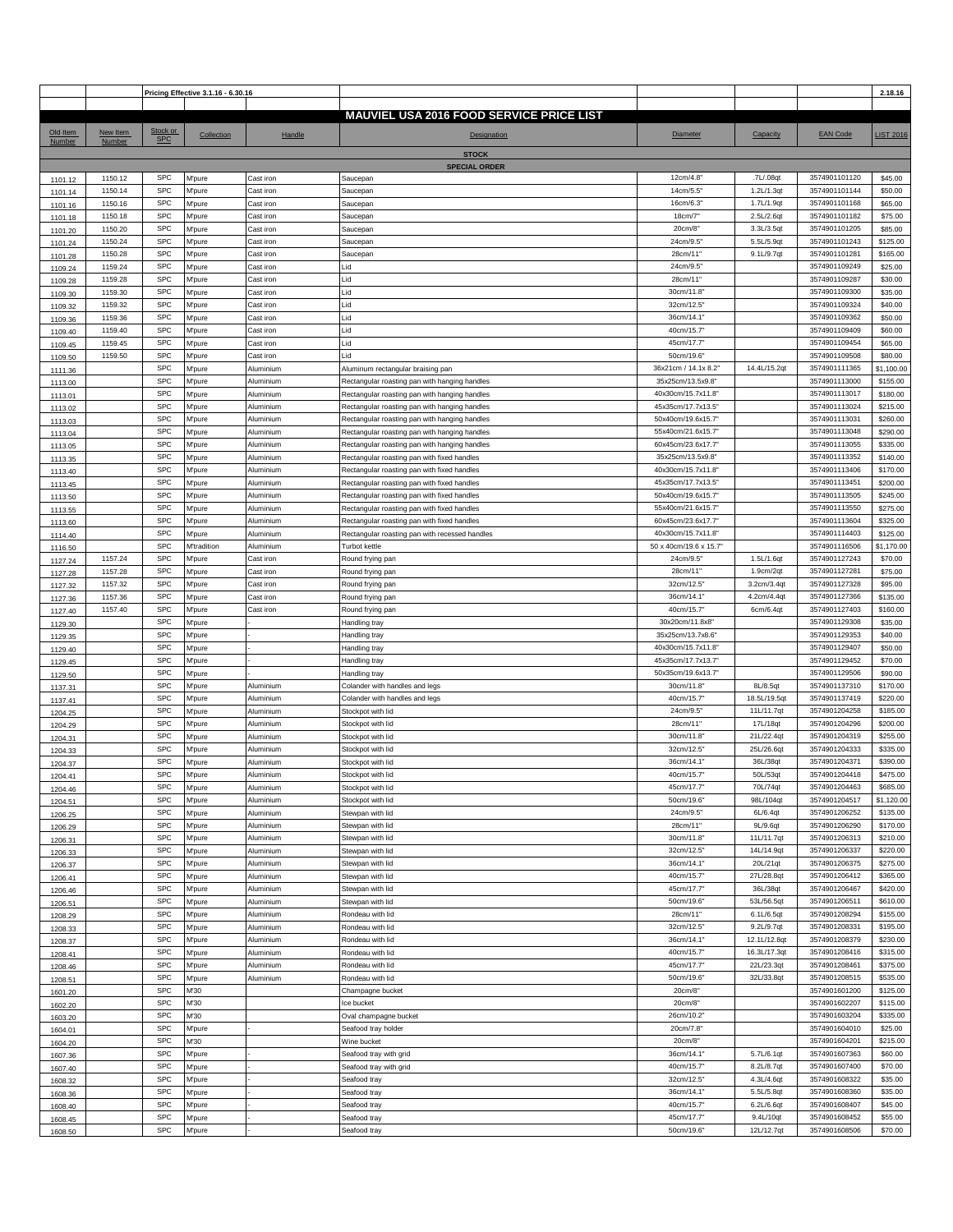|          |          |                          | Pricing Effective 3.1.16 - 6.30.16 |               |                                                 |                        |              |                                | 2.18.16          |
|----------|----------|--------------------------|------------------------------------|---------------|-------------------------------------------------|------------------------|--------------|--------------------------------|------------------|
|          |          |                          |                                    |               |                                                 |                        |              |                                |                  |
|          |          |                          |                                    |               | <b>MAUVIEL USA 2016 FOOD SERVICE PRICE LIST</b> |                        |              |                                |                  |
| Old Item | New Item | Stock or                 | Collection                         | Handle        | <b>Designation</b>                              | <b>Diameter</b>        | Capacity     | <b>EAN Code</b>                | <b>LIST 2016</b> |
| Number   | Number   | <b>SPC</b>               |                                    |               |                                                 |                        |              |                                |                  |
|          |          |                          |                                    |               | <b>STOCK</b>                                    |                        |              |                                |                  |
| 1610.40  |          | <b>SPC</b>               | M'pure                             |               | Cake tray oblique edges                         | 40x30cm/15.7x11.8"     |              | 3574901610400                  | \$35.00          |
| 1610.53  |          | <b>SPC</b>               | <b>M'pure</b>                      |               | Cake tray oblique edges                         | 53x32.5cm/20.5x12.5"   |              | 3574901610530                  | \$43.00          |
| 1610.60  |          | <b>SPC</b>               | M'pure                             |               | Cake tray oblique edges                         | 60x40cm/23.6x15.7"     |              | 3574901610608                  | \$55.00          |
| 1611.30  |          | <b>SPC</b>               | M'pure                             |               | Grid for handling tray                          | 30x20cm/11.8x8'        |              | 3574901611308                  | \$30.00          |
| 1611.35  |          | <b>SPC</b>               | <b>M</b> 'pure                     |               | Grid for handling tray                          | 35x25cm/13.7x8.6"      |              | 3574901611353                  | \$40.00          |
| 1611.40  |          | <b>SPC</b>               | M'pure                             |               | Grid for handling tray                          | 40x30cm/15.7x11.8      |              | 3574901611407                  | \$45.00          |
| 1611.45  |          | <b>SPC</b>               | <b>M'pure</b>                      |               | Grid for handling tray                          | 45x35cm/17.7x13.7      |              | 3574901611452                  | \$55.00          |
|          |          | <b>SPC</b>               | M'pure                             |               | Grid for handling tray                          | 50x35cm/19.6x13.7"     |              | 3574901611506                  | \$70.00          |
| 1611.50  |          | <b>SPC</b>               | M'plus                             |               | Pochon a crochet                                | 12cm/4.8"              |              | 3574901627125                  | \$120.00         |
| 1627.12  |          |                          |                                    |               |                                                 |                        |              |                                |                  |
| 1685.25  |          | <b>SPC</b><br><b>SPC</b> | M'pure                             | Aluminium     | Funnel                                          | 18cm/7                 |              | 3574901685255<br>3574902111364 | \$75.00          |
| 2111.36  |          |                          | M'passion                          | Bronze        | Not hammered jam pan                            | 36cm/14.1              | 9L/9.5qt     |                                | \$260.00         |
| 2113.30  |          | <b>SPC</b>               | <b>M'passion</b>                   | Bronze        | Not hammered jam pan                            | 30cm/11.8              | 5.9L/6.3qt   | 3574902113306                  | \$330.00         |
| 2143.12  | 2443.12  | <b>SPC</b>               | M'tradition                        | Cast iron     | Saucepan                                        | 12cm/4.8               | 0.8L/0.9qt   | 3574902143129                  | \$135.00         |
| 2143.14  | 2443.14  | <b>SPC</b>               | M'tradition                        | Cast iron     | Saucepan                                        | 14cm/5.5               | 1.2L/1.3qt   | 3574902143143                  | \$165.00         |
| 2143.16  | 2443.16  | <b>SPC</b>               | <b>M'tradition</b>                 | Cast iron     | Saucepan                                        | 16cm/6.3               | 1.8L/1.9qt   | 3574902143167                  | \$185.00         |
| 2143.18  | 2443.18  | <b>SPC</b>               | <b>M'tradition</b>                 | Cast iron     | Saucepan                                        | 18cm/7"                | 2.5L/2.7qt   | 3574902143181                  | \$225.00         |
| 2143.20  | 2443.20  | <b>SPC</b>               | M'tradition                        | Cast iron     | Saucepan                                        | 20cm/8                 | 3.2L/3.4qt   | 3574902143204                  | \$265.00         |
| 2143.24  | 2443.24  | <b>SPC</b>               | M'tradition                        | Cast iron     | Saucepan                                        | 24cm/9.5               | 6L/6.4qt     | 3574902143242                  | \$380.00         |
| 2143.28  | 2443.28  | <b>SPC</b>               | M'tradition                        | Cast iron     | Saucepan                                        | 28cm/11'               | 9.2L/9.8qt   | 3574902143280                  | \$580.00         |
| 2145.16  | 2445.16  | <b>SPC</b>               | M'tradition                        | Cast iron     | Saute pan                                       | 16cm/6.3               | 1L/1.1qt     | 3574902145161                  | \$150.00         |
| 2145.18  | 2445.18  | <b>SPC</b>               | <b>M'tradition</b>                 | Cast iron     | Saute pan                                       | 18cm/7                 | 1.3L/1.3qt   | 3574902145185                  | \$175.00         |
| 2145.20  | 2445.20  | <b>SPC</b>               | M'tradition                        | Cast iron     | Saute pan                                       | 20cm/8"                | 1.8L/1.9qt   | 3574902145208                  | \$205.00         |
| 2145.24  | 2445.24  | <b>SPC</b>               | <b>M'tradition</b>                 | Cast iron     | Saute pan                                       | 24cm/9.5'              | 3L/3.2qt     | 3574902145246                  | \$270.00         |
|          | 2445.28  | <b>SPC</b>               | M'tradition                        | Cast iron     | Saute pan                                       | 27cm/11'               | 4.7L/5.1qt   | 3574902145284                  | \$440.00         |
| 2145.28  | 2446.16  | <b>SPC</b>               | M'tradition                        | Cast iron     |                                                 | 16cm/6.3               | 1L/1qt       | 3574902146168                  | \$150.00         |
| 2146.16  |          |                          |                                    |               | Splayed saute pan                               |                        |              |                                |                  |
| 2146.18  | 2446.18  | <b>SPC</b>               | <b>M'tradition</b>                 | Cast iron     | Splayed saute pan                               | 18cm/7"                | 1.4L/1.5qt   | 3574902146182                  | \$175.00         |
| 2146.20  | 2446.20  | <b>SPC</b>               | <b>M'tradition</b>                 | Cast iron     | Splayed saute pan                               | 20cm/8"                | 1.9L/2qt     | 3574902146205                  | \$205.00         |
| 2146.24  | 2446.24  | <b>SPC</b>               | <b>M'tradition</b>                 | Cast iron     | Splayed saute pan                               | 24cm/9.5               | 3.1L/3.3qt   | 3574902146243                  | \$285.00         |
| 2147.16  |          | <b>SPC</b>               | M'tradition                        | Bronze        | "Pomme-anna" saucepan                           | 16cm/6.3               | 1.3L/1.4qt   | 3574902147165                  | \$285.00         |
| 2147.20  |          | <b>SPC</b>               | M'tradition                        | Bronze        | 'Pomme-anna" saucepan                           | 20cm/8"                | 2.2L/2.3qt   | 3574902147202                  | \$485.00         |
| 2148.20  |          | <b>SPC</b>               | M'tradition                        | Bronze        | Stockpot                                        | 20cm/8"                | 6L/6.4qt     | 3574902148209                  | \$560.00         |
| 2148.24  |          | <b>SPC</b>               | M'tradition                        | Bronze        | Stockpot                                        | 24cm/9.5               | 11L/11.7qt   | 3574902148247                  | \$575.00         |
| 2148.28  |          | <b>SPC</b>               | M'tradition                        | Bronze        | Stockpot                                        | 28cm/11'               | 17L/18qt     | 3574902148285                  | \$935.00         |
| 2148.32  |          | <b>SPC</b>               | <b>M'tradition</b>                 | <b>Bronze</b> | Stockpot                                        | 32cm/12.5'             | 25L/26.6qt   | 3574902148322                  | \$1,470.00       |
| 2148.36  |          | <b>SPC</b>               | <b>M'tradition</b>                 | Bronze        | Stockpot                                        | 36cm/14.1              | 36L/38qt     | 3574902148360                  | \$1,850.00       |
| 2148.40  |          | <b>SPC</b>               | M'tradition                        | Bronze        | Stockpot                                        | 40cm/15.7              | 50L/53qt     | 3574902148407                  | \$2,600.00       |
| 2151.24  |          | <b>SPC</b>               | <b>M'tradition</b>                 | Bronze        | Stewpan                                         | 24cm/9.5'              | 6L/6.4qt     | 3574902151247                  | \$395.00         |
| 2151.28  |          | <b>SPC</b>               | M'tradition                        | Bronze        | Stewpan                                         | 28cm/11'               | 9L/9.6qt     | 3574902151285                  | \$535.00         |
|          |          | <b>SPC</b>               | M'tradition                        | Bronze        | Stewpan                                         | 32cm/12.5"             | 14L/14.9qt   | 3574902151322                  | \$695.00         |
| 2151.32  |          | <b>SPC</b>               |                                    |               |                                                 |                        |              |                                |                  |
| 2151.36  |          | <b>SPC</b>               | <b>M'tradition</b>                 | Bronze        | Stewpan                                         | 36cm/14.1'             | 20L/21qt     | 3574902151360                  | \$970.00         |
| 2151.40  |          |                          | <b>M'tradition</b>                 | Bronze        | Stewpan                                         | 40cm/15.7              | 27L/28.8qt   | 3574902151407                  | \$1,075.00       |
| 2151.45  |          | <b>SPC</b>               | M'tradition                        | Bronze        | Stewpan                                         | 45cm/17.7              | 36L/38qt     | 3574902151452                  | \$1,790.00       |
| 2152.24  |          | <b>SPC</b>               | M'tradition                        | Bronze        | Rondeau                                         | 24cm/9.5               | 3.7L/3.9qt   | 3574902152244                  | \$400.00         |
| 2152.28  |          | <b>SPC</b>               | <b>M'tradition</b>                 | Bronze        | Rondeau                                         | 28cm/11'               | 5.3L/5.6qt   | 3574902152282                  | \$490.00         |
| 2152.32  |          | <b>SPC</b>               | M'tradition                        | Bronze        | Rondeau                                         | 32cm/12.5'             | 10L/10.6qt   | 3574902152329                  | \$620.00         |
| 2152.36  |          | <b>SPC</b>               | <b>M'tradition</b>                 | Bronze        | Rondeau                                         | 36cm/14.1'             | 13L/13.8qt   | 3574902152367                  | \$890.00         |
| 2152.40  |          | <b>SPC</b>               | M'tradition                        | Bronze        | Rondeau                                         | 40cm/15.7              | 17L/18.1qt   | 3574902152404                  | \$1,065.00       |
| 2152.45  |          | <b>SPC</b>               | <b>M'tradition</b>                 | Bronze        | Rondeau                                         | 45cm/17.7"             | 21L/22.4qt   | 3574902152459                  | \$1,320.00       |
| 2153.32  |          | <b>SPC</b>               | M'tradition                        | Bronze        | Rectangular braising pan                        | 32 x 19cm/12.5 x 7.4"  | 10.5L/11.1qt | 3574902153326                  | \$1,350.00       |
| 2153.36  |          | <b>SPC</b>               | <b>M'tradition</b>                 | Bronze        | Rectangular braising pan                        | 36 x 21cm/14.1 x 8.2"  | 14.4L/15.2qt | 3574902153364                  | \$1,635.00       |
| 2155.35  |          | <b>SPC</b>               | M'tradition                        | Bronze        | Recangular roasting                             | 35 x 25cm/13.5 x 9.8"  |              | 3574902155351                  | \$550.00         |
| 2155.40  |          | <b>SPC</b>               | <b>M'tradition</b>                 | Bronze        | Recangular roasting                             | 40 x 30cm/15.7 x 12"   |              | 3574902155405                  | \$705.00         |
| 2155.45  |          | <b>SPC</b>               | M'tradition                        | Bronze        | Recangular roasting                             | 45 x 35cm/17.7 x 13.5" |              | 3574902155450                  | \$1,030.00       |
| 2155.60  |          | <b>SPC</b>               | M'tradition                        | Bronze        | Recangular roasting                             | 60 x 45cm/23.6 x 17.7" |              | 3574902155603                  | \$1,570.00       |
| 2157.18  |          | <b>SPC</b>               | <b>M'tradition</b>                 | Bronze        | Soup cooking pot                                | 18cm/7"                | 6L/6.4qt     | 3574902157188                  | \$480.00         |
| 2157.20  |          | <b>SPC</b>               | M'tradition                        | Bronze        | Soup cooking pot                                | 20cm/8"                | 7.5L/8qt     | 3574902157201                  | \$620.00         |
|          |          | <b>SPC</b>               | M'tradition                        | Bronze        | Fish kettle                                     | 45 x 11cm/17.7 x 4.3"  | 3.8L/4qt     | 3574902160454                  | \$725.00         |
| 2160.45  |          | <b>SPC</b>               | M'tradition                        | Bronze        | Fish kettle                                     | 50 x 13cm/19.6 x 5.1"  | 5.7L/6qt     | 3574902160508                  | \$1,200.00       |
| 2160.50  |          | <b>SPC</b>               |                                    |               | Fish kettle                                     | 60 x 15cm/23.6 x 5.9"  | 9.7L/10.3qt  | 3574902160607                  |                  |
| 2160.60  |          |                          | <b>M'tradition</b>                 | Bronze        |                                                 |                        |              |                                | \$1,350.00       |
| 2161.50  |          | <b>SPC</b>               | M'tradition                        | Bronze        | Turbot kettle                                   | 50 x 40cm/19.6 x 15.7  | 12L/4.8qt    | 3574902161505                  | \$1,975.00       |
| 2163.26  | 2463.26  | <b>SPC</b>               | M'tradition                        | Cast iron     | Round frying pan                                | 26cm/10.2"             |              | 3574902163264                  | \$240.00         |
| 2163.30  | 2463.30  | <b>SPC</b>               | <b>M'tradition</b>                 | Cast iron     | Round frying pan                                | 30cm/11.8"             |              | 3574902163301                  | \$295.00         |
| 2165.20  |          | <b>SPC</b>               | M'tradition                        | Bronze        | Lid                                             | 20cm/8                 |              | 3574902165206                  | \$105.00         |
| 2165.24  |          | <b>SPC</b>               | M'tradition                        | Bronze        | Lid                                             | 24cm/9.5               |              | 3574902165244                  | \$125.00         |
| 2165.28  |          | <b>SPC</b>               | M'tradition                        | Bronze        | Lid                                             | 28cm/11"               |              | 3574902165282                  | \$135.00         |
| 2165.32  |          | <b>SPC</b>               | M'tradition                        | Bronze        | Lid                                             | 32cm/12.5'             |              | 3574902165329                  | \$170.00         |
| 2165.36  |          | <b>SPC</b>               | M'tradition                        | Bronze        | Lid                                             | 36cm/14.1              |              | 3574902165367                  | \$205.00         |
| 2165.40  |          | <b>SPC</b>               | M'tradition                        | Bronze        | Lid                                             | 40cm/15.7              |              | 3574902165404                  | \$315.00         |
| 2165.45  |          | <b>SPC</b>               | <b>M'tradition</b>                 | Bronze        | Lid                                             | 45cm/17.7              |              | 3574902165459                  | \$385.00         |
| 2177.12  |          | <b>SPC</b>               | <b>M'tradition</b>                 | Bronze        | Round pan                                       | 12cm/4.8'              |              | 3574902177124                  | \$95.00          |
| 2177.14  |          | <b>SPC</b>               | M'tradition                        | Bronze        | Round pan                                       | 14cm/5.5               |              | 3574902177148                  | \$100.00         |
| 2177.16  |          | <b>SPC</b>               | M'tradition                        | Bronze        | Round pan                                       | 16cm/6.3               |              | 3574902177162                  | \$110.00         |
| 2177.20  |          | <b>SPC</b>               | M'tradition                        | Bronze        | Round pan                                       | 20cm/8"                |              | 3574902177209                  | \$130.00         |
| 2184.40  |          | <b>SPC</b>               | M'tradition                        | Bronze        | Fish kettle for trout                           | 40cm/15.7              | 5.6L/5.9qt   | 3574902184405                  | \$980.00         |
|          |          | <b>SPC</b>               | M'passion                          | Bronze        | Bowl for egg white                              | 26cm/10"               | 4.6L/4.9qt   | 3574902191014                  | \$225.00         |
| 2191.01  |          | <b>SPC</b>               |                                    |               |                                                 | 30cm/11.8              | 7.2L/7.6qt   | 3574902191021                  |                  |
| 2191.02  |          |                          | M'passion                          | Bronze        | Bowl for egg white                              |                        |              |                                | \$285.00         |
| 2191.03  |          | <b>SPC</b>               | <b>M'passion</b>                   | Bronze        | Bowl for egg white                              | 35cm/13.7"             | 8L/8.4qt     | 3574902191038                  | \$440.00         |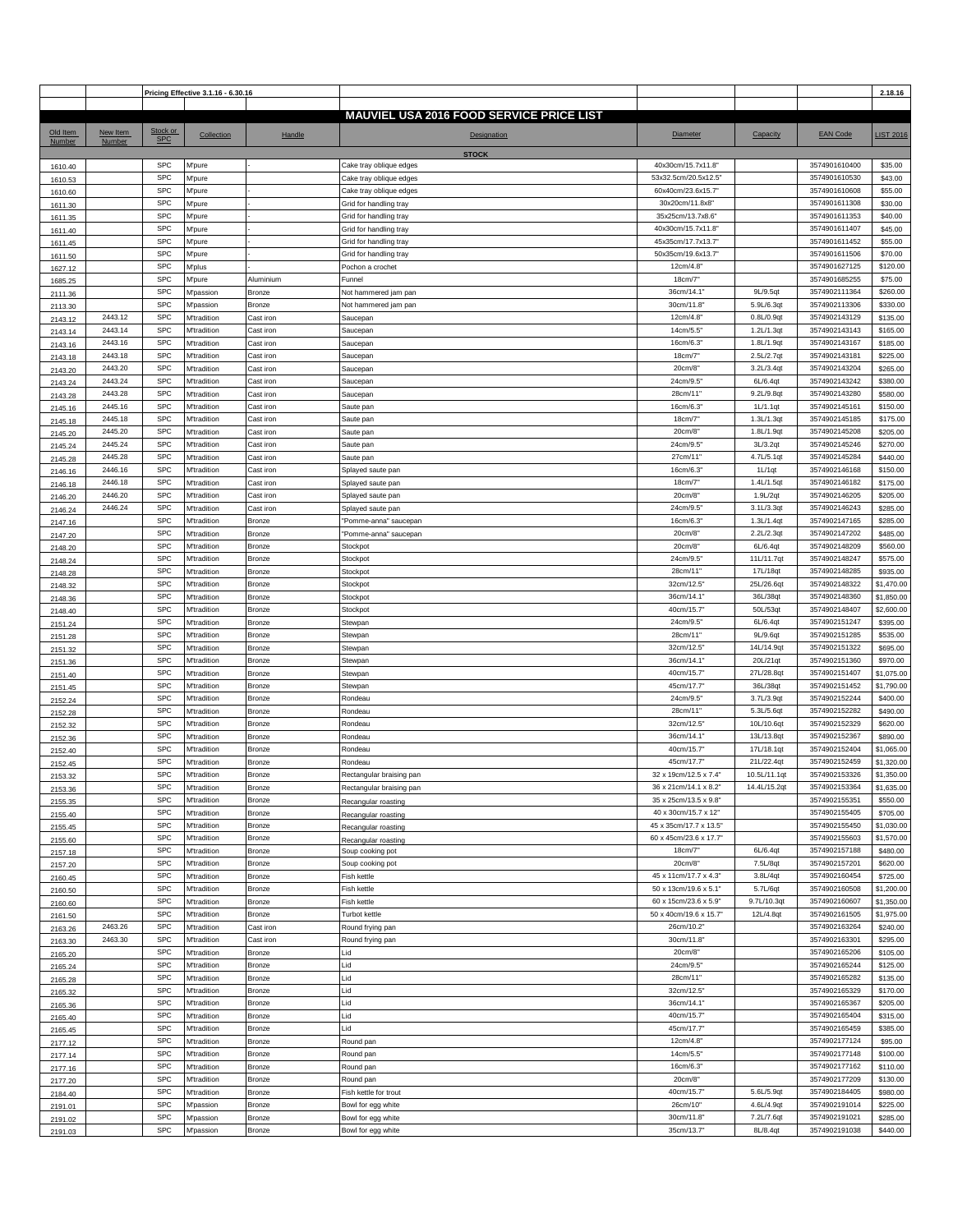|          |          |            | Pricing Effective 3.1.16 - 6.30.16 |                      |                                                 |                       |              |                 | 2.18.16          |
|----------|----------|------------|------------------------------------|----------------------|-------------------------------------------------|-----------------------|--------------|-----------------|------------------|
|          |          |            |                                    |                      |                                                 |                       |              |                 |                  |
|          |          |            |                                    |                      | <b>MAUVIEL USA 2016 FOOD SERVICE PRICE LIST</b> |                       |              |                 |                  |
| Old Item | New Item | Stock or   | Collection                         | Handle               | Designation                                     | Diameter              | Capacity     | <b>EAN Code</b> | <b>LIST 2016</b> |
| Number   | Number   | <b>SPC</b> |                                    |                      |                                                 |                       |              |                 |                  |
|          |          |            |                                    |                      | <b>STOCK</b>                                    |                       |              |                 |                  |
| 2191.04  |          | <b>SPC</b> | M'passion                          | Bronze               | Bowl for egg white                              | 40cm/15.7             | 15.8L/16.7qt | 3574902191045   | \$570.00         |
| 2191.24  |          | <b>SPC</b> | <b>M'passion</b>                   | Bronze ring          | Bowl for egg white                              | 24cm/9.5"             | 3.6L/3.8at   | 3574902191243   | \$140.00         |
| 2191.35  |          | <b>SPC</b> | W'passion                          | Bronze ring          | Bowl for egg white                              | 35cm/13.7             | 8L/8.5qt     | 3574902191359   | \$400.00         |
| 2191.40  |          | <b>SPC</b> | <b>M'passion</b>                   | Bronze ring          | Bowl for egg white                              | 40cm/15.7             | 15.8L/16.7qt | 3574902191403   | \$515.00         |
| 2192.26  |          | <b>SPC</b> | <b>M'passion</b>                   | Bronze               | Syrup pan                                       | 26cm/10.2             | 4.65L/4.9qt  | 3574902192264   | \$345.00         |
| 2192.30  |          | <b>SPC</b> | M'passion                          | Bronze               | Syrup pan                                       | 30cm/11.8             | 7.2L/7.6qt   | 3574902192301   | \$405.00         |
| 2192.35  |          | <b>SPC</b> | <b>M'passion</b>                   | Bronze               | Syrup pan                                       | 35cm/13.7'            | 8L/8.4qt     | 3574902192356   | \$575.00         |
|          |          | <b>SPC</b> | <b>M'passion</b>                   | Bronze               | Syrup pan                                       | 40cm/15.7             | 15.8L/16.7qt | 3574902192400   | \$715.00         |
| 2192.40  |          | <b>SPC</b> | <b>M'passion</b>                   |                      | 'Tatin" tart                                    | 24cm/9.5'             |              | 3574902196248   | \$155.00         |
| 2196.24  |          | <b>SPC</b> |                                    |                      |                                                 |                       |              |                 |                  |
| 2196.28  |          |            | M'passion                          |                      | 'Tatin" tart                                    | 28cm/11'              |              | 3574902196286   | \$170.00         |
| 2196.32  |          | <b>SPC</b> | <b>M'passion</b>                   |                      | 'Tatin" tart                                    | 32cm/12.5'            |              | 3574902196323   | \$215.00         |
| 2702.40  |          | <b>SPC</b> | M'30                               | Bronze               | Copper champagne bowl                           | 40cm/15.7             |              | 3574902702401   | \$565.00         |
| 2704.00  |          | <b>SPC</b> | M'plus                             |                      | Cast iron support with 5 hooks                  | 1 m/39.3"             |              | 3574902704009   | \$80.00          |
| 2705.01  |          | <b>SPC</b> | M'plus                             | Bronze               | Copper support brass handle / 6 pieces          |                       |              | 3574902705013   | \$395.00         |
| 2705.04  |          | <b>SPC</b> | <b>M'plus</b>                      | <b>Brass</b>         | Skimmer                                         | 14x10cm/5.5x4"        |              | 3574902705044   | \$75.00          |
| 2705.05  |          | <b>SPC</b> | <b>M'plus</b>                      | <b>Brass</b>         | Ladle                                           | 9cm/3.5"              | 0.19L/0.2qt  | 3574902705051   | \$115.00         |
| 2707.02  |          | <b>SPC</b> | M'30                               | Bronze               | ce bucket                                       | 20cm/8                |              | 3574902707024   | \$210.00         |
| 2707.03  |          | <b>SPC</b> | M'30                               | Bronze               | Champagne bucket                                | 20cm/8                |              | 3574902707031   | \$210.00         |
| 2707.04  |          | <b>SPC</b> | M'30                               | Bronze               | Wine bucket                                     | 20cm/8"               |              | 3574902707048   | \$265.00         |
| 2717.00  |          | <b>SPC</b> | <b>M'plus</b>                      |                      | Brass support with 5 hooks                      | 90cm/35.4             |              | 3574902717009   | \$130.00         |
| 2717.01  |          | <b>SPC</b> | M'plus                             | <b>Brass</b>         | Brass hook                                      |                       |              | 3574902717016   | \$5.00           |
| 2719.02  |          | <b>SPC</b> | M'cook                             |                      | Set of 6 Fondue Forks                           |                       |              | 3574902719027   | \$40.00          |
| 3510.12  |          | <b>SPC</b> | M'cook                             | Bronze               | Saucepan                                        | 12cm/4.8              | 0.8L/0.8qt   | 3574903510128   | \$160.00         |
|          |          | <b>SPC</b> | M'cook                             | Bronze               | Saucepan                                        | 14cm/5.5              | 1.2L/1.3qt   | 3574903510142   | \$175.00         |
| 3510.14  |          | <b>SPC</b> |                                    |                      |                                                 | 16cm/6.3              | 1.7L/1.8qt   | 3574903510166   | \$205.00         |
| 3510.16  |          |            | M'cook                             | Bronze               | Saucepan                                        |                       |              |                 |                  |
| 3510.18  |          | <b>SPC</b> | M'cook                             | Bronze               | Saucepan                                        | 18cm/7"               | 2.4L/2.5qt   | 3574903510180   | \$230.00         |
| 3510.20  |          | <b>SPC</b> | M'cook                             | Bronze               | Saucepan                                        | 20cm/8"               | 3.2L/3.4qt   | 3574903510203   | \$255.00         |
| 3510.24  |          | <b>SPC</b> | M'cook                             | Bronze               | Saucepan                                        | 24cm/9.5              | 5.7L/6qt     | 3574903510241   | \$375.00         |
| 3510.28  |          | <b>SPC</b> | M'cook                             | Bronze               | Saucepan                                        | 28cm/11'              | 9L/9.5qt     | 3574903510289   | \$435.00         |
| 3511.20  |          | <b>SPC</b> | M'cook                             | Bronze               | Saute pan                                       | 20cm/8"               | 1.8L/1.9qt   | 3574903511200   | \$215.00         |
| 3511.24  |          | <b>SPC</b> | M'cook                             | Bronze               | Saute pan                                       | 24cm/9.5'             | 3.1L/3.4qt   | 3574903511248   | \$265.00         |
| 3511.28  |          | <b>SPC</b> | M'cook                             | Bronze               | Saute pan                                       | 28cm/11'              | 4.7L/5qt     | 3574903511286   | \$380.00         |
| 3512.16  |          | <b>SPC</b> | M'cook                             | Bronze               | Curved splayed saute pan                        | 16cm/6.3              | 1.1L/1.2qt   | 3574903512160   | \$190.00         |
| 3512.20  |          | <b>SPC</b> | M'cook                             | Bronze               | Curved splayed saute pan                        | 20cm/8"               | 1.9L/2qt     | 3574903512207   | \$230.00         |
| 3512.24  |          | <b>SPC</b> | M'cook                             | Bronze               | Curved splayed saute pan                        | 24cm/9.5              | 3.1L/3.3qt   | 3574903512245   | \$265.00         |
| 3513.20  |          | <b>SPC</b> | M'cook                             | Bronze               | Round frying pan                                | 20cm/8"               |              | 3574903513204   | \$185.00         |
| 3513.24  |          | <b>SPC</b> | M'cook                             | Bronze               | Round frying pan                                | 24cm/9.5'             |              | 3574903513242   | \$215.00         |
|          |          | <b>SPC</b> | M'cook                             | Bronze               | Round frying pan                                | 28cm/11'              |              | 3574903513280   | \$265.00         |
| 3513.28  |          | <b>SPC</b> | M'cook                             | Bronze               | Rectangular roasting pan                        | 35 x 25cm/13.5 x 9.8" |              | 3574903517356   | \$300.00         |
| 3517.35  |          | <b>SPC</b> | M'cook                             | Bronze               |                                                 | 40 x 30cm/15.7 x 12"  |              | 3574903517400   | \$330.00         |
| 3517.40  |          | <b>SPC</b> |                                    |                      | Rectangular roasting pan                        |                       |              |                 |                  |
| 3523.16  |          |            | M'cook                             | Bronze               | Splayed saute pan                               | 16cm/6.3              | 1.1L/1.2qt   | 3574903523166   | \$190.00         |
| 3523.20  |          | <b>SPC</b> | M'cook                             | Bronze               | Splayed saute pan                               | 20cm/8                | 2.2L/2.3qt   | 3574903523203   | \$230.00         |
| 3530.25  |          | <b>SPC</b> | M'cook                             | Bronze               | Rondeau                                         | 24cm/9.5              | 3.1L/3.4qt   | 3574903530256   | \$395.00         |
| 3530.29  |          | <b>SPC</b> | M'cook                             | Bronze               | Rondeau                                         | 28cm/11"              | 5.5L/5.8qt   | 3574903530294   | \$490.00         |
| 3531.21  |          | <b>SPC</b> | M'cook                             | Bronze               | Stewpan                                         | 20cm/8"               | 3.2L/3.4qt   | 3574903531215   | \$360.00         |
| 3531.25  |          | <b>SPC</b> | M'cook                             | Bronze               | Stewpan                                         | 24cm/9.5              | 5.8L/6.1qt   | 3574903531253   | \$465.00         |
| 3531.29  |          | <b>SPC</b> | M'cook                             | Bronze               | Stewpan                                         | 28cm/11'              | 8.8L/9.3qt   | 3574903531291   | \$565.00         |
| 3651.40  |          | <b>SPC</b> | M'steel                            | Steel                | Heavy round frying pan                          | 40cm/15.7             |              | 3574903651401   | \$159.00         |
| 3652.12  |          | SPC        | M'steel                            | Steel                | Blinis round pan                                | 12cm/4.8"             |              | 3574903652125   | \$22.00          |
| 4000.55  |          | <b>SPC</b> | <b>M'passion</b>                   |                      | Aluminium "canelé" mold                         | 5.5cm/2.1"            |              | 3574904000550   | \$10.00          |
| 4180.35  |          | <b>SPC</b> | <b>M'passion</b>                   |                      | 'Canele" mold                                   | 3.5cm/1.1"            |              | 3574904180351   | \$16.00          |
| 4180.45  |          | SPc        | <b>M</b> 'passion                  |                      | 'Canele" mold                                   | 4.5cm/1.1"            |              | 3574904180450   | \$16.00          |
| 4301.12  |          | <b>SPC</b> | M'Mini                             |                      | Heater with candle                              | 12cm/4.5'             |              | 3574904301121   | \$140.00         |
| 4403.60  | 2295.36  | <b>SPC</b> | <b>M'passion</b>                   | Cast iron            | Hammered jam pan                                | 36cm/14.1'            | 9L/9.5qt     | 3574904403603   | \$305.00         |
| 4404.00  | 2295.40  | <b>SPC</b> | M'passion                          | Cast iron            | Hammered jam pan                                | 40cm/15.7"            | 13.8L/14.6qt | 3574904404006   | \$365.00         |
|          | 4712.40  | <b>SPC</b> | M'passion                          | Cast iron            | Not hammered jam pan                            | 24cm/9.5"             | 2.5L/2.6qt   | 3574904412407   | \$200.00         |
| 4412.40  | 5713.50  | <b>SPC</b> |                                    | Cast iron            |                                                 | 36cm/14.1'            | 9.5L/10qt    | 3574904413503   | \$240.00         |
| 4413.50  |          |            | <b>M'passion</b>                   |                      | Not hammered jam pan                            |                       | 11.8L/12.5qt |                 |                  |
| 4414.00  | 4704.00  | <b>SPC</b> | <b>M'passion</b>                   | Cast iron            | Not hammered jam pan                            | 40cm/15.7             |              | 3574904414005   | \$280.00         |
| 4470.00  |          | <b>SPC</b> | <b>M'tradition</b>                 | Wood                 | Copper coffee pot                               | 6cm/2.4"              | 0.9L/1qt     | 3574904470001   | \$270.00         |
| 4470.01  |          | <b>SPC</b> | M'tradition                        | Wood                 | Chrome coffee pot                               | 6cm/2.4"              | 0.9L/1qt     | 3574904470018   | \$290.00         |
| 4470.02  |          | <b>SPC</b> | M'tradition                        | Cast stainless steel | Stainless steel coffee pot                      | 6cm/2.4"              | 0.9L/1qt     | 3574904470025   | \$265.00         |
| 4470.03  |          | <b>SPC</b> | <b>M'tradition</b>                 | Cast stainless steel | Stainless steel coffee pot                      | 15.5cm/6.1            | 0.9L/1qt     | 3574904470032   | \$480.00         |
| 4480.01  |          | <b>SPC</b> | <b>M'passion</b>                   |                      | Jam funnel                                      | 13cm/5.1              |              | 3574904480017   | \$90.00          |
| 4480.02  |          | <b>SPC</b> | M'passion                          |                      | Stainless steel jam funnel                      | 13cm/5.1              |              | 3574904480024   | \$50.00          |
| 4490.01  |          | <b>SPC</b> | <b>M'passion</b>                   | Cast stainless steel | Stainless steel jelly mill                      | 20cm/11'              |              | 3574904490016   | \$125.00         |
| 5206.18  |          | <b>SPC</b> | M'cook                             | Cast stainless steel | Fondue set                                      | 18cm/7"               | 1.5L/1.7qt   | 3574905206180   | \$455.00         |
| 5209.25  |          | <b>SPC</b> | M'cook                             | Cast stainless steel | Curved splayed saute pan                        | 24cm/9.5'             | 3L/3.2qt     | 3574905209259   | \$240.00         |
| 5209.29  |          | <b>SPC</b> | M'cook                             | Cast stainless steel | Curved splayed saute pan                        | 28cm/11'              | 5L/5.3qt     | 3574905209297   | \$260.00         |
| 5210.50  |          | <b>SPC</b> | M'cook                             | Cast stainless steel | Saucepan                                        | 16 à 20cm/6.3 to 8"   |              | 3574905210507   | \$555.00         |
| 5217.30  |          | <b>SPC</b> | M'cook                             | Cast stainless steel | Rectangular roasting pan                        | 30 x 22cm/11.8 x 8.6" |              | 3574905217308   | \$220.00         |
| 5217.35  |          | <b>SPC</b> | M'cook                             | Cast stainless steel | Rectangular roasting pan                        | 35 x 25cm/13.5 x 9.1" |              | 3574905217353   | \$240.00         |
| 5217.45  |          | <b>SPC</b> | M'tradition                        | Cast stainless steel | Stainless steel fish kettle                     | 45cm/17.5'            | 3.9L/4.1qt   | 3574905217452   | \$260.00         |
| 5230.75  |          | <b>SPC</b> | M'cook                             | Cast stainless steel | Rondeau (with glass lid)                        | 24cm/9.5'             | 3.1L/3.4qt   | 3574905230758   | \$270.00         |
|          |          | <b>SPC</b> | M'cook                             | Cast stainless steel | Rondeau (with glass lid)                        | 28cm/11'              | 5.6L/5.9qt   | 3574905230796   | \$345.00         |
| 5230.79  |          | <b>SPC</b> |                                    |                      |                                                 | 12cm/4.8              |              | 3574905231137   | \$200.00         |
| 5231.13  |          |            | M'cook                             | Cast stainless steel | Sauce pan (with stainless steel lid)            |                       | 0.7L/.08qt   |                 |                  |
| 5231.15  |          | <b>SPC</b> | M'Cook                             | Cast stainless steel | Sauce pan (with stainless steel lid)            | 14cm/5.5              | 1L/1.1qt     | 3574905231151   | \$205.00         |
| 5231.65  |          | <b>SPC</b> | M'cook                             | Cast stainless steel | Sauce pan (with glass lid)                      | 14cm/5.5'             | 1L/1.1qt     | 3574905231656   | \$195.00         |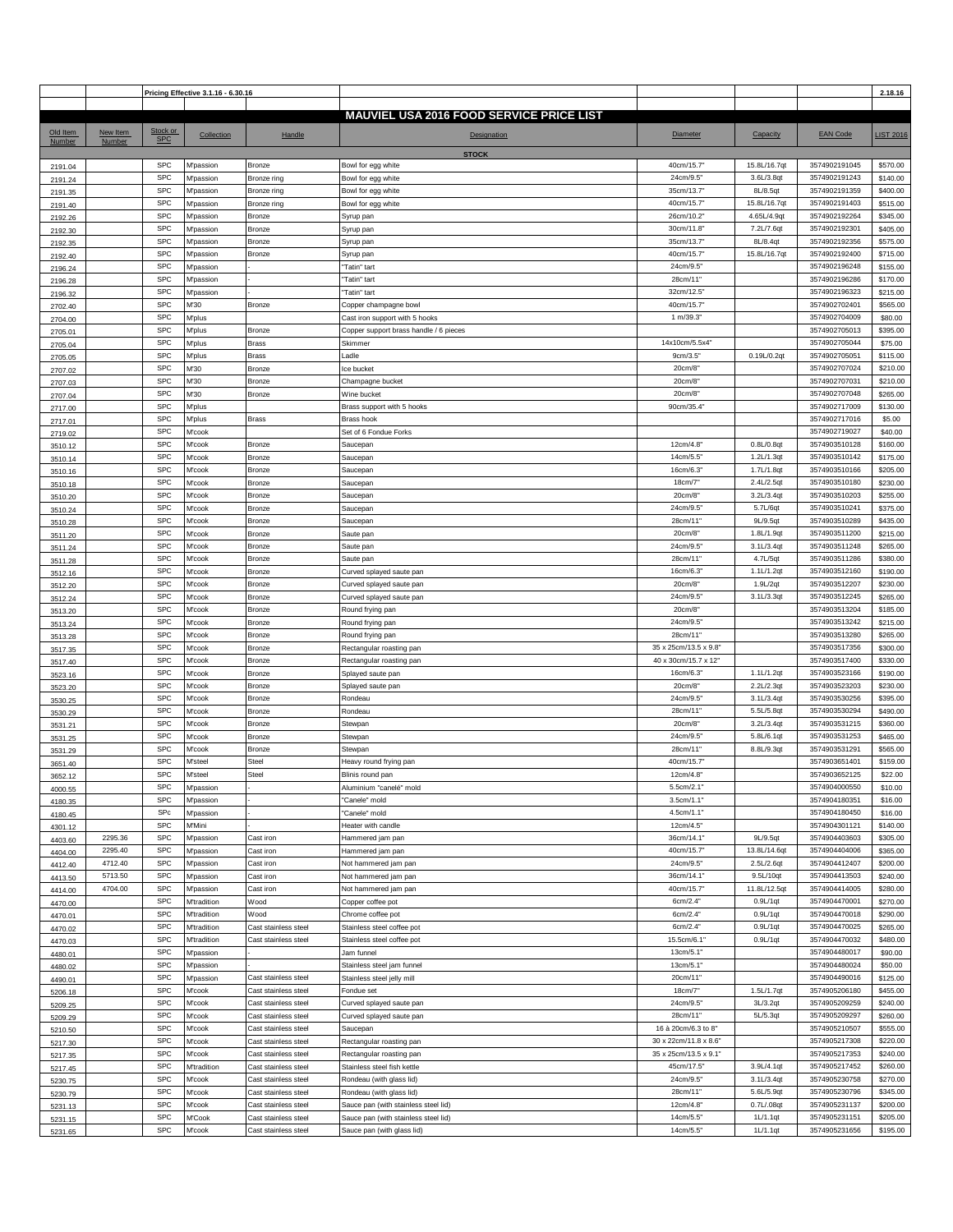|               |          |            | Pricing Effective 3.1.16 - 6.30.16                 |                      |                                                 |                  |              |                 | 2.18.16            |
|---------------|----------|------------|----------------------------------------------------|----------------------|-------------------------------------------------|------------------|--------------|-----------------|--------------------|
|               |          |            |                                                    |                      |                                                 |                  |              |                 |                    |
|               |          |            |                                                    |                      | <b>MAUVIEL USA 2016 FOOD SERVICE PRICE LIST</b> |                  |              |                 |                    |
| Old Item      | New Item | Stock or   | Collection                                         | Handle               | Designation                                     | <b>Diameter</b>  | Capacity     | <b>EAN Code</b> | <b>LIST 2016</b>   |
| <b>Number</b> | Number   | <b>SPC</b> |                                                    |                      |                                                 |                  |              |                 |                    |
|               |          |            |                                                    |                      | <b>STOCK</b>                                    |                  |              |                 |                    |
| 5231.67       |          | <b>SPC</b> | M'cook                                             | Cast stainless steel | Sauce pan (with glass lid)                      | 16cm/6.3         | 1.7L/1.8qt   | 3574905231670   | \$210.00           |
| 5231.69       |          | <b>SPC</b> | M'cook                                             | Cast stainless steel | Sauce pan (with glass lid)                      | 18cm/7           | 2.5L/2.7qt   | 3574905231694   | \$265.00           |
| 5231.71       |          | <b>SPC</b> | M'cook                                             | Cast stainless steel | Sauce pan (with glass lid)                      | 20cm/8           | 3.3L/3.6qt   | 3574905231717   | \$300.00           |
| 5231.75       |          | <b>SPC</b> | M'cook                                             | Cast stainless steel | Stewpan (with glass lid)                        | 24cm/9.5         | 5.8L/6.1qt   | 3574905231755   | \$350.00           |
| 5231.79       |          | <b>SPC</b> | M'cook                                             | Cast stainless steel | Stewpan (with glass lid)                        | 28cm/11'         | 8.8L/9.3qt   | 3574905231793   | \$425.00           |
| 5232.21       |          | <b>SPC</b> | M'cook ferretic ss                                 | Cast stainless steel | Stockpot (with stainless steel lid)             | 20cm/7.8         | 5.3L/5.7qt   | 3574905232219   | \$270.00           |
|               |          | <b>SPC</b> | M'cook ferretic ss                                 | Cast stainless steel | Stockpot (with glass lid)                       | 20cm/7.8         | 5.3L/5.7qt   | 3574905232714   | \$265.00           |
| 5232.71       |          |            |                                                    |                      |                                                 |                  | 9.4L/9.9qt   |                 |                    |
| 5232.75       |          | <b>SPC</b> | M'cook ferretic ss                                 | Cast stainless steel | Stockpot (with glass lid)                       | 24cm/9.5         |              | 3574905232752   | \$200.00           |
| 5238.20       |          | <b>SPC</b> | M'cook                                             | Cast stainless steel | Frying pan with handles                         | 20cm/8"          |              | 3574905238204   | \$130.00           |
| 5240.30       |          | <b>SPC</b> | M'cook                                             | Cast stainless steel | Crepes pan                                      | 30cm/11.8        |              | 3574905240306   | \$250.00           |
| 5245.24       |          | <b>SPC</b> | M'passion                                          | Cast stainless steel | Stainless steel jam pan                         | 24cm/9.5         | 2.5L/2.6qt   | 3574905245240   | \$210.00           |
| 5245.30       |          | <b>SPC</b> | <b>M'passion</b>                                   | Cast stainless steel | Stainless steel jam pan                         | 30cm/11.8        | 5.9L/6.3qt   | 3574905245301   | \$150.00           |
| 5299.25       |          | <b>SPC</b> | M'cook                                             | Cast stainless steel | Universal stainless steel lid                   | 24cm/9.5         |              | 3574905299250   | \$65.00            |
| 5299.29       |          | <b>SPC</b> | M'cook                                             | Cast stainless steel | Jniversal stainless steel lid                   | 28cm/11'         |              | 3574905299298   | \$80.00            |
| 5318.32       |          | <b>SPC</b> | M'cook                                             | Cast stainless steel | Glass lid                                       | 32cm/12.5'       |              | 3574905318326   | \$60.00            |
| 5417.35       |          | <b>SPC</b> | M'basic pro                                        | Cast stainless steel | Rectangular roasting pan                        | 35x25cm/13.5x9.8 |              | 3574905417357   | \$220.00           |
| 5417.40       |          | <b>SPC</b> | M'basic pro                                        | Cast stainless steel | Rectangular roasting pan                        | 40x30cm/15.7x12  |              | 3574905417401   | \$245.00           |
|               |          | <b>SPC</b> | M'basic2                                           | Cast stainless steel | Lid                                             | 14cm/5.5         |              | 3574905418149   | \$50.00            |
| 5418.14       |          | <b>SPC</b> |                                                    |                      |                                                 |                  |              |                 |                    |
| 5418.16       |          |            | M'basic2                                           | Cast stainless steel | Lid                                             | 16cm/6.3         |              | 3574905418163   | \$55.00            |
| 5418.18       |          | <b>SPC</b> | M'basic2                                           | Cast stainless steel | Lid                                             | 18cm/7           |              | 3574905418187   | \$60.00            |
| 5418.20       |          | <b>SPC</b> | M'basic2                                           | Cast stainless steel | Lid                                             | 20cm/8           |              | 3574905418200   | \$65.00            |
| 5418.24       |          | <b>SPC</b> | M'basic2                                           | Cast stainless steel | Lid                                             | 24cm/9.5         |              | 3574905418248   | \$80.00            |
| 5418.28       |          | <b>SPC</b> | M'basic2                                           | Cast stainless steel | Lid                                             | 28cm/11'         |              | 3574905418286   | \$105.00           |
| 5518.12       |          | <b>SPC</b> | M'cook                                             | <b>Bronze</b>        | Lid                                             | 12cm/4.8         |              | 3574905518122   | \$70.00            |
| 5518.14       |          | <b>SPC</b> | M'cook                                             | <b>Bronze</b>        | Lid                                             | 14cm/5.5         |              | 3574905518146   | \$70.00            |
| 5518.16       |          | <b>SPC</b> | M'cook                                             | <b>Bronze</b>        | Lid                                             | 16cm/6.3         |              | 3574905518160   | \$75.00            |
| 5518.18       |          | <b>SPC</b> | M'cook                                             | <b>Bronze</b>        | Lid                                             | 18cm/7"          |              | 3574905518184   | \$85.00            |
|               |          | <b>SPC</b> | M'cook                                             | <b>Bronze</b>        | Lid                                             | 20cm/8           |              | 3574905518207   | \$85.00            |
| 5518.20       |          | <b>SPC</b> |                                                    |                      | Lid                                             | 24cm/9.5         |              | 3574905518245   |                    |
| 5518.24       |          |            | M'cook                                             | <b>Bronze</b>        |                                                 |                  |              |                 | \$100.00           |
| 5518.28       |          | <b>SPC</b> | M'cook                                             | Bronze               | Lid                                             | 28cm/11'         |              | 3574905518283   | \$125.00           |
| 5642.26       | 5692.26  | <b>SPC</b> | M'cook                                             | Cast iron            | Round frying pan Eclipse non-stick interior     | 26cm/10.2        |              | 3574905642261   | \$190.00           |
| 5642.30       | 5692.30  | <b>SPC</b> | M'cook                                             | Cast iron            | Round frying pan Eclipse non-stick interior     | 30cm/11.8        |              | 3574905642308   | \$220.00           |
| 5700.02       |          | <b>SPC</b> | M'plus                                             |                      | Stainless cleaner "Inobrill'                    |                  | .15L/.16qt   | 3574905700022   | \$10.00            |
| 5703.01       |          | <b>SPC</b> | M'tradition/M'coo<br>/M'150b<br>M'tradition/M'cook |                      | Porcelain                                       | 12cm/4.8"        | 0.8L/0.9qt   | 3574905703016   | \$110.00           |
| 5703.02       |          | <b>SPC</b> | <b>M'150K</b>                                      |                      | Porcelain                                       | 14cm/5.5         | 1.5L/1.6qt   | 3574905703023   | \$195.00           |
| 5843.20       |          | <b>SPC</b> | M'basic pro                                        | Cast stainless steel | Round frying pan                                | 20cm/8           |              | 3574905843200   | \$100.00           |
| 5843.24       |          | <b>SPC</b> | M'basic pro                                        | Cast stainless steel | Round frying pan                                | 24cm/9.5         |              | 3574905843248   | \$125.00           |
| 5843.28       |          | <b>SPC</b> | M'basic pro                                        | Cast stainless steel | Round frying pan                                | 28cm/11"         |              | 3574905843286   | \$165.00           |
|               |          | <b>SPC</b> | M'basic pro                                        | Cast stainless steel | Round frying pan                                | 32cm/12.5'       |              | 3574905843323   | \$215.00           |
| 5843.32       |          |            |                                                    |                      |                                                 |                  |              |                 |                    |
| 5873.20       |          | <b>SPC</b> | M'basic pro                                        | Cast stainless steel | Round frying pan non stick                      | 20cm/8           |              | 3574905873207   | \$165.00           |
| 5873.24       |          | <b>SPC</b> | M'basic pro                                        | Cast stainless steel | Round frying pan non stick                      | 24cm/9.5"        |              | 3574905873245   | \$155.00           |
| 5873.28       |          | <b>SPC</b> | M'basic pro                                        | Cast stainless steel | Round frying pan non stick                      | 28cm/11'         |              | 3574905873283   | \$195.00           |
| 5873.32       |          | <b>SPC</b> | M'basic pro                                        | Cast stainless steel | Round frying pan non stick                      | 32cm/12.5        |              | 3574905873320   | \$250.00           |
| 5905.18       |          | <b>SPC</b> | M'basic pro                                        | Cast stainless steel | 'Chinese" colander                              | 18cm/7'          |              | 3574905905182   | \$65.00            |
| 5905.20       |          | <b>SPC</b> | M'basic pro                                        | Cast stainless steel | 'Chinese" colander                              | 20cm/8           |              | 3574905905205   | \$70.00            |
| 5905.22       |          | <b>SPC</b> | M'basic pro                                        | Cast stainless steel | 'Chinese" colander                              | 22cm/8.6         |              | 3574905905229   | \$75.00            |
| 5905.26       |          | <b>SPC</b> | M'basic pro                                        | Cast stainless steel | 'Chinese" colander                              | 26cm/10.2        |              | 3574905905267   | \$95.00            |
| 5907.06       |          | <b>SPC</b> | M'basic pro                                        | Cast stainless steel | Ladle one piece                                 | 6.5cm/2.5"       | .07L/.07qt   | 3574905907063   | \$35.00            |
| 5907.08       |          | <b>SPC</b> | M'basic pro                                        | Cast stainless steel | Ladle one piece                                 | 8cm/3.1"         | .12L/.12qt   | 3574905907087   | \$40.00            |
|               |          | <b>SPC</b> | M'basic pro                                        | Cast stainless steel | Ladle one piece                                 | 9cm/3.5"         | .2L/.21qt    | 3574905907094   | \$40.00            |
| 5907.09       |          | <b>SPC</b> |                                                    |                      |                                                 | 10cm/3.9"        | .25L/.26qt   | 3574905907100   |                    |
| 5907.10       |          |            | M'basic pro                                        | Cast stainless steel | Ladle one piece                                 |                  |              |                 | \$45.00<br>\$55.00 |
| 5907.12       |          | <b>SPC</b> | M'basic pro                                        | Cast stainless steel | Ladle one piece                                 | 12cm/4.8"        | .5L/.53qt    | 3574905907124   |                    |
| 5907.14       |          | <b>SPC</b> | M'basic pro                                        | Cast stainless steel | Ladle one piece                                 | 14cm/5.5         | .75L/.8qt    | 3574905907148   | \$70.00            |
| 5908.08       |          | <b>SPC</b> | M'basic pro                                        | Cast stainless steel | Skimmer                                         | 8cm/3.1"         |              | 3574905908084   | \$40.00            |
| 5908.10       |          | <b>SPC</b> | M'basic pro                                        | Cast stainless steel | Skimmer                                         | 10cm/3.9"        |              | 3574905908107   | \$40.00            |
| 5908.12       |          | <b>SPC</b> | M'basic pro                                        | Cast stainless steel | Skimmer                                         | 12cm/4.8         |              | 3574905908121   | \$45.00            |
| 5908.14       |          | <b>SPC</b> | M'basic pro                                        | Cast stainless steel | Skimmer                                         | 14cm/5.5         |              | 3574905908145   | \$55.00            |
| 5910.14       |          | <b>SPC</b> | M'basic2                                           | Cast stainless steel | Saucepan                                        | 14cm/5.5"        | 1.2L/1.3qt   | 3574905910148   | \$85.00            |
| 5910.16       |          | <b>SPC</b> | M'basic2                                           | Cast stainless steel | Saucepan                                        | 16cm/6.3"        | 1.8L/1.9qt   | 3574905910162   | \$95.00            |
| 5910.18       |          | <b>SPC</b> | M'basic2                                           | Cast stainless steel | Saucepan                                        | 18cm/7           | 2.3L/2.5qt   | 3574905910186   | \$105.00           |
|               |          | <b>SPC</b> | M'basic2                                           | Cast stainless steel | Saucepan                                        | 20cm/8"          | 3.3L/3.5qt   | 3574905910209   | \$115.00           |
| 5910.20       |          | <b>SPC</b> | M'basic2                                           | Cast stainless steel |                                                 | 24cm/9.5"        | 5.1L/5.4qt   | 3574905910247   | \$160.00           |
| 5910.24       |          | <b>SPC</b> |                                                    |                      | Saucepan<br>Sprinkling spoon                    | 43cm/16.9'       |              | 3574905911008   | \$45.00            |
| 5911.00       |          |            | M'basic pro                                        | Cast stainless steel |                                                 |                  |              |                 |                    |
| 5911.24       |          | <b>SPC</b> | M'basic2                                           | Cast stainless steel | Saute pan                                       | 24cm/9.5         | 3.2L/3.4qt   | 3574905911244   | \$160.00           |
| 5913.50       |          | <b>SPC</b> | M'basic pro                                        | Cast stainless steel | Meat fork                                       | 50cm/19.6'       |              | 3574905913507   | \$60.00            |
| 5920.25       |          | <b>SPC</b> | M'basic2                                           | Cast stainless steel | Rondeau with lid                                | 24cm/9.5"        | 3.2L/3.4qt   | 3574905920253   | \$255.00           |
| 5921.24       |          | <b>SPC</b> | M'basic2                                           | Cast stainless steel | Stewpan                                         | 24cm/9.5         | 6.1L/6.5qt   | 3574905921243   | \$175.00           |
| 5921.25       |          | <b>SPC</b> | M'basic2                                           | Cast stainless steel | Stewpan with lid                                | 24cm/9.5         | 6.1L/6.5qt   | 3574905921250   | \$255.00           |
| 5922.21       |          | <b>SPC</b> | M'basic2                                           | Cast stainless steel | Stockpot with lid                               | 20cm/7.8         | 5.2L/5.5qt   | 3574905922219   | \$260.00           |
| 5922.24       |          | <b>SPC</b> | M'basic2                                           | Cast stainless steel | Stockpot                                        | 20cm/7.8         | 5.2L/5.5qt   | 3574905922240   | \$195.00           |
| 5922.25       |          | <b>SPC</b> | M'basic2                                           | Cast stainless steel | Stockpot with lid                               | 24cm/9.5         | 9L/9.5qt     | 3574905922257   | \$320.00           |
| 5925.12       |          | <b>SPC</b> | M'basic pro                                        | Cast stainless steel | Funnel                                          | 12cm/4.8         |              | 3574905925128   | \$55.00            |
| 5925.14       |          | <b>SPC</b> | M'basic pro                                        | Cast stainless steel | Funnel                                          | 14cm/5.5"        |              | 3574905925142   | \$65.00            |
|               |          | <b>SPC</b> | M'basic pro                                        | Cast stainless steel | Saucepan                                        | 28cm/11'         | 8.1L/8.6qt   | 3574905930283   | \$205.00           |
| 5930.28       |          |            |                                                    |                      |                                                 |                  |              |                 |                    |
| 5930.32       |          | <b>SPC</b> | M'basic pro                                        | Cast stainless steel | Saucepan                                        | 32cm/12.5'       | 13.9L/14.8qt | 3574905930320   | \$340.00           |
| 5930.36       |          | <b>SPC</b> | M'basic pro                                        | Cast stainless steel | Saucepan                                        | 36cm/14.1        | 19.3L/20.4qt | 3574905930368   | \$395.00           |
| 5931.28       |          | <b>SPC</b> | M'basic pro                                        | Cast stainless steel | Saute pan                                       | 28cm/11"         | 5L/5.1qt     | 3574905931280   | \$220.00           |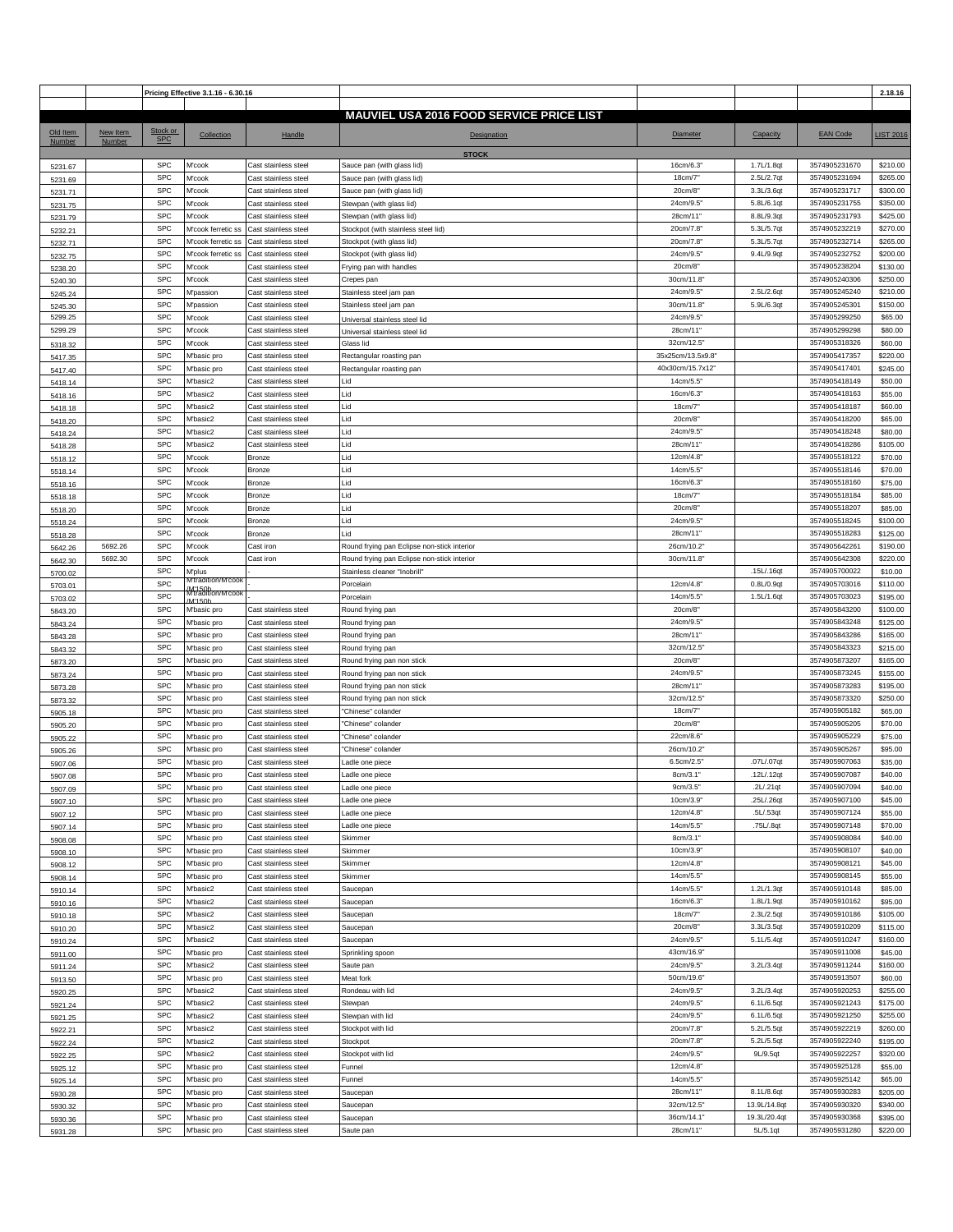|          |          |            | Pricing Effective 3.1.16 - 6.30.16 |                      |                                                 |                   |              |                 | 2.18.16          |
|----------|----------|------------|------------------------------------|----------------------|-------------------------------------------------|-------------------|--------------|-----------------|------------------|
|          |          |            |                                    |                      |                                                 |                   |              |                 |                  |
|          |          |            |                                    |                      | <b>MAUVIEL USA 2016 FOOD SERVICE PRICE LIST</b> |                   |              |                 |                  |
| Old Item | New Item | Stock or   | Collection                         | Handle               | Designation                                     | <b>Diameter</b>   | Capacity     | <b>EAN Code</b> | <b>LIST 2016</b> |
| Number   | Number   | <b>SPC</b> |                                    |                      |                                                 |                   |              |                 |                  |
|          |          |            |                                    |                      | <b>STOCK</b>                                    |                   |              |                 |                  |
| 5931.32  |          | <b>SPC</b> | M'basic pro                        | Cast stainless steel | Saute pan                                       | 32cm/12.5'        | 8.5L/9.2qt   | 3574905931327   | \$300.00         |
| 5931.36  |          | <b>SPC</b> | M'basic pro                        | Cast stainless steel | Saute pan                                       | 36cm/14.1         | 13L/13.7qt   | 3574905931365   | \$370.00         |
| 5933.28  |          | <b>SPC</b> | M'basic pro                        | Cast stainless steel | Stockpot                                        | 28cm/11'          | 16.5L/17.4qt | 3574905933284   | \$265.00         |
| 5933.29  |          | <b>SPC</b> | M'basic pro                        | Cast stainless steel | Stockpot with lid                               | 28cm/11"          | 16.5L/17.4qt | 3574905933291   | \$325.00         |
| 5933.30  |          | <b>SPC</b> | M'basic pro                        | Cast stainless steel | Stockpot                                        | 30cm/11.8         | 21L/22qt     | 3574905933307   | \$300.00         |
| 5933.31  |          | <b>SPC</b> | M'basic pro                        | Cast stainless steel | Stockpot with lid                               | 30cm/11.8         | 21L/22qt     | 3574905933314   | \$365.00         |
| 5933.32  |          | <b>SPC</b> | M'basic pro                        | Cast stainless steel | Stockpot                                        | 32cm/12.5         | 24L/25qt     | 3574905933321   | \$335.00         |
| 5933.33  |          | SPC        | M'basic pro                        | Cast stainless steel | Stockpot with lid                               | 32cm/12.5'        | 24L/25qt     | 3574905933338   | \$415.00         |
| 5933.36  |          | <b>SPC</b> | M'basic pro                        | Cast stainless steel | Stockpot                                        | 36cm/14.1'        | 33L/34qt     | 3574905933369   | \$425.00         |
| 5933.37  |          | <b>SPC</b> | M'basic pro                        | Cast stainless steel | Stockpot with lid                               | 36cm/14.1         | 33L/34qt     | 3574905933376   | \$520.00         |
|          |          | <b>SPC</b> | M'basic pro                        | Cast stainless steel | Stockpot                                        | 40cm/15.7         | 50L/52qt     | 3574905933406   | \$525.00         |
| 5933.40  |          | <b>SPC</b> |                                    |                      |                                                 | 40cm/15.7'        | 50L/52qt     | 3574905933413   | \$630.00         |
| 5933.41  |          | <b>SPC</b> | M'basic pro                        | Cast stainless steel | Stockpot with lid                               |                   |              |                 |                  |
| 5933.45  |          |            | M'basic pro                        | Cast stainless steel | Stockpot                                        | 45cm/17.5'        | 72L/76qt     | 3574905933451   | \$755.00         |
| 5933.46  |          | <b>SPC</b> | M'basic pro                        | Cast stainless steel | Stockpot with lid                               | 45cm/17.5'        | 72L/76qt     | 3574905933468   | \$885.00         |
| 5933.50  |          | <b>SPC</b> | M'basic pro                        | Cast stainless steel | Stockpot                                        | 50cm/19.6         | 98L/103qt    | 3574905933505   | \$1,040.00       |
| 5935.28  |          | <b>SPC</b> | M'basic pro                        | Cast stainless steel | Stewpan                                         | 28cm/11'          | 10L/10.5qt   | 3574905935288   | \$225.00         |
| 5935.29  |          | <b>SPC</b> | M'basic pro                        | Cast stainless steel | Stewpan with lid                                | 28cm/11'          | 10L/10.5qt   | 3574905935295   | \$285.00         |
| 5935.33  |          | <b>SPC</b> | M'basic pro                        | Cast stainless steel | Stewpan with lid                                | 32cm/12.5         | 15L/16qt     | 3574905935332   | \$360.00         |
| 5935.36  |          | <b>SPC</b> | M'basic pro                        | Cast stainless steel | Stewpan                                         | 36cm/14.1'        | 17.8L/18.8qt | 3574905935363   | \$350.00         |
| 5935.37  |          | <b>SPC</b> | M'basic pro                        | Cast stainless steel | Stewpan with lid                                | 36cm/14.1         | 17.8L/18.8qt | 3574905935370   | \$435.00         |
| 5935.41  |          | <b>SPC</b> | M'basic pro                        | Cast stainless steel | Stewpan with lid                                | 40cm/15.7         | 31L/32.7qt   | 3574905935417   | \$560.00         |
| 5935.46  |          | <b>SPC</b> | M'basic pro                        | Cast stainless steel | Stewpan with lid                                | 45cm/17.5'        | 44L/46qt     | 3574905935462   | \$730.00         |
| 5935.51  |          | <b>SPC</b> | M'basic pro                        | Cast stainless steel | Stewpan with lid                                | 50cm/19.6'        | 58L/61qt     | 3574905935516   | \$1,070.00       |
|          |          | <b>SPC</b> | M'basic pro                        | Cast stainless steel | Rondeau with lid                                | 28cm/11'          | 6.7L/7qt     | 3574905937299   | \$270.00         |
| 5937.29  |          | <b>SPC</b> |                                    | Cast stainless steel | Rondeau with lid                                | 32cm/12.5'        | 10L/10.5qt   | 3574905937336   | \$335.00         |
| 5937.33  |          | SPC        | M'basic pro                        |                      |                                                 |                   |              |                 |                  |
| 5937.37  |          |            | M'basic pro                        | Cast stainless steel | Rondeau with lid                                | 36cm/14.1         | 13L/13.7qt   | 3574905937374   | \$405.00         |
| 5937.41  |          | <b>SPC</b> | M'basic pro                        | Cast stainless steel | Rondeau with lid                                | 40cm/15.7         | 19L/20qt     | 3574905937411   | \$500.00         |
| 5937.46  |          | <b>SPC</b> | M'basic pro                        | Cast stainless steel | Rondeau with lid                                | 45cm/17.5'        | 27L/28qt     | 3574905937466   | \$660.00         |
| 5939.24  |          | <b>SPC</b> | M'basic pro                        | Cast stainless steel | Lid                                             | 24cm/9.5          |              | 3574905939248   | \$45.00          |
| 5939.30  |          | <b>SPC</b> | M'basic pro                        | Cast stainless steel | Lid                                             | 30cm/11.8         |              | 3574905939309   | \$55.00          |
| 5945.30  |          | <b>SPC</b> | M'basic pro                        | Cast stainless steel | nduction splayed bowl                           | 30cm/11.8         | 5L/5.1qt     | 3574905945300   | \$185.00         |
| 5945.40  |          | <b>SPC</b> | M'basic pro                        | Cast stainless steel | nduction splayed bowl                           | 40cm/15.7         | 13L/13.7qt   | 3574905945409   | \$295.00         |
| 5946.35  |          | SPC        | M'basic pro                        | Cast stainless steel | Splayed bowl                                    | 35cm/13.7'        | 9.2L/9.7qt   | 3574905946352   | \$150.00         |
| 5946.40  |          | <b>SPC</b> | M'basic pro                        | Cast stainless steel | Splayed bowl                                    | 40cm/15.7'        | 13.9L/14.7qt | 3574905946406   | \$170.00         |
| 5946.45  |          | <b>SPC</b> | M'basic pro                        | Cast stainless steel | Splayed bowl                                    | 45cm/17.5         | 20L/21qt     | 3574905946451   | \$215.00         |
| 5946.50  |          | <b>SPC</b> | M'basic pro                        | Cast stainless steel | Splayed bowl                                    | 50cm/19.6'        | 25L/26qt     | 3574905946505   | \$240.00         |
| 5946.60  |          | <b>SPC</b> | M'basic pro                        | Cast stainless steel | Splayed bowl                                    | 60cm/23.6         | 45L/47.5qt   | 3574905946604   | \$620.00         |
|          |          | <b>SPC</b> | M'basic pro                        | Cast stainless steel | Splayed bowl                                    | 70cm/27.5         | 65L/68qt     | 3574905946703   | \$715.00         |
| 5946.70  |          | <b>SPC</b> | M'plus                             |                      | Stainless steel support with 3 hooks            | 60cm/23.6         |              | 3574905980011   | \$135.00         |
| 5980.01  |          |            |                                    |                      |                                                 |                   |              |                 |                  |
| 5980.02  |          | <b>SPC</b> | M'plus                             |                      | Stainless steel support with 5 hooks            | 1m/39.3"          |              | 3574905980028   | \$190.00         |
| 5980.03  |          | <b>SPC</b> | M'plus                             |                      | Stainless steel hook                            |                   |              | 3574905980035   | \$5.00           |
| 6017.35  |          | <b>SPC</b> | M150S                              | Cast stainless steel | Rectangular roasting pan                        | 35x25cm/13.5x9.8  |              | 3574906017358   | \$620.00         |
| 6018.35  | 6487.35  | <b>SPC</b> | M250 (Tri-ply)                     | Cast iron            | Rectangular roasting pan                        | 35x25cm/13.5x9.8' |              | 3574906018355   | \$620.00         |
| 6110.12  |          | SPC        | M150S                              | Cast stainless steel | Saucepan                                        | 12cm/4.8          | 0.7L/0.8qt   | 3574906110127   | \$145.00         |
| 6110.14  |          | <b>SPC</b> | M150S                              | Cast stainless steel | Saucepan                                        | 14cm/5.5          | 1.1L/1.2qt   | 3574906110141   | \$160.00         |
| 6110.16  |          | <b>SPC</b> | M150S                              | Cast stainless steel | Saucepan                                        | 16cm/6.3          | 1.8L/1.9qt   | 3574906110165   | \$230.00         |
| 6110.18  |          | <b>SPC</b> | M150S                              | Cast stainless steel | Saucepan                                        | 18cm/7            | 2.4L/2.6qt   | 3574906110189   | \$280.00         |
| 6110.20  |          | <b>SPC</b> | M150S                              | Cast stainless steel | Saucepan                                        | 20cm/8'           | 3.3L/3.6qt   | 3574906110202   | \$335.00         |
| 6111.24  |          | <b>SPC</b> | M150S                              | Cast stainless steel | Saute pan                                       | 24cm/9.5          | 3.1L/3.2qt   | 3574906111247   | \$360.00         |
| 6111.28  |          | <b>SPC</b> | M150S                              | Cast stainless steel | Saute pan                                       | 28cm/11"          | 4.9L/5.2qt   | 3574906111285   | \$500.00         |
| 6112.16  |          | <b>SPC</b> | M150S                              | Cast stainless steel | Curved splayed saute pan                        | 16cm/6.3'         | 1.1L/1.1qt   | 3574906112169   | \$180.00         |
| 6112.20  |          | <b>SPC</b> | M150S                              | Cast stainless steel | Curved splayed saute pan                        | 20cm/8"           | 1.9L/2.1qt   | 3574906112206   | \$280.00         |
| 6112.24  |          | <b>SPC</b> | M150S                              | Cast stainless steel | Curved splayed saute pan                        | 24cm/9.5          | 3.1L/3.3qt   | 3574906112244   | \$350.00         |
|          |          | <b>SPC</b> | M150S                              | Cast stainless steel | Rectangular roasting pan                        | 30x22cm/11.8x8.6' |              | 3574906117300   | \$395.00         |
| 6117.30  |          | <b>SPC</b> |                                    |                      |                                                 | 35x23cm/13.5x9.1" |              | 3574906119359   | \$315.00         |
| 6119.35  |          |            | M150S                              | Cast stainless steel | Oval frying pan                                 |                   |              |                 |                  |
| 6130.75  |          | <b>SPC</b> | M150S                              | Cast stainless steel | Rondeau with glass lid                          | 24cm/9.5          | 3L/3.2qt     | 3574906130750   | \$460.00         |
| 6130.79  |          | <b>SPC</b> | M150S                              | Cast stainless steel | Rondeau with glass lid                          | 28cm/11'          | 5.1L/5.4qt   | 3574906130798   | \$630.00         |
| 6131.75  |          | SPC        | M150S                              | Cast stainless steel | Stewpan with glass lid                          | 24cm/9.5'         | 6.1L/6.4qt   | 3574906131757   | \$495.00         |
| 6132.75  |          | <b>SPC</b> | M150S                              | Cast stainless steel | Stockpt with glass lid                          | 24cm/9.5"         | 11L/11.7qt   | 3574906132754   | \$420.00         |
| 6133.30  |          | <b>SPC</b> | M150S                              | Cast stainless steel | oval stewpan 30 cm with lid                     | 30cm/12'          | 6.6L/7qt     | 3574906133300   | \$580.00         |
| 6199.25  |          | <b>SPC</b> | M150S                              | Cast stainless steel | Universal copper lid                            | 24cm/9.5'         |              | 3574906199252   | \$95.00          |
| 6199.29  |          | <b>SPC</b> | M150S                              | Cast stainless steel | Universal copper lid                            | 28cm/11'          |              | 3574906199290   | \$105.00         |
| 6410.12  | 6450.12  | <b>SPC</b> | M150C                              | Cast iron            | Saucepan                                        | 12cm/4.8          | 0.7L/0.8qt   | 3574906410128   | \$125.00         |
| 6410.14  | 6450.14  | <b>SPC</b> | M150C                              | Cast iron            | Saucepan                                        | 14cm/5.5          | 1.18L/1.2qt  | 3574906410142   | \$160.00         |
| 6410.16  | 6450.16  | <b>SPC</b> | M150C                              | Cast iron            | Saucepan                                        | 16cm/6.3          | 1.7L/1.9qt   | 3574906410166   | \$230.00         |
| 6410.18  | 6450.18  | <b>SPC</b> | M150C                              | Cast iron            | Saucepan                                        | 18cm/7"           | 2.4L/2.6qt   | 3574906410180   | \$280.00         |
| 6410.20  | 6450.20  | <b>SPC</b> | M150C                              | Cast iron            | Saucepan                                        | 20cm/8            | 3.2L/3.4qt   | 3574906410203   | \$340.00         |
| 6411.24  | 6451.24  | <b>SPC</b> | M150C                              | Cast iron            | Saute pan                                       | 24cm/9.5          | 3L/3.2qt     | 3574906411248   | \$360.00         |
|          | 6451.28  | SPC        | M150C                              | Cast iron            | Saute pan                                       | 28cm/11'          | 5.2L/5.5qt   | 3574906411286   | \$500.00         |
| 6411.28  | 6452.16  | <b>SPC</b> | M150C                              |                      | Curved splayed saute pan                        | 16cm/6.3          | 1.1L/1.2qt   | 3574906412160   | \$210.00         |
| 6412.16  |          | <b>SPC</b> |                                    | Cast iron            |                                                 |                   |              |                 |                  |
| 6412.20  | 6452.20  |            | M150C                              | Cast iron            | Curved splayed saute pan                        | 20cm/8            | 1.8L/1.9qt   | 3574906412207   | \$300.00         |
| 6412.24  | 6452.24  | <b>SPC</b> | M150C                              | Cast iron            | Curved splayed saute pan                        | 24cm/9.5'         | 3.1L/3.3qt   | 3574906412245   | \$360.00         |
| 6419.35  | 6459.35  | <b>SPC</b> | M150C                              | Cast iron            | Oval frying pan                                 | 35x23cm/13.5x9.1" |              | 3574906419350   | \$305.00         |
| 6430.24  | 6480.24  | <b>SPC</b> | M150C                              | Cast iron            | Rondeau                                         | 24cm/9.5          | 2.9L/3.1qt   | 3574906430249   | \$360.00         |
| 6430.28  | 6480.28  | <b>SPC</b> | M150C                              | Cast iron            | Rondeau                                         | 28cm/11'          | 5.4L/5.7qt   | 3574906430287   | \$520.00         |
| 6431.17  | 6481.17  | <b>SPC</b> | M150C                              | Cast iron            | Saucepan with lid                               | 16cm/6.3          | 1.8L/1.9qt   | 3574906431178   | \$315.00         |
| 6431.19  | 6481.19  | <b>SPC</b> | M150C                              | Cast iron            | Saucepan with lid                               | 18cm/7"           | 2.5L/2.7qt   | 3574906431192   | \$400.00         |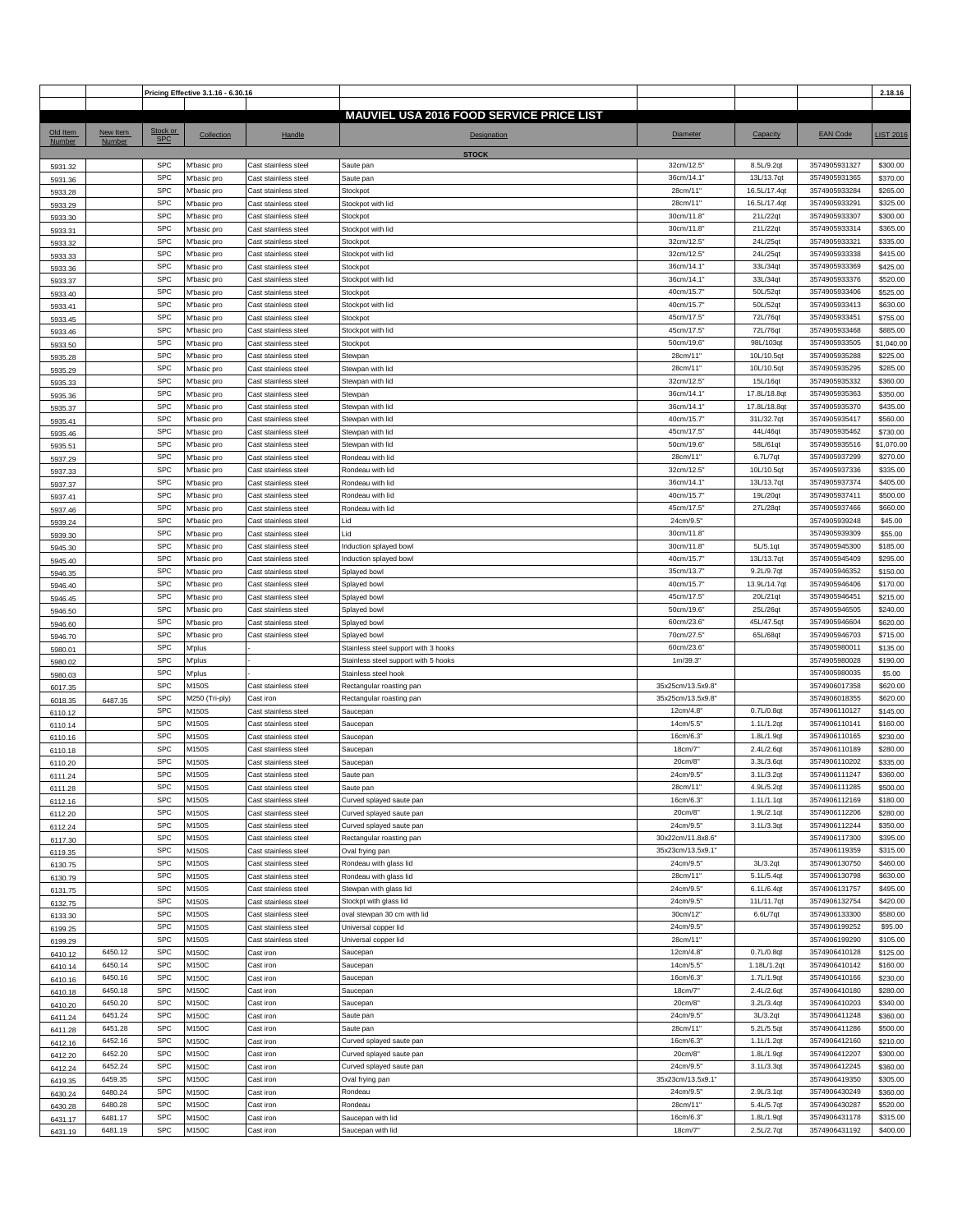|          |          |            | Pricing Effective 3.1.16 - 6.30.16 |                      |                                                 |                     |             |                 | 2.18.16          |
|----------|----------|------------|------------------------------------|----------------------|-------------------------------------------------|---------------------|-------------|-----------------|------------------|
|          |          |            |                                    |                      |                                                 |                     |             |                 |                  |
|          |          |            |                                    |                      | <b>MAUVIEL USA 2016 FOOD SERVICE PRICE LIST</b> |                     |             |                 |                  |
| Old Item | New Item | Stock or   | Collection                         | Handle               | <b>Designation</b>                              | <b>Diameter</b>     | Capacity    | <b>EAN Code</b> | <b>LIST 2016</b> |
| Number   | Number   | <b>SPC</b> |                                    |                      |                                                 |                     |             |                 |                  |
|          |          |            |                                    |                      | <b>STOCK</b>                                    |                     |             |                 |                  |
| 6431.21  | 6481.21  | <b>SPC</b> | M150C                              | Cast iron            | Saucepan with lid                               | 20cm/8              | 3.4L/3.6qt  | 3574906431215   | \$460.00         |
| 6431.24  | 6481.25  | <b>SPC</b> | M150C                              | Cast iron            | Stewpan                                         | 24cm/9.5            | 5.6L/5.9qt  | 3574906431246   | \$465.00         |
| 6501.24  | 6540.24  | <b>SPC</b> | M250                               | Cast iron            | Saucepan                                        | 24cm/9.5            | 5.7L/6.1qt  | 3574906501246   | \$540.00         |
| 6502.16  | 6541.16  | <b>SPC</b> | M250                               | Cast iron            | Saute pan                                       | 16cm/6.3            | 0.9L/1qt    | 3574906502168   | \$235.00         |
| 6504.14  |          | <b>SPC</b> | M150B                              | Bronze               | Bain marie with porcelain insert                | 14cm/5.5"           | 1.5L/1.6qt  | 3574906504148   | \$365.00         |
| 6509.30  | 6487.30  | <b>SPC</b> | M250 (Tri-ply)                     | Cast iron            | Rectangular roasting pan                        | 30x22cm/11.8x8.6'   |             | 3574906509303   | \$375.00         |
|          |          | <b>SPC</b> | M150B                              | <b>Bronze</b>        | Lid                                             | 12cm/4.8"           |             | 3574906529127   | \$70.00          |
| 6529.12  |          | <b>SPC</b> |                                    |                      |                                                 |                     |             |                 |                  |
| 6529.14  |          |            | M150B                              | Bronze               | Lid                                             | 14cm/5.5            |             | 3574906529141   | \$85.00          |
| 6529.16  |          | <b>SPC</b> | M150B                              | Bronze               | Lid                                             | 16cm/6.3"           |             | 3574906529165   | \$90.00          |
| 6529.18  |          | <b>SPC</b> | M150B                              | Bronze               | Lid                                             | 18cm/7              |             | 3574906529189   | \$100.00         |
| 6712.16  |          | <b>SPC</b> | M150B                              | <b>Bronze</b>        | Curved splayed saute pan                        | 16cm/6.3            | 1.1L/1.2qt  | 3574906712161   | \$230.00         |
| 6712.20  |          | <b>SPC</b> | M150B                              | <b>Bronze</b>        | Curved splayed saute pan                        | 20cm/8"             | 1.9L/2qt    | 3574906712208   | \$350.00         |
| 6712.24  |          | <b>SPC</b> | M150B                              | <b>Bronze</b>        | Curved splayed saute pan                        | 24cm/9.5            | 3.3L/3.5qt  | 3574906712246   | \$425.00         |
| 6719.35  |          | <b>SPC</b> | M250 (Tri-ply)                     | <b>Bronze</b>        | Rectangular roasting pan                        | 35x25cm/13.5x9.8"   |             | 3574906719351   | \$620.00         |
| 6720.14  |          | <b>SPC</b> | M150B                              | Bronze               | Saucepan                                        | 14cm/5.5"           | 1.1L/1.2qt  | 3574906720142   | \$160.00         |
| 6720.16  |          | <b>SPC</b> | M150B                              | Bronze               | Saucepan                                        | 16cm/6.3"           | 1.8L/1.9qt  | 3574906720166   | \$210.00         |
| 6720.18  |          | <b>SPC</b> | M150B                              | Bronze               | Saucepan                                        | 18cm/7              | 2.4L/2.6qt  | 3574906720180   | \$245.00         |
| 6720.20  |          | <b>SPC</b> | M150B                              | <b>Bronze</b>        | Saucepan                                        | 20cm/8              | 3.3L/3.6qt  | 3574906720203   | \$275.00         |
|          |          | <b>SPC</b> | M150B                              | Bronze               | Oval cocotte                                    | 16cm/6.3            | 1L/1qt      | 3574906721163   | \$280.00         |
| 6721.16  |          | <b>SPC</b> | M150B                              | Bronze               | Oval cocotte                                    | 24cm/9.5            | 3L/3.2qt    | 3574906721248   | \$465.00         |
| 6721.24  |          |            |                                    |                      |                                                 |                     |             |                 |                  |
| 6722.16  |          | <b>SPC</b> | M150B                              | Bronze               | Stewpan with lid                                | 16cm/6.3            | 1.8L/1.9qt  | 3574906722160   | \$330.00         |
| 6722.18  |          | <b>SPC</b> | M150B                              | Bronze               | Stewpan with lid                                | 18cm/7"             | 2.4L/2.6qt  | 3574906722184   | \$420.00         |
| 6723.16  |          | <b>SPC</b> | M150B                              | <b>Bronze</b>        | Saute pan                                       | 16cm/6.3"           | 1L/1.1qt    | 3574906723167   | \$190.00         |
| 6723.20  |          | <b>SPC</b> | M150B                              | <b>Bronze</b>        | Saute pan                                       | 20cm/8              | 1.8L/1.9qt  | 3574906723204   | \$240.00         |
| 6723.24  |          | <b>SPC</b> | M150B                              | <b>Bronze</b>        | Saute pan                                       | 24cm/9.5            | 3L/3.2qt    | 3574906723242   | \$310.00         |
| 6732.32  |          | <b>SPC</b> | M150B                              | Bronze               | Wok with handles                                | 30cm/11.8           | 2.7L/2.9qt  | 3574906732329   | \$420.00         |
| 6733.16  |          | <b>SPC</b> | M150B                              | Bronze               | Rondeau                                         | 16cm/6.3"           | 1L/1.1qt    | 3574906733166   | \$295.00         |
| 6733.20  |          | <b>SPC</b> | M150B                              | Bronze               | Rondeau                                         | 20cm/8              | 1.72L/1.8qt | 3574906733203   | \$365.00         |
|          |          | <b>SPC</b> | M150B                              | <b>Bronze</b>        | Rondeau                                         | 24cm/9.5            | 3L/3.2qt    | 3574906733241   | \$445.00         |
| 6733.24  |          | <b>SPC</b> | M250 (Tri-ply)                     | Bronze               | Rectangular roasting pan                        | 30x22cm/11.8x8.6'   |             | 3574906736303   | \$395.00         |
| 6736.30  |          | <b>SPC</b> | M150B                              | Bronze               | Round vegetable pan                             | 20cm/8              | 1.9L/2qt    | 3574906738208   | \$435.00         |
| 6738.20  |          | <b>SPC</b> |                                    |                      |                                                 |                     |             |                 |                  |
| 6738.24  |          |            | M150B                              | Bronze               | Round vegetable pan                             | 24cm/9.5            | 3L/3.2qt    | 3574906738246   | \$550.00         |
| 7101.10  |          | <b>SPC</b> | M'passion                          | <b>Black steel</b>   | "Charlotte" mold                                | 10cm/3.9            |             | 3574907101100   | \$15.00          |
| 7101.18  |          | <b>SPC</b> | M'passion                          | <b>Black steel</b>   | 'Charlotte" mold                                | 18cm/7.1            |             | 3574907101186   | \$40.00          |
| 7102.18  |          | <b>SPC</b> | M'passion                          | <b>Black steel</b>   | Cake mold                                       | 18x10cm/7x3.9       |             | 3574907102183   | \$55.00          |
| 7102.22  |          | <b>SPC</b> | M'passion                          | <b>Black steel</b>   | Cake mold                                       | 22x11cm/8.6x4.3     |             | 3574907102220   | \$30.00          |
| 7102.26  |          | <b>SPC</b> | M'passion                          | <b>Black steel</b>   | Cake mold                                       | 16x12cm/10.2x4.8'   |             | 3574907102268   | \$30.00          |
| 7102.30  |          | <b>SPC</b> | M'passion                          | <b>Black steel</b>   | Cake mold                                       | 30x13cm/11.8x5.3    |             | 3574907102305   | \$35.00          |
| 7103.24  |          | <b>SPC</b> | M'passion                          | <b>Black steel</b>   | "Kougloff" mold                                 | 24cm/9.4            |             | 3574907103241   | \$50.00          |
| 7104.22  |          | <b>SPC</b> | M'passion                          | <b>Black steel</b>   | Brioche mold                                    | 22cm/8.6            |             | 3574907104224   | \$75.00          |
| 7105.24  |          | <b>SPC</b> | M'passion                          | <b>Black steel</b>   | "Savarin"                                       | 24cm/9.4            |             | 3574907105245   | \$45.00          |
|          |          | <b>SPC</b> | M'passion                          | <b>Black steel</b>   | "Terrine" mold                                  | 30x11cm/11.8x4.3'   |             | 3574907106303   | \$30.00          |
| 7106.30  |          | <b>SPC</b> | M'passion                          | <b>Black steel</b>   | "Tart" mold                                     | 10cm/3.9            |             | 3574907107102   | \$50.00          |
| 7107.10  |          |            |                                    |                      |                                                 |                     |             |                 |                  |
| 7107.24  |          | <b>SPC</b> | M'passion                          | <b>Black steel</b>   | "Tart" mold                                     | 24cm/9.4            |             | 3574907107249   | \$30.00          |
| 7107.28  |          | <b>SPC</b> | M'passion                          | <b>Black steel</b>   | "Tart" mold                                     | 28cm/11'            |             | 3574907107287   | \$35.00          |
| 7107.30  |          | <b>SPC</b> | M'passion                          | <b>Black steel</b>   | "Tart" mold                                     | 30cm/11.8           |             | 3574907107300   | \$35.00          |
| 7108.24  |          | <b>SPC</b> | M'passion                          | <b>Black steel</b>   | "Manque"                                        | 24cm/9.4            |             | 3574907108246   | \$30.00          |
| 7108.28  |          | <b>SPC</b> | M'passion                          | <b>Black steel</b>   | "Manque"                                        | 28cm/11'            |             | 3574907108284   | \$35.00          |
| 7109.24  |          | <b>SPC</b> | M'passion                          | <b>Black steel</b>   | "Tart" mold with removable base                 | 24cm/9.4            |             | 3574907109243   | \$40.00          |
| 7109.28  |          | <b>SPC</b> | M'passion                          | <b>Black steel</b>   | "Tart" mold with removable base                 | 28cm/11"            |             | 3574907109281   | \$45.00          |
| 7109.30  |          | <b>SPC</b> | M'passion                          | <b>Black steel</b>   | 'Tart" mold with removable base                 | 30cm/11.8           |             | 3574907109304   | \$50.00          |
| 7110.30  |          | <b>SPC</b> | M'passion                          | <b>Black steel</b>   | Rectangular mold                                | 30x21cm/11.8x8.2'   |             | 3574907110300   | \$35.00          |
| 7110.35  |          | <b>SPC</b> | M'passion                          | <b>Black steel</b>   | Rectangular mold                                | 35x24.5cm/13.7x9.6' |             | 3574907110355   | \$45.00          |
| 7112.14  |          | <b>SPC</b> | M'passion                          | <b>Black steel</b>   | "Madeleine" mold                                | 12 madeleines       |             | 3574907112144   | \$35.00          |
| 7114.12  |          | <b>SPC</b> | M'passion                          | <b>Black steel</b>   | "Tartelettes" mold                              | 12 tartelettes      |             | 3574907114124   | \$50.00          |
|          |          | <b>SPC</b> | M'passion                          | <b>Black steel</b>   | Round mold                                      | 24cm/9.4"           |             | 3574907116241   | \$55.00          |
| 7116.24  |          | <b>SPC</b> |                                    |                      |                                                 | 28cm/11'            |             | 3574907116289   | \$80.00          |
| 7116.28  |          |            | M'passion                          | <b>Black steel</b>   | Round mold                                      |                     |             |                 |                  |
| 7117.06  |          | <b>SPC</b> | M'passion                          | <b>Black steel</b>   | Muffins mold                                    | 6 muffins           |             | 3574907117064   | \$80.00          |
| 7117.12  |          | <b>SPC</b> | M'passion                          | <b>Black steel</b>   | Muffins mold                                    | 12 muffins          |             | 3574907117125   | \$95.00          |
| 7118.30  |          | <b>SPC</b> | M'passion                          | <b>Black steel</b>   | Rectangular pizza mold                          | 30cm/11'            |             | 3574907118306   | \$30.00          |
| 7118.40  |          | <b>SPC</b> | M'passion                          | <b>Black steel</b>   | Rectangular pizza mold                          | 40cm/15.7           |             | 3574907118405   | \$75.00          |
| 7119.28  |          | <b>SPC</b> | <b>M'passion</b>                   | <b>Black steel</b>   | Round pierced pizza mold                        | 28cm/11"            |             | 3574907119280   | \$30.00          |
| 7120.32  |          | <b>SPC</b> | M'passion                          | <b>Black steel</b>   | Round mold                                      | 32cm/12.5           |             | 3574907120323   | \$30.00          |
| 7121.26  |          | <b>SPC</b> | M'passion                          | <b>Black steel</b>   | "Savarin" mold                                  | 26cm/10.2           |             | 3574907121269   | \$70.00          |
| 7122.22  |          | <b>SPC</b> | M'passion                          | <b>Black steel</b>   | High cake mold                                  | 22cm/8.6"           | 2.6L/2.7qt  | 3574907122228   | \$70.00          |
| 7125.25  |          | <b>SPC</b> | M'passion                          | <b>Black steel</b>   | 'Pandoro" mold                                  | 25cm/9.8"           |             | 3574907125250   | \$60.00          |
| 7129.15  |          | <b>SPC</b> | M'passion                          | <b>Black steel</b>   | Pudding mold                                    | 15cm/5.9            | 1.5L/1.5qt  | 3574907129159   | \$85.00          |
|          |          | <b>SPC</b> | M'stone3                           | Cast stainless steel | Saucepan                                        | 14cm/5.5            | 1.2L/1.3qt  | 3574908610144   | \$115.00         |
| 8610.14  |          | <b>SPC</b> |                                    |                      |                                                 |                     | 1.8L/1.9qt  | 3574908610168   | \$145.00         |
| 8610.16  |          | <b>SPC</b> | M'stone3                           | Cast stainless steel | Saucepan                                        | 16cm/6.3            |             |                 |                  |
| 8610.18  |          |            | M'stone3                           | Cast stainless steel | Saucepan                                        | 18cm/7"             | 2.5L/2.7qt  | 3574908610182   | \$175.00         |
| 8610.20  |          | <b>SPC</b> | M'stone3                           | Cast stainless steel | Saucepan                                        | 20cm/8              | 3.5L/3.7qt  | 3574908610205   | \$205.00         |
| 8610.50  |          | <b>SPC</b> | M'stone3                           | Cast stainless steel | Saucepan                                        | 16 à 20cm/6.3 to 8" |             | 3574908610502   | \$525.00         |
| 8610.51  |          | <b>SPC</b> | M'stone3                           | Cast stainless steel | Saucepan                                        | 14 à 20cm/5.5 to 8" |             | 3574908610519   | \$640.00         |
| 8611.24  |          | <b>SPC</b> | M'stone3                           | Cast stainless steel | Saute pan                                       | 24cm/9.5            | 3.8L/4qt    | 3574908611240   | \$195.00         |
| 8611.28  |          | <b>SPC</b> | M'stone3                           | Cast stainless steel | Saute pan                                       | 28cm/11'            | 6.1L/6.4qt  | 3574908611288   | \$265.00         |
| 8612.20  |          | <b>SPC</b> | M'stone3                           | Cast stainless steel | Curved splayed saute pan                        | 20cm/8"             | 1.9L/2.1qt  | 3574908612209   | \$215.00         |
| 8617.35  |          | <b>SPC</b> | M'stone3                           | Cast stainless steel | Rectangular roasting pan                        | 35x25cm/13.5x9.8'   |             | 3574908617358   | \$310.00         |